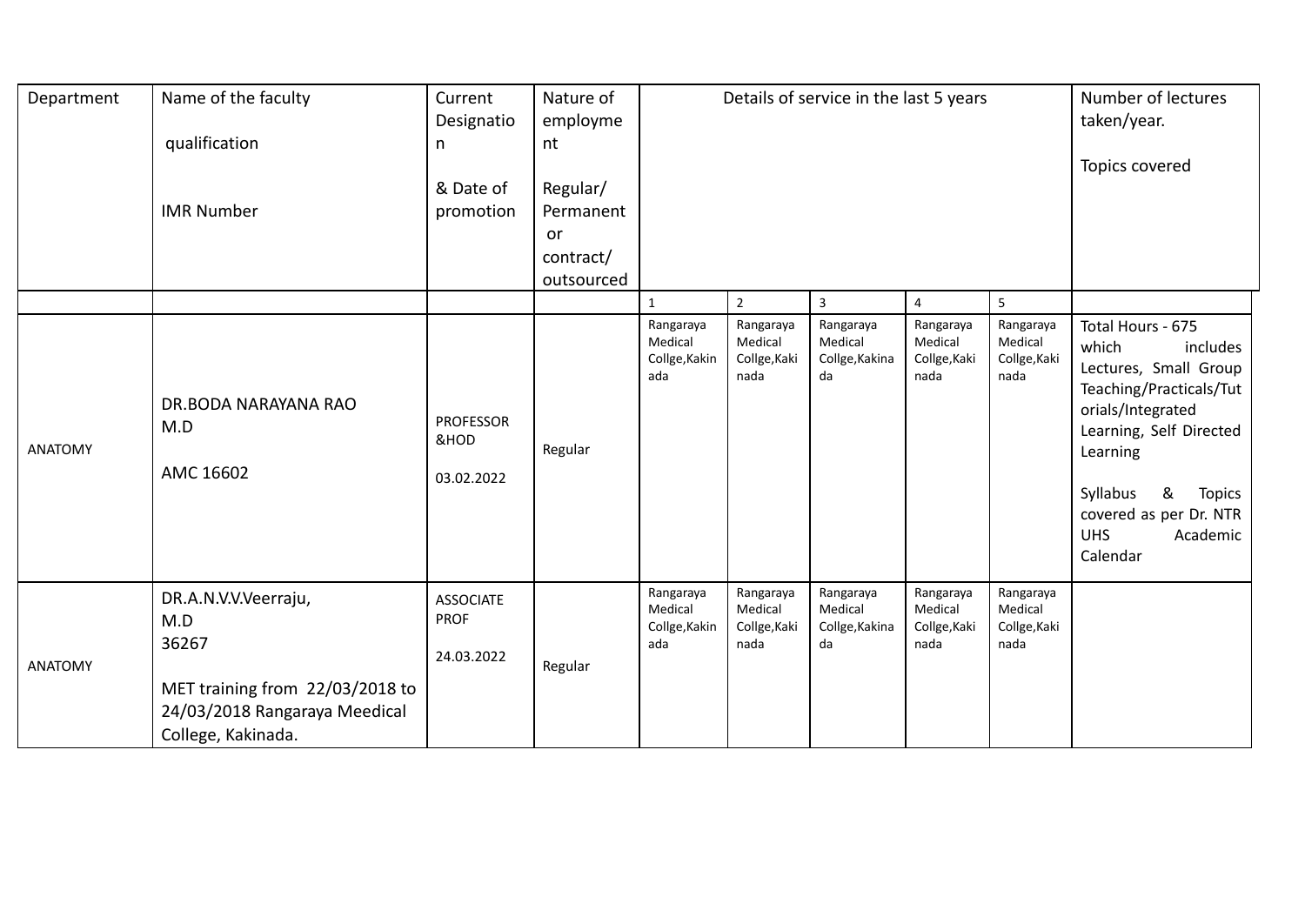| <b>ANATOMY</b> | DR.M.SUDHAKARA RAO<br>M.D<br>46938<br>MET training from 20/05/2019 to<br>22/05/2019 at KIMS & RF<br>Amalapuram | <b>ASSOCIATE</b><br><b>PROF</b><br>11.08.2021 | Regular | KIMS&<br>RF, Amalapu<br>ram.                 | KIMS&<br>RF, Amalap<br>uram.  | KIMS&<br>RF, Amalapur<br>am.                                                                                                           | KIMS&<br>RF, Amalap<br>uram.                                                                                  | KIMS&<br>RF, Amalap<br>uram.                                                                                   |  |
|----------------|----------------------------------------------------------------------------------------------------------------|-----------------------------------------------|---------|----------------------------------------------|-------------------------------|----------------------------------------------------------------------------------------------------------------------------------------|---------------------------------------------------------------------------------------------------------------|----------------------------------------------------------------------------------------------------------------|--|
| <b>ANATOMY</b> | DR.ATHUL ANTONY SIMON<br>M.D<br>78471                                                                          | <b>ASSOCIATE</b><br><b>PROF</b><br>05.03.2022 | Regular | Christian<br>Medical<br>College, Vell<br>ore | $\ldots$                      | Gujarat<br>Adani<br>Institute of<br>Medical<br>Sciences<br>& PK Das<br>Institute of<br>Medical<br>Sciences                             | Gujarat<br>Adani<br>Institute of<br>Medical<br>Sciences<br>& PK Das<br>Institute<br>of<br>Medical<br>Sciences | PK<br>Das<br>Institute<br>of<br>Medical<br>Science&<br>Sree<br>Narayana<br>Institute of<br>medical<br>sciences |  |
| <b>ANATOMY</b> | DR.V.RAJESH<br>M.Sc, Med.Anatomy, PH.D                                                                         | <b>ASSOCIATE</b><br>PROF.<br>14.10.2021       | Regular | KIMS&<br>RF, Amalap<br>uram.                 | KIMS&<br>RF, Amala<br>puram.  | KIMS&<br>RF, Amalapu<br>ram.<br><b>NRI</b><br>Institute of<br>Medical<br>Sciences,<br>Visakhapat<br>nam<br>KIMS&<br>RF, Amalapu<br>ram | KIMS&<br>RF, Amala<br>puram.                                                                                  | KIMS&<br>RF, Amala<br>puram.                                                                                   |  |
| <b>ANATOMY</b> | DR. REDDY V. RAMA DEVI<br>M.D.<br>51114                                                                        | ASST.<br><b>PROFESSOR</b>                     | Regular | KIMS&<br>RF, Amalap<br>uram.                 | KIMS&<br>RF, Amala<br>puram.  | KIMS&<br>RF, Amalapu<br>ram.                                                                                                           | KIMS&<br>RF, Amala<br>puram.                                                                                  | KIMS&<br>RF, Amala<br>puram.                                                                                   |  |
| <b>ANATOMY</b> | MR ANKKAMMA SARVEPALLI<br>M.Sc (Medical Anatomy)                                                               | ASST.<br><b>PROFESSOR</b><br>01.01.2013       | Regular | K.M.C.T<br>Medical<br>College                | K.M.C.T<br>Medical<br>College | KIMS&<br>RF, Amalapu<br>ram.                                                                                                           | KIMS&<br>RF, Amala<br>puram.                                                                                  | KIMS&<br>RF, Amala<br>puram.                                                                                   |  |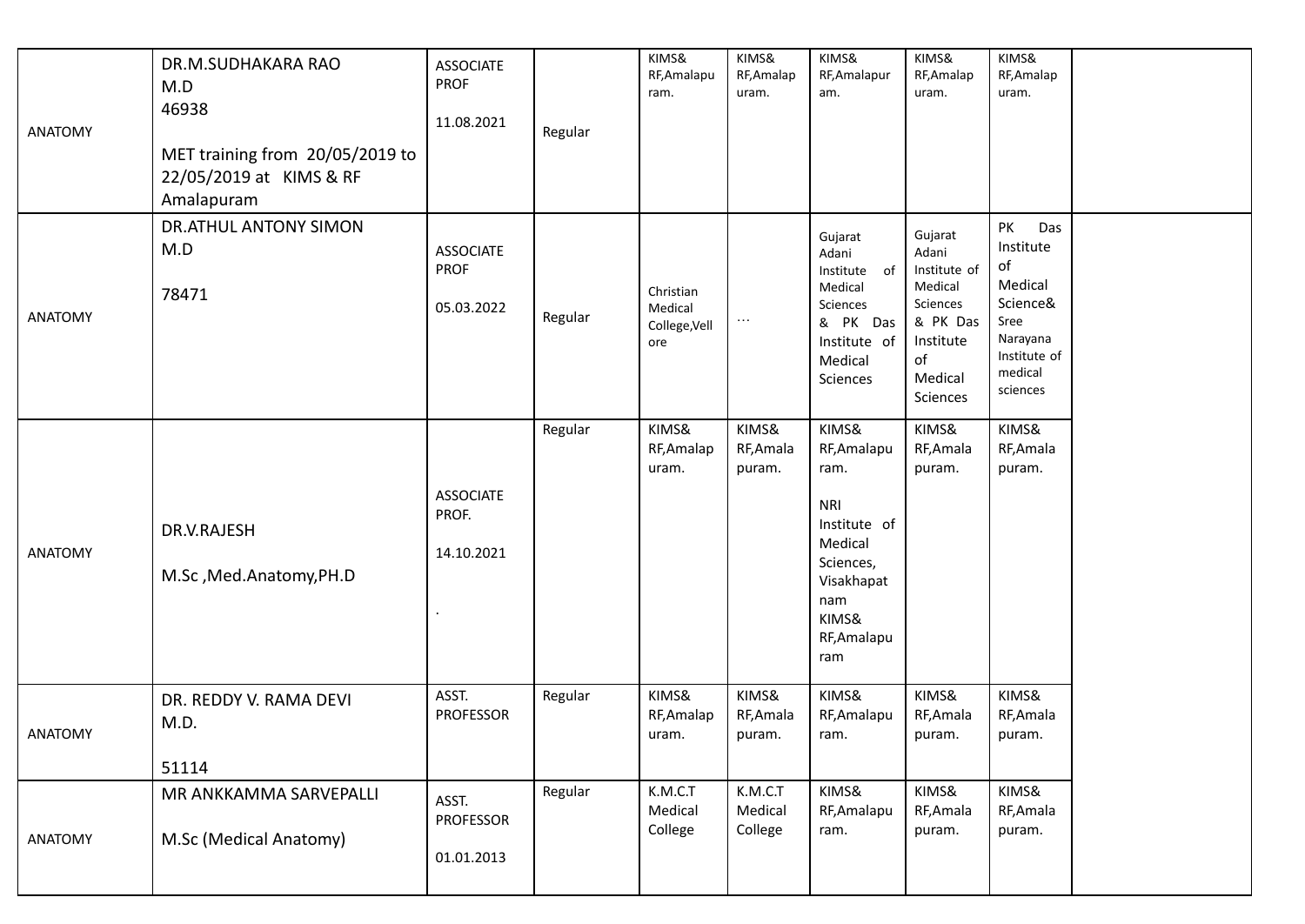|                | Dr.V.VINEELA                                                    | ASST.                            | Regular | KIMS&<br>RF, Amalap                       | KIMS&<br>RF, Amala                                               | KIMS&<br>RF, Amalapu                                           | KIMS&<br>RF, Amala                                               | KIMS&<br>RF, Amala                                               |                                                                                  |
|----------------|-----------------------------------------------------------------|----------------------------------|---------|-------------------------------------------|------------------------------------------------------------------|----------------------------------------------------------------|------------------------------------------------------------------|------------------------------------------------------------------|----------------------------------------------------------------------------------|
| <b>ANATOMY</b> | M.Sc (Medical Anatomy)                                          | PROFESSOR                        |         | uram.                                     | puram.                                                           | ram.                                                           | puram.                                                           | puram.                                                           |                                                                                  |
|                |                                                                 | 01.03.2013                       |         |                                           |                                                                  |                                                                |                                                                  |                                                                  |                                                                                  |
| <b>ANATOMY</b> | Dr.Poonam B. Tenginkai, BHMS,<br>M.Sc (Medical Anatomy)         | ASST.<br>PROFESSOR<br>05.02.2022 | Regular | $---$                                     | Belagavi<br>Institute<br>of<br>Medical<br>sciences,<br>Karnataka | Belagavi<br>Institute of<br>Medical<br>sciences,<br>Karnataka. | Belagavi<br>Institute<br>of<br>Medical<br>sciences,<br>Karnataka | Belagavi<br>Institute<br>of<br>Medical<br>sciences,<br>Karnataka |                                                                                  |
|                | DR S.V. VENUGOPALA RAJU                                         |                                  | Regular | KIMS&<br>RF, Amalap                       | KIMS&<br>RF, Amala                                               | KIMS&<br>RF, Amalapu                                           | KIMS&<br>RF, Amala                                               | KIMS&<br>RF, Amala                                               |                                                                                  |
|                | M.D                                                             |                                  |         | uram.                                     | puram.                                                           | ram.                                                           | puram.                                                           | puram.                                                           |                                                                                  |
| PHYSIOLOGY     | 44985                                                           | PROFESSOR &<br>HOD<br>03.03.2015 |         |                                           |                                                                  |                                                                |                                                                  |                                                                  |                                                                                  |
|                | MET training from 20/05/2019 to<br>22/05/2019 at KIMS & RF,     |                                  |         |                                           |                                                                  |                                                                |                                                                  |                                                                  |                                                                                  |
|                | Amalapuram                                                      |                                  | Regular | KIMS&                                     | KIMS&                                                            | KIMS&                                                          | KIMS&                                                            | KIMS&                                                            |                                                                                  |
|                | DR. P.SATYANARAYANA<br>M.D                                      | PROFESSOR                        |         | RF, Amalap<br>uram.                       | RF, Amala<br>puram.                                              | RF, Amalapu<br>ram.                                            | RF, Amala<br>puram.                                              | RF, Amala<br>puram.                                              | Total Hours - 515<br>which includes Lectures,<br>Small<br>Group                  |
| PHYSIOLOGY     | 9983                                                            | 01.05.2011                       |         |                                           |                                                                  |                                                                |                                                                  |                                                                  | Teaching/Practicals/Tutor<br>ials/Integrated Learning,<br>Self Directed Learning |
|                | MET from 20/05/2019 to<br>22/05/201 at KIMS & RF,<br>Amalapuram |                                  |         |                                           |                                                                  |                                                                |                                                                  |                                                                  | Syllabus<br>$\&$<br>Topics<br>covered as per Dr. NTR<br>UHS Academic Calendar    |
|                |                                                                 | ASST.                            | Regular | Meenakshi<br>Medical<br>College &         | Meenaks<br>hi<br>Medical                                         |                                                                | KIMS&<br>RF, Amala<br>puram.                                     | KIMS&<br>RF, Amala<br>puram.                                     |                                                                                  |
|                | DR. MANI KANDAN                                                 | <b>PROFESSOR</b>                 |         | Hospital<br>and                           | College &<br>Hospital                                            |                                                                |                                                                  |                                                                  |                                                                                  |
| PHYSIOLOGY     | M.Sc (Medical Physiology)                                       | 01.10.2020                       |         | Research<br>Institute,<br>Kanchipur<br>am | and<br>Research<br>Institute,<br>Kanchipur<br>am                 |                                                                |                                                                  |                                                                  |                                                                                  |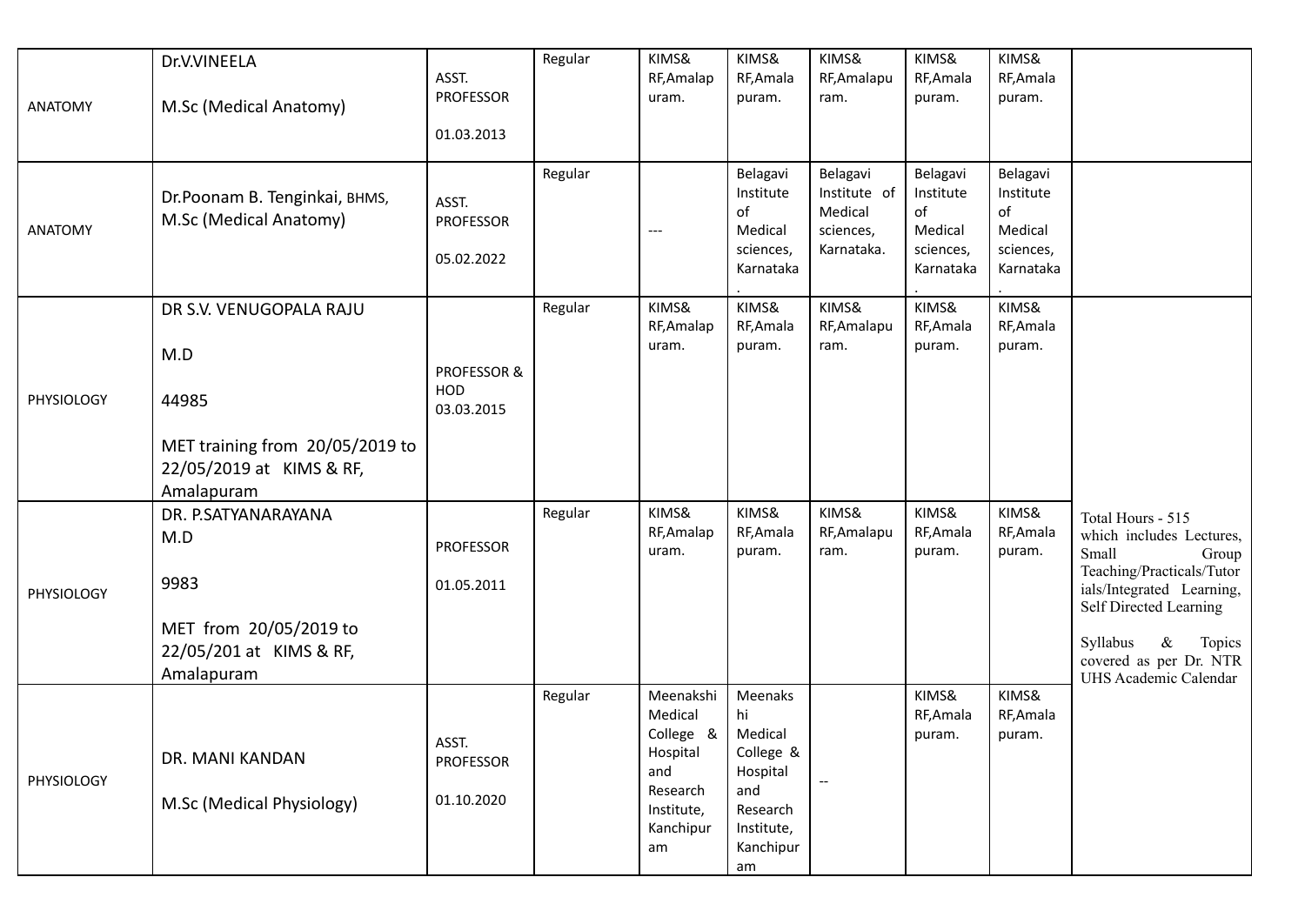| PHYSIOLOGY          | DR. P.LAKSHMI SHILPA<br>M.D<br>34351                                                                     | ASST.<br><b>PROFESSOR</b><br>23.02.2021       | Regular | $\qquad \qquad -$            | $-\!$                             | $\hspace{0.05cm} \dashrightarrow$ | $-\!$ –                                                         | KIMS&<br>RF, Amala<br>puram                                        |                                                                                                                                                                                                                                      |
|---------------------|----------------------------------------------------------------------------------------------------------|-----------------------------------------------|---------|------------------------------|-----------------------------------|-----------------------------------|-----------------------------------------------------------------|--------------------------------------------------------------------|--------------------------------------------------------------------------------------------------------------------------------------------------------------------------------------------------------------------------------------|
| PHYSIOLOGY          | DR.BASAVARAJ M TENGINKAI<br>M.D<br>34589                                                                 | ASST.<br><b>PROFESSOR</b><br>12.02.2022       | Regular |                              |                                   | $\overline{a}$                    | Tomo<br>Riba<br>Institute<br>of Health<br>& Medical<br>Sciences | Tomo<br>Riba<br>Institute<br>of Health<br>&<br>Medical<br>Sciences |                                                                                                                                                                                                                                      |
| <b>BIOCHEMISTRY</b> | DR. G.VIJAYA BENERJI<br>M.D<br>14949<br>MET from 17/07/2019 to<br>19/07/2019 at KIMS & RF,<br>Amalapuram | PROFESSOR &<br>HOD<br>01.07.2013              | Regular | KIMS&<br>RF, Amalap<br>uram. | KIMS&<br>RF, Amala<br>puram.      | KIMS&<br>RF, Amalapu<br>ram.      | KIMS&<br>RF, Amala<br>puram.                                    | KIMS&<br>RF, Amala<br>puram.                                       |                                                                                                                                                                                                                                      |
| <b>BIOCHEMISTRY</b> | DR. GANTA UMA RAMANI<br>M.D<br>19419                                                                     | <b>PROFESSOR</b><br>01.10.2012                | Regular | $\qquad \qquad -$            | <b>NRIMS</b><br>Visakhap<br>atnam | <b>NRIMS</b><br>Visakhapat<br>nam | <b>NRIMS</b><br>Visakhapa<br>tnam                               | KIMS&<br>RF, Amala<br>puram                                        | Total Hours - 300<br>which includes Lectures,<br>Small<br>Group<br>Teaching/Practicals/Tutor<br>ials/Integrated Learning,<br>Self Directed Learning<br>Syllabus<br>$\&$<br>Topics<br>covered as per Dr. NTR<br>UHS Academic Calendar |
| <b>BIOCHEMISTRY</b> | DR V SAUMYA<br>M.D<br>63552<br>MET from 20/05/2019 to<br>22/05/2019 at KIMS & RF,<br>Amalapuram          | <b>ASSOCIATE</b><br><b>PROF</b><br>01.10.2020 | Regular | KIMS&<br>RF, Amalap<br>uram. | KIMS&<br>RF, Amala<br>puram.      | KIMS&<br>RF, Amalapu<br>ram.      | KIMS&<br>RF, Amala<br>puram.                                    | KIMS&<br>RF, Amala<br>puram.                                       |                                                                                                                                                                                                                                      |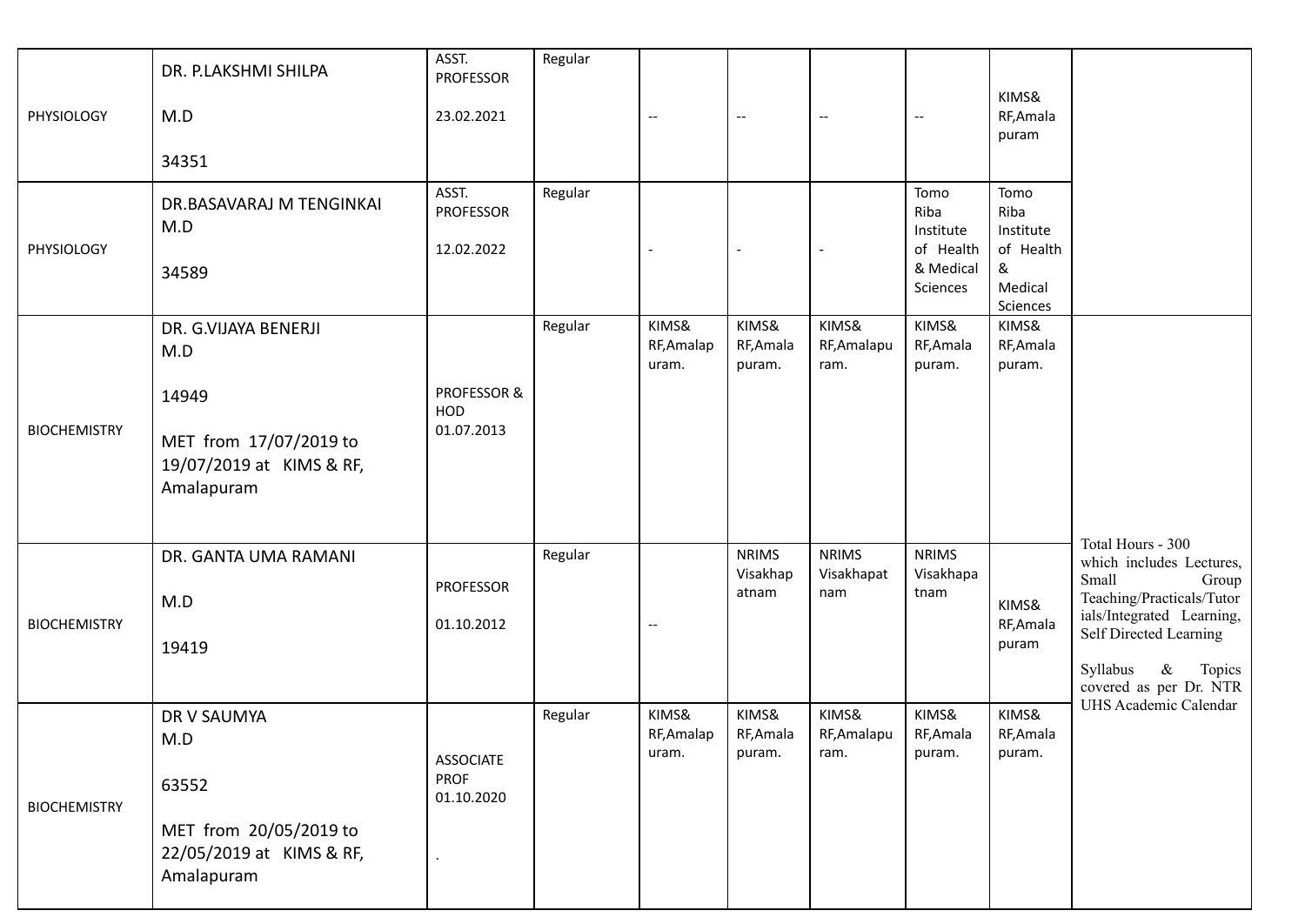| <b>BIOCHEMISTRY</b> | DR.A.SATYA PREETHI<br>M.D                                        | ASST.<br><b>PROFESSOR</b><br>01.04.2019 | Regular | $\overline{\phantom{m}}$                   |                                                 | KIMS&<br>RF, Amalapu<br>ram.                                              | KIMS&<br>RF, Amala<br>puram.                                 | KIMS&<br>RF, Amala<br>puram.                             |                                                                                         |
|---------------------|------------------------------------------------------------------|-----------------------------------------|---------|--------------------------------------------|-------------------------------------------------|---------------------------------------------------------------------------|--------------------------------------------------------------|----------------------------------------------------------|-----------------------------------------------------------------------------------------|
|                     | 62472                                                            |                                         |         |                                            |                                                 |                                                                           |                                                              |                                                          |                                                                                         |
| <b>BIOCHEMISTRY</b> | MR. FARID BABU<br>M, Sc (Medical Biochemistry)                   | ASST.<br><b>PROFESSOR</b>               | Regular | KIMS&<br>RF, Amalap<br>uram.               | KIMS&<br>RF, Amala<br>puram.                    | KIMS&<br>RF, Amalapu<br>ram.                                              | KIMS&<br>RF, Amala<br>puram.                                 | KIMS&<br>RF, Amala<br>puram.                             |                                                                                         |
|                     | MET from 27/05/2014 to<br>29/05/2014 at KIMS & RF,<br>Amalapuram | 07.02.2003                              |         |                                            |                                                 |                                                                           |                                                              |                                                          |                                                                                         |
| <b>BIOCHEMISTRY</b> | MRS. REKHA KUMARI                                                | ASST.<br><b>PROFESSOR</b><br>01.04.2005 | Regular | KIMS&<br>RF, Amalap<br>uram.               | KIMS&<br>RF, Amala<br>puram.                    | KIMS&<br>RF, Amalapu<br>ram.                                              | KIMS&<br>RF, Amala<br>puram.                                 | KIMS&<br>RF, Amala<br>puram.                             |                                                                                         |
|                     | M.Sc (Medical Biochemistry)                                      |                                         |         |                                            |                                                 |                                                                           |                                                              |                                                          |                                                                                         |
| <b>PATHOLOGY</b>    | DR.R. SRIRAMULA NAIDU<br>M.D                                     | PROFESSOR &<br><b>HOD</b><br>16.07.2012 | Regular | KIMS&<br>RF, Amalap<br>uram.               | KIMS&<br>RF, Amala<br>puram.                    | KIMS&<br>RF, Amalapu<br>ram.                                              | KIMS&<br>RF, Amala<br>puram.                                 | KIMS&<br>RF, Amala<br>puram.                             |                                                                                         |
|                     | 12762                                                            |                                         |         |                                            |                                                 |                                                                           |                                                              |                                                          | Total Hours - 245<br>which includes Lectures,<br>Small<br>Group                         |
|                     | DR.TRIPEN KUMAR SALOPAL<br>M.D                                   | <b>PROFESSOR</b>                        | Regular | VB<br>Medical<br>College<br>Kurnool        | <b>NU</b><br>Medical<br>College,<br>Jaipur<br>R | 1KD<br>Medical<br>College,<br>Mathura                                     | AI<br>Falah<br>School of<br>Medical<br>Sciences&<br>Research | Al Falah<br>School of<br>Medical<br>Sciences<br>&Researc | Teaching/Practicals/Tutor<br>ials/Integrated<br>Learning/Seminars/Grou<br>p Discussions |
| <b>PATHOLOGY</b>    | 46222                                                            | 02.09.2019                              |         | <b>NU</b><br>Medical<br>College,<br>Jaipur | КD<br>Medical<br>College,<br>Mathura            | Al<br>Falah<br>School<br>of<br>Medical<br>Sciences&R<br>esearch<br>Centre | Centre                                                       | h Centre<br>KIMS&<br>RF, Amala<br>puram                  | Syllabus<br>$\&$<br>Topics<br>covered as per Dr. NTR<br>UHS Academic Calendar           |
| <b>PATHOLOGY</b>    | DR. NIHARIKA PATTNAIK<br>M.D                                     | <b>PROFESSOR</b><br>01.02.2022          | Regular | KIMS&<br>RF, Amalap<br>uram.               | KIMS&<br>RF, Amala<br>puram.                    | KIMS&<br>RF, Amalapu<br>ram.                                              | KIMS&<br>RF, Amala<br>puram.                                 | KIMS&<br>RF, Amala<br>puram.                             |                                                                                         |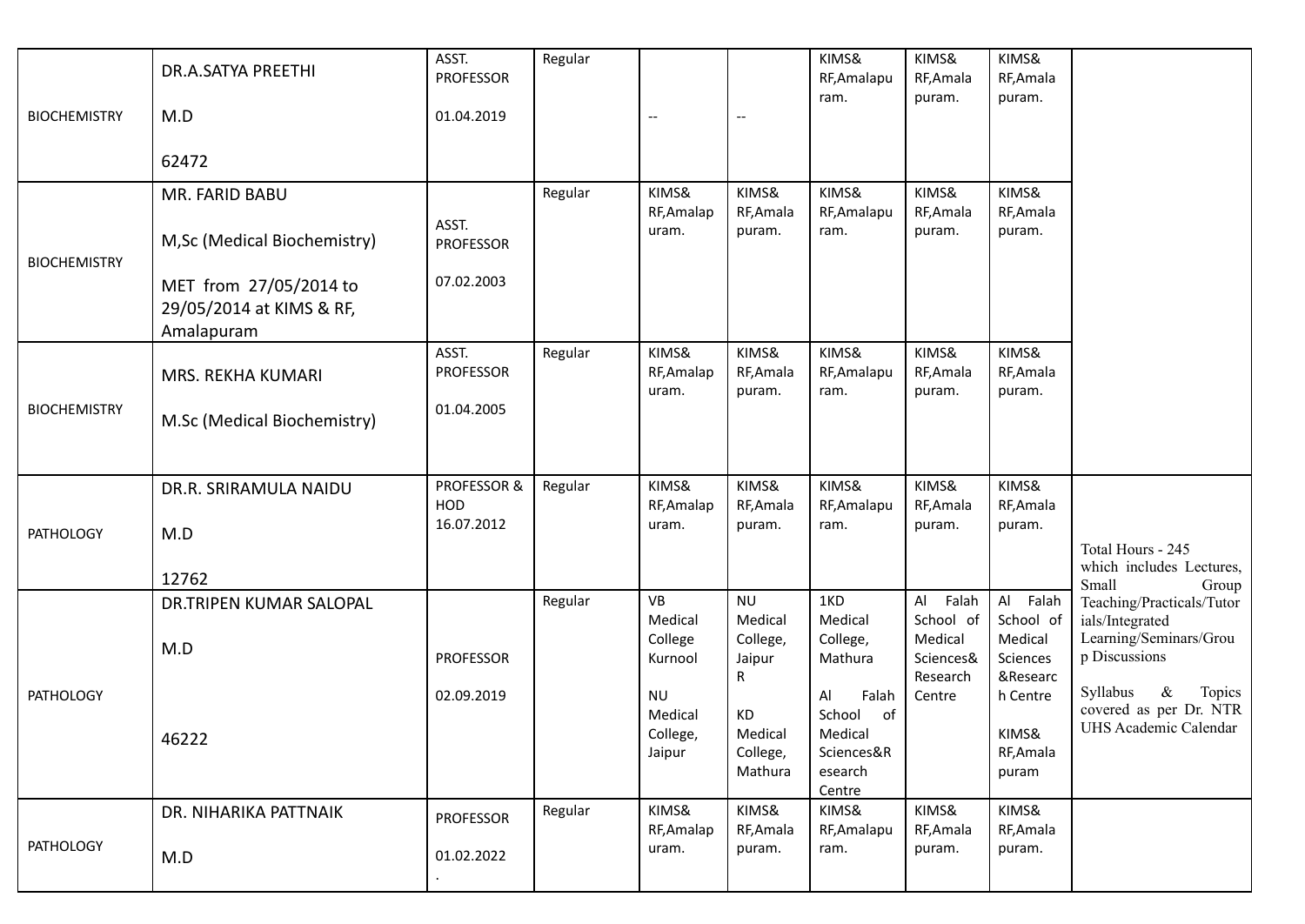|                     | 14299                                                                                             |                                                    |         |                                               |                                                     |                                   |                              |                              |                                                                                                                                                            |
|---------------------|---------------------------------------------------------------------------------------------------|----------------------------------------------------|---------|-----------------------------------------------|-----------------------------------------------------|-----------------------------------|------------------------------|------------------------------|------------------------------------------------------------------------------------------------------------------------------------------------------------|
| <b>PATHOLOGY</b>    | DR SESHA DEEPTHI PRATHI<br>M.D<br>72478                                                           | <b>ASSOCIATE</b><br><b>PROF</b><br>01.08.2019      | Regular | KIMS&<br>RF, Amalap<br>uram.                  | KIMS&<br>RF, Amala<br>puram.                        | KIMS&<br>RF, Amalapu<br>ram.      | KIMS&<br>RF, Amala<br>puram. | KIMS&<br>RF, Amala<br>puram. |                                                                                                                                                            |
| <b>PATHOLOGY</b>    | DR. P.ANNA POORNA<br>M.D<br>70440                                                                 | <b>ASSOCIATE</b><br><b>PROFESSOR</b><br>03.02.2022 | Regular | $\overline{\phantom{m}}$                      | $- -$                                               | $\hspace{0.05cm} \dashrightarrow$ | KIMS&<br>RF, Amala<br>puram. | KIMS&<br>RF, Amala<br>puram. |                                                                                                                                                            |
| <b>PATHOLOGY</b>    | <b>DR.VAANI LALITYA</b><br>M.D<br>80396                                                           | ASST.<br><b>PROFESSOR</b>                          | Regular | $---$                                         | KIMS&<br>RF, Amala<br>puram.                        | KIMS&<br>RF, Amalapu<br>ram.      | KIMS&<br>RF, Amala<br>puram. | KIMS&<br>RF, Amala<br>puram. |                                                                                                                                                            |
| <b>PATHOLOGY</b>    | DR.KANDANALA MALLIKA<br>M.D<br>91751                                                              | ASST.<br><b>PROFESSOR</b>                          | Regular | $\qquad \qquad -$                             | $\hspace{0.05cm} -\hspace{0.05cm} -\hspace{0.05cm}$ | $\qquad \qquad -$                 | KIMS&<br>RF, Amala<br>puram. | KIMS&<br>RF, Amala<br>puram. |                                                                                                                                                            |
| <b>MICROBIOLOGY</b> | DR. N.PADMAJA<br>M.D<br>42512<br>MET from 20/05/2019 to<br>22/05/2019 at KIMS & RF,<br>Amalapuram | PROFESSOR &<br>HOD<br>07.12.2015                   | Regular | KIMS&<br>RF, Amalap<br>uram.                  | KIMS&<br>RF, Amala<br>puram.                        | KIMS&<br>RF, Amalapu<br>ram.      | KIMS&<br>RF, Amala<br>puram. | KIMS&<br>RF, Amala<br>puram. | Total Hours - 220<br>which includes Lectures,<br>Small<br>Group<br>Teaching/Practicals/Tutor<br>ials/Integrated<br>Learning/Seminars/Grou<br>p Discussions |
| <b>MICROBIOLOGY</b> | DR.M.DEBORAH PURUSHOTTAM<br>M.D<br>70848                                                          | Assoc.<br>PROFESSOR                                | Regular | Rangaraya<br>Medical<br>College, Ka<br>kinada | KIMS&<br>RF, Amala<br>puram.                        | KIMS&<br>RF, Amalapu<br>ram.      | KIMS&<br>RF, Amala<br>puram. | KIMS&<br>RF, Amala<br>puram. | Syllabus<br>$\&$<br>Topics<br>covered as per Dr. NTR<br>UHS Academic Calendar                                                                              |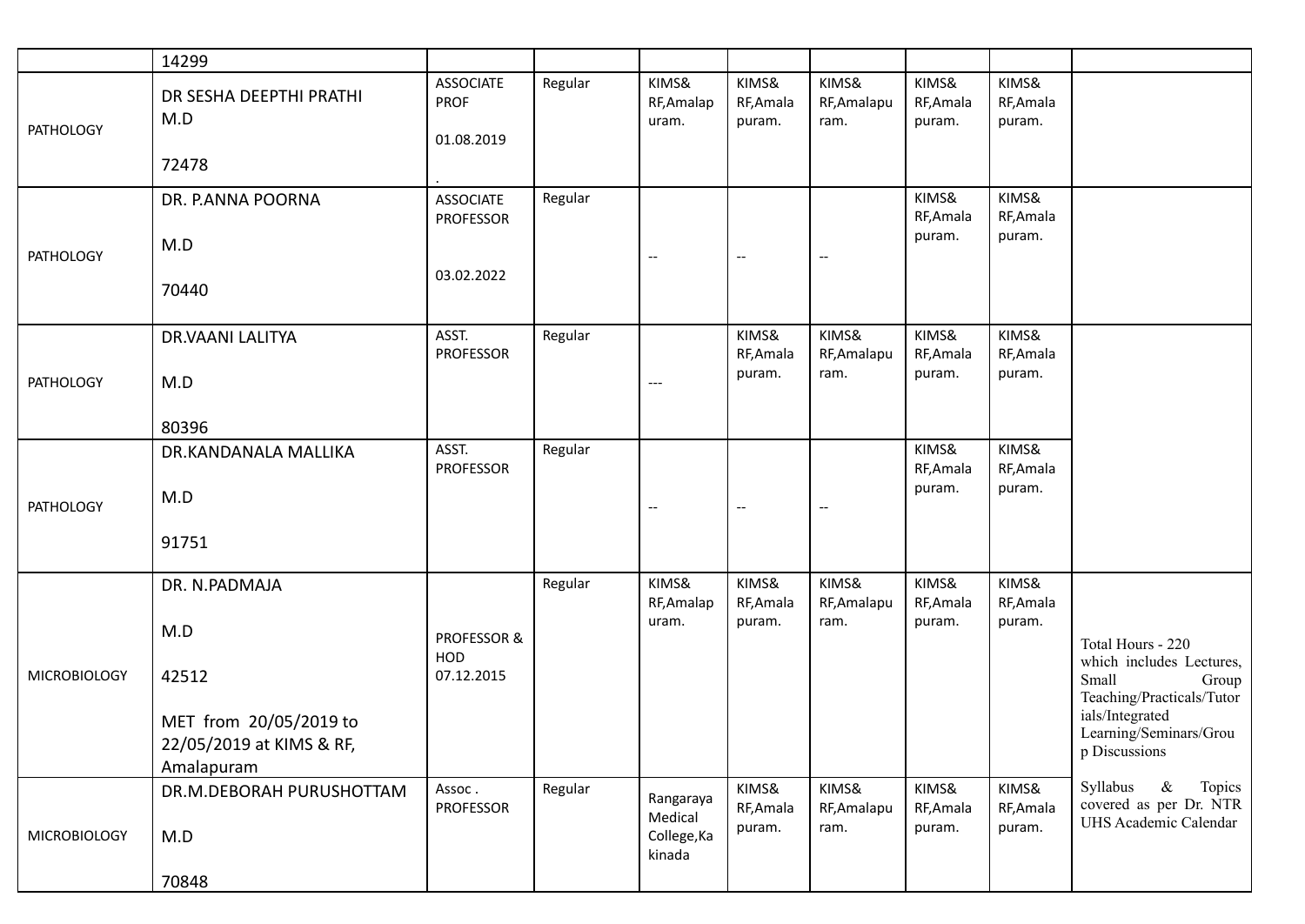|                     |                                                                  |                                 |         | KIMS&<br>RF, Amalap<br>uram.     |                                  |                                                     |                                  |                                  |                                                                         |
|---------------------|------------------------------------------------------------------|---------------------------------|---------|----------------------------------|----------------------------------|-----------------------------------------------------|----------------------------------|----------------------------------|-------------------------------------------------------------------------|
|                     | MRS. SIREESHA                                                    | ASST.<br><b>PROFESSOR</b>       | Regular | KIMS&<br>RF, Amalap              | KIMS&<br>RF, Amala               | KIMS&<br>RF, Amalapu                                | KIMS&<br>RF, Amala               | KIMS&<br>RF, Amala               |                                                                         |
| <b>MICROBIOLOGY</b> | M.Sc (Medical Microbiology)                                      |                                 |         | uram.                            | puram.                           | ram.                                                | puram.                           | puram.                           |                                                                         |
|                     | DR.SRILALITHA.V.                                                 | ASST.                           | Regular |                                  |                                  |                                                     | KIMS&<br>RF, Amala               | KIMS&<br>RF, Amala               |                                                                         |
| <b>MICROBIOLOGY</b> | M.D                                                              | PROFESSOR                       |         | $\overline{\phantom{a}}$         |                                  | $\hspace{0.05cm} -\hspace{0.05cm} -\hspace{0.05cm}$ | puram.                           | puram.                           |                                                                         |
|                     | 58408                                                            | 15.04.2021                      |         |                                  |                                  |                                                     |                                  |                                  |                                                                         |
|                     | PUVVADA SAI SWAROOP                                              | ASST.<br><b>PROFESSOR</b>       | Regular | Gadag<br>Institute of<br>Medical | Gadag<br>Institute<br>of         | Gadag<br>Institute of<br>Medical                    | Gadag<br>Institute<br>of         | Gadag<br>Institute<br>of         |                                                                         |
| <b>MICROBIOLOGY</b> | M.Sc (Medical Microbiology)                                      | 27.09.2016                      |         | Sciences<br>Karnataka            | Medical<br>Sciences<br>Karnataka | Sciences<br>Karnataka                               | Medical<br>Sciences<br>Karnataka | Medical<br>Sciences<br>Karnataka |                                                                         |
|                     | DR.KOSANAM RAMYA SREE                                            | ASST.                           | Regular |                                  |                                  |                                                     |                                  |                                  |                                                                         |
|                     |                                                                  | <b>PROFESSOR</b>                |         |                                  |                                  |                                                     |                                  | KIMS&                            |                                                                         |
| <b>MICROBIOLOGY</b> | <b>MD</b>                                                        |                                 |         | $\overline{\phantom{m}}$         |                                  | $\hspace{0.05cm} -\hspace{0.05cm} -\hspace{0.05cm}$ | $\qquad \qquad -$                | RF, Amala<br>puram.              |                                                                         |
|                     | 100012                                                           |                                 |         |                                  |                                  |                                                     |                                  |                                  |                                                                         |
|                     | DR. ANAND ACHARYA                                                |                                 | Regular | KIMS&<br>RF, Amalap              | KIMS&<br>RF, Amala               | KIMS&<br>RF, Amalapu                                | KIMS&<br>RF, Amala               | KIMS&<br>RF, Amala               |                                                                         |
|                     | M.D                                                              | PRINCIPAL &<br><b>PROFESSOR</b> |         | uram.                            | puram.                           | ram.                                                | puram.                           | puram.                           |                                                                         |
| PHARMACOLOGY        | 14377                                                            | 28.11.2014                      |         |                                  |                                  |                                                     |                                  |                                  |                                                                         |
|                     | MET from 20/05/2019 to<br>22/05/2019 at KIMS & RF,<br>Amalapuram |                                 |         |                                  |                                  |                                                     |                                  |                                  | Total Hours - 250                                                       |
|                     | DR. R.SURYANARAYANA RAJU                                         | PROFESSOR                       | Regular | KIMS&<br>RF, Amalap              | KIMS&<br>RF, Amala               | KIMS&<br>RF, Amalapu                                | KIMS&<br>RF, Amala               | KIMS&<br>RF, Amala               | which includes Lectures,<br>Small<br>Group<br>Teaching/Practicals/Tutor |
| PHARMACOLOGY        | M.D                                                              | 01.08.2014                      |         | uram.                            | puram.                           | ram.                                                | puram.                           | puram.                           | ials/Integrated<br>Learning/Seminars/Grou                               |
|                     | 13431                                                            |                                 |         |                                  |                                  |                                                     |                                  |                                  | p Discussions                                                           |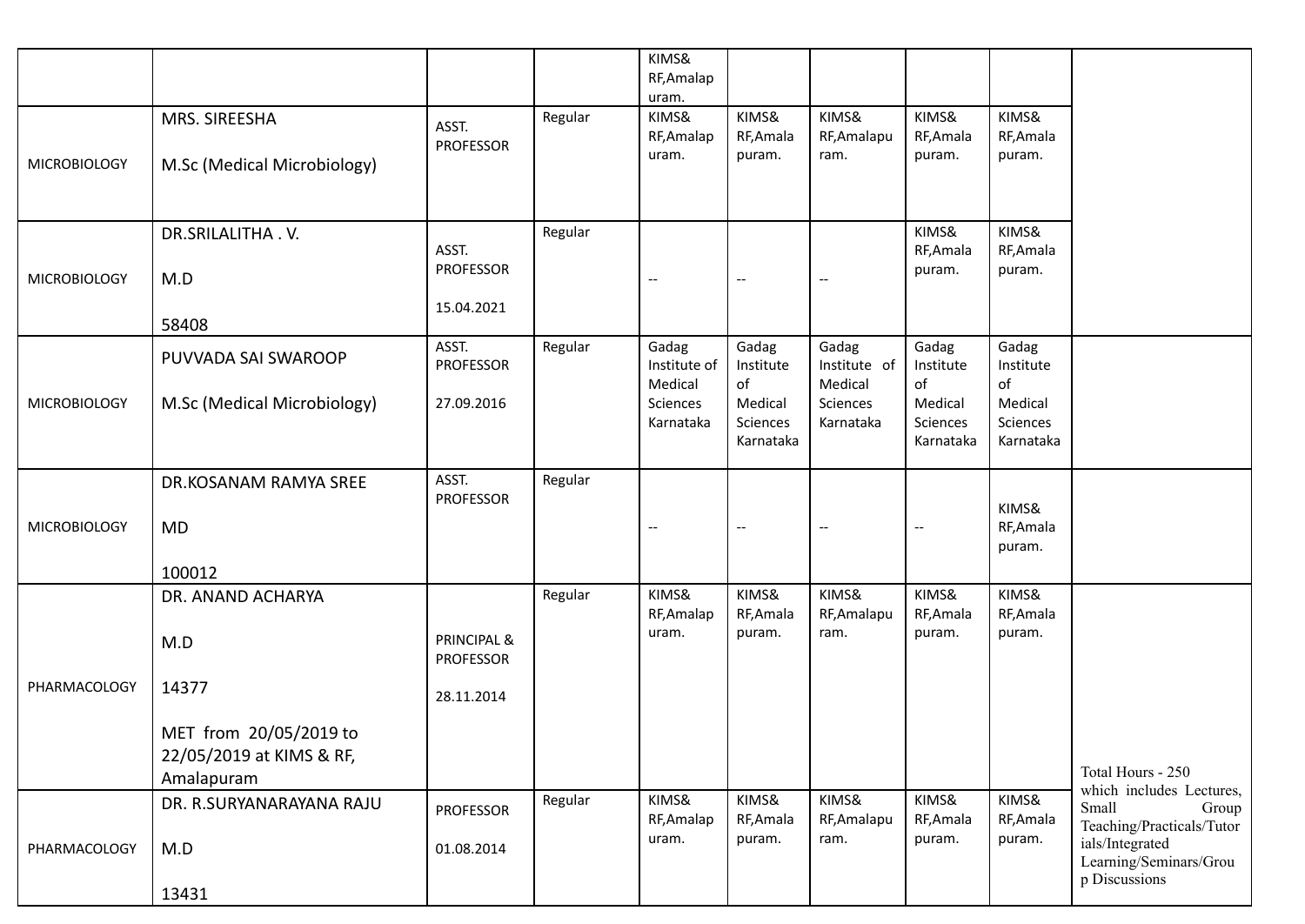|                                    | MET from 20/05/2019 to<br>22/05/2019<br>At KIMS & RF, Amalapuram |                                         |         |                                                                                                                                          |                                                                         |                                                           |                                                     |                              | $\&$<br>Topics<br>Syllabus<br>covered as per Dr. NTR<br>UHS Academic Calendar                                   |
|------------------------------------|------------------------------------------------------------------|-----------------------------------------|---------|------------------------------------------------------------------------------------------------------------------------------------------|-------------------------------------------------------------------------|-----------------------------------------------------------|-----------------------------------------------------|------------------------------|-----------------------------------------------------------------------------------------------------------------|
| PHARMACOLOGY                       | <b>DR.MONICA PATEL</b><br>M.D<br>92368                           | ASST.<br><b>PROFESSO</b>                | Regular | --                                                                                                                                       | $- -$                                                                   | $ \!-$                                                    | KIMS&<br>RF, Amala<br>puram.                        | KIMS&<br>RF, Amala<br>puram. |                                                                                                                 |
| PHARMACOLOGY                       | DR.P.RAVI KUMAR<br>M.D<br>65375                                  | ASST.<br><b>PROFESSOR</b>               | Regular | $-\,-$                                                                                                                                   | $- \hspace{0.1em} -$                                                    | KIMS&<br>RF, Amalapu<br>ram.                              | KIMS&<br>RF, Amala<br>puram.                        | KIMS&<br>RF, Amala<br>puram. |                                                                                                                 |
| PHARMACOLOGY                       | Mr.T.Nageswara Rao<br>M.Sc (Medical Pharmacology)                | ASST.<br><b>PROFESSOR</b><br>01.01.2013 | Regular | Pathima<br>Institute of<br>Medical<br>sciences.<br>Kadapa<br>Konaseem<br>a Institute<br>of Medical<br>Sciences &<br>RF<br>Amalapura<br>m | KIMS&<br>RF, Amala<br>puram.                                            | KIMS&<br>RF, Amalapu<br>ram.                              | KIMS&<br>RF, Amala<br>puram.                        | KIMS&<br>RF, Amala<br>puram. |                                                                                                                 |
| PHARMACOLOGY                       | MR. MUNI KUMAR<br>M.Sc (Medical Pharmacology)                    | ASST.<br><b>PROFESSOR</b><br>05.01.2016 | Regular | Pathima<br>Institute of $\vert$<br>Medical<br>Sciences,<br>Kadapa                                                                        | Pathima<br>Institute<br>$\mathsf{of}$<br>Medical<br>Sciences,<br>Kadapa | Pathima<br>Institute of<br>Medical<br>Sciences,<br>Kadapa | $\hspace{0.05cm} -\hspace{0.05cm} -\hspace{0.05cm}$ | KIMS&<br>RF, Amala<br>puram  |                                                                                                                 |
| <b>FORENSIC</b><br><b>MEDICINE</b> | DR.GSRKG RANGA RAO<br>M.D                                        | PROFESSOR &<br>HOD<br>15.03.2017        | Regular | KIMS&<br>RF, Amalap<br>uram.                                                                                                             | KIMS&<br>RF, Amala<br>puram.                                            | KIMS&<br>RF, Amalapu<br>ram.                              | KIMS&<br>RF, Amala<br>puram.                        | KIMS&<br>RF, Amala<br>puram. | Total Hours - 175<br>which includes Lectures,<br>Small<br>Group<br>Teaching/Practicals/Tutor<br>ials/Integrated |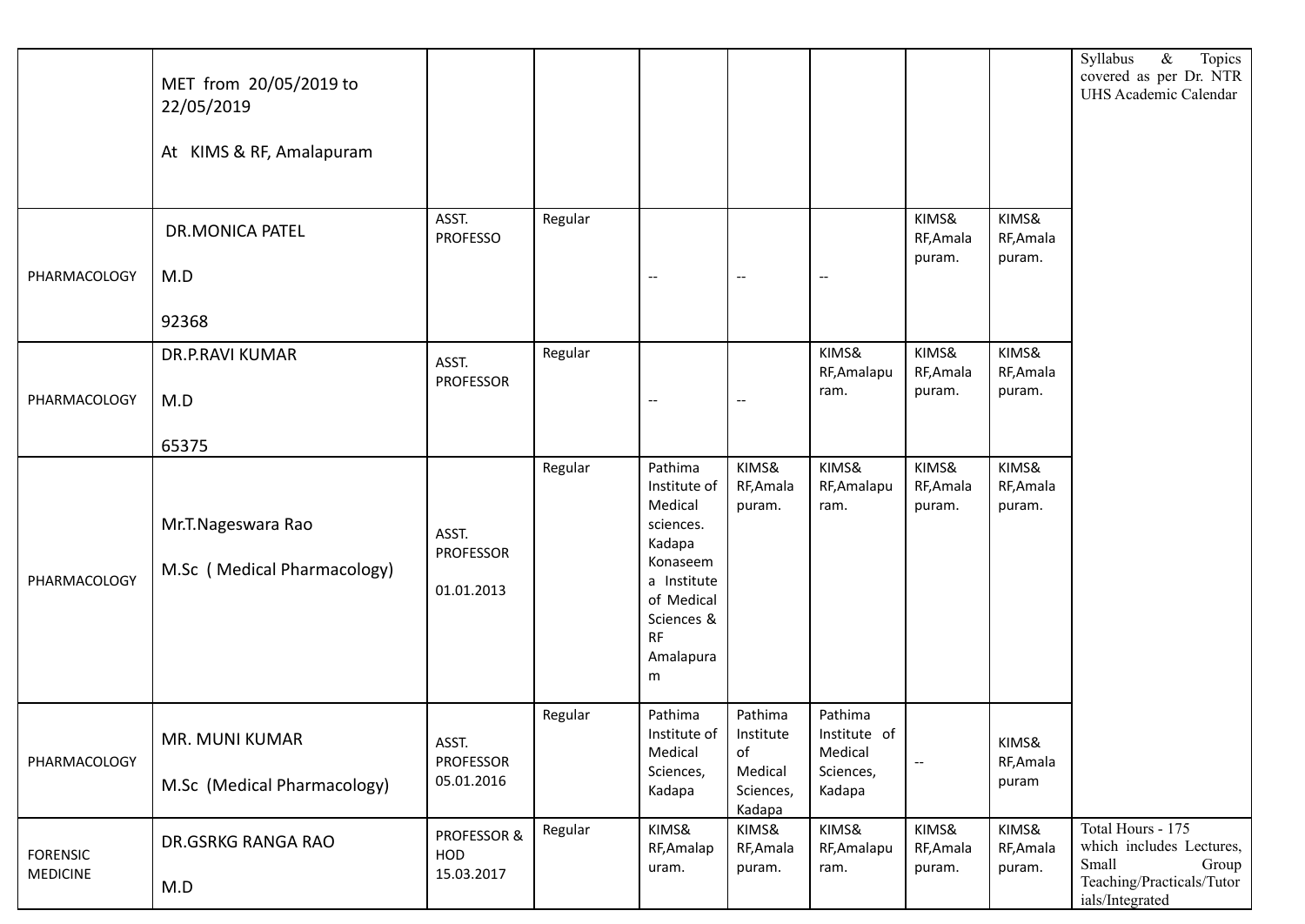|                                     | 13430                                                            |                                |         |                     |                     |                      |                     |                     | Learning/Seminars/Grou<br>p Discussions                                       |
|-------------------------------------|------------------------------------------------------------------|--------------------------------|---------|---------------------|---------------------|----------------------|---------------------|---------------------|-------------------------------------------------------------------------------|
|                                     | MET from 20/05/2019 to<br>22/05/2019 at KIMS & RF,<br>Amalapuram |                                |         |                     |                     |                      |                     |                     | $\&$<br>Topics<br>Syllabus<br>covered as per Dr. NTR<br>UHS Academic Calendar |
|                                     |                                                                  |                                |         |                     |                     |                      |                     |                     |                                                                               |
|                                     | Dr Mohamed Shanwaz                                               |                                | Regular | KIMS&<br>RF, Amalap | KIMS&<br>RF, Amala  | KIMS&<br>RF, Amalapu | KIMS&<br>RF, Amala  | KIMS&<br>RF, Amala  |                                                                               |
|                                     | M.D                                                              |                                |         | uram.               | puram.              | ram.                 | puram.              | puram.              |                                                                               |
| <b>FORENSIC</b>                     | 63108                                                            | ASST.<br><b>PROFESSOR</b>      |         |                     |                     |                      |                     |                     |                                                                               |
| <b>MEDICINE</b>                     | MET from 20/05/2019 to<br>22/05/2019 at KIMS & RF,<br>Amalapuram |                                |         |                     |                     |                      |                     |                     |                                                                               |
|                                     | DR. K.VANI MADHAVI                                               |                                | Regular | KIMS&               | KIMS&               | KIMS&                | KIMS&               | KIMS&               |                                                                               |
|                                     | M.D                                                              | PROFESSOR &                    |         | RF, Amalap<br>uram. | RF, Amala<br>puram. | RF, Amalapu<br>ram.  | RF, Amala<br>puram. | RF, Amala<br>puram. |                                                                               |
| <b>COMMUNITY</b><br><b>MEDICINE</b> | 47325                                                            | <b>HOD</b><br>01.04.2015       |         |                     |                     |                      |                     |                     | <b>Total Hours</b>                                                            |
|                                     | MET from 20/05/2019 to                                           |                                |         |                     |                     |                      |                     |                     | Teaching - 275<br>which includes Lectures,                                    |
|                                     | 22/05/2019 at KIMS & RF,<br>Amalapuram                           |                                |         |                     |                     |                      |                     |                     | Small<br>Group                                                                |
|                                     | DR A SRI PAVAN KUMAR                                             |                                | Regular | KIMS&               | KIMS&               | KIMS&                | KIMS&               | KIMS&               | Teaching/Practicals/Tutor<br>ials/Integrated                                  |
|                                     | M.D                                                              | <b>ASSOCIATE</b>               |         | RF, Amalap<br>uram. | RF, Amala<br>puram. | RF, Amalapu<br>ram.  | RF, Amala<br>puram. | RF, Amala<br>puram. | Learning/Seminars/Grou<br>p Discussions                                       |
| <b>COMMUNITY</b>                    | 93084                                                            | <b>PROF</b>                    |         |                     |                     |                      |                     |                     | Clinical postings - 12                                                        |
| <b>MEDICINE</b>                     |                                                                  | 08.07.2019                     |         |                     |                     |                      |                     |                     | Weeks                                                                         |
|                                     | MET from 17/07/2019 to                                           |                                |         |                     |                     |                      |                     |                     | Syllabus<br>$\&$<br>Topics                                                    |
|                                     | 19/07/2019 at KIMS & RF,<br>Amalapuram                           |                                |         |                     |                     |                      |                     |                     | covered as per Dr. NTR<br>UHS Academic Calendar                               |
|                                     | DR.VIJAYA VISHNU                                                 | ASST.                          | Regular | KIMS&               | KIMS&               | KIMS&                | KIMS&               | KIMS&               |                                                                               |
| <b>COMMUNITY</b><br><b>MEDICINE</b> | M.D                                                              | <b>PROFESSOR</b><br>17.08.2017 |         | RF, Amalap<br>uram. | RF, Amala<br>puram. | RF, Amalapu<br>ram.  | RF, Amala<br>puram. | RF, Amala<br>puram. |                                                                               |
|                                     | 77966                                                            |                                |         |                     |                     |                      |                     |                     |                                                                               |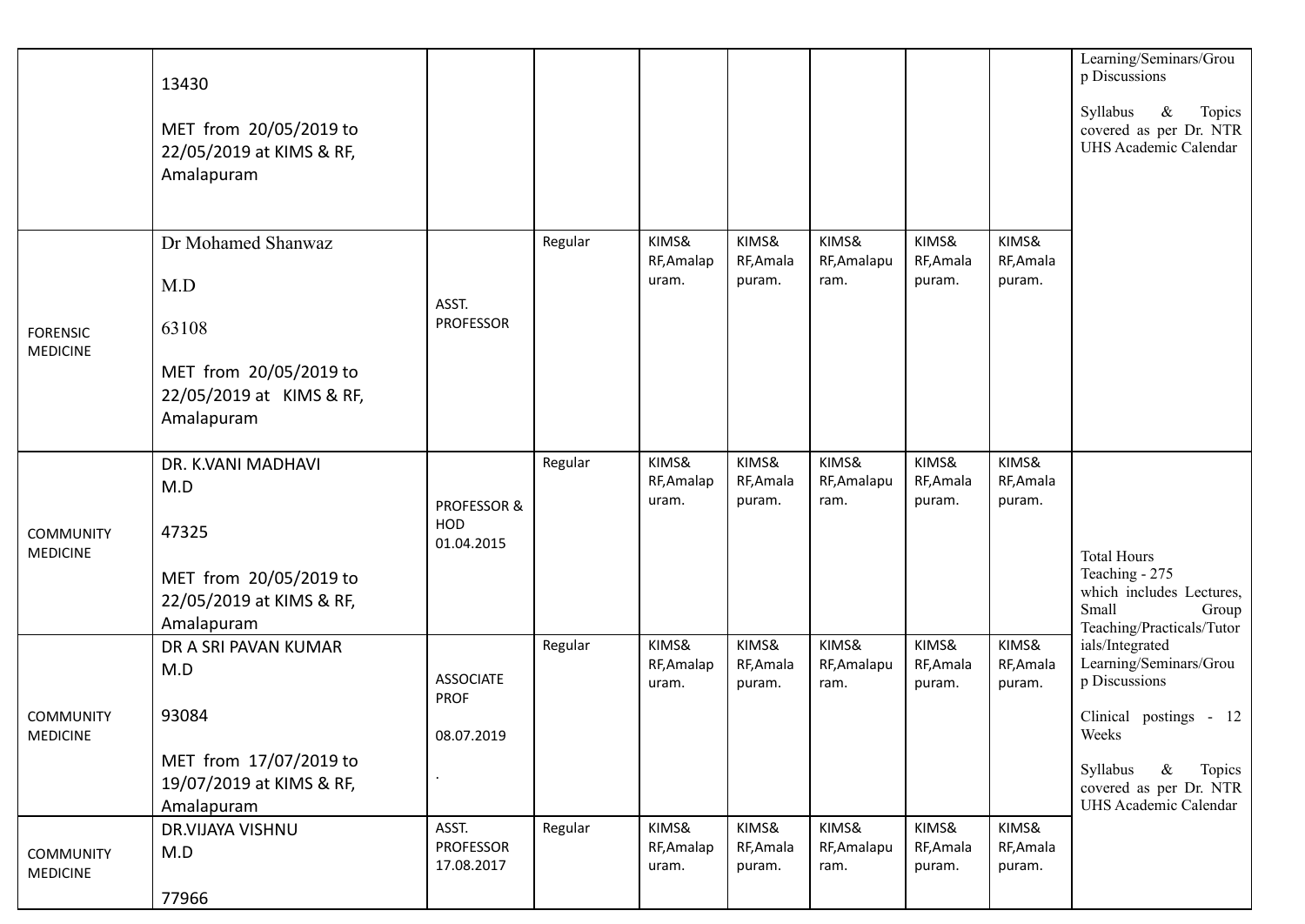|                                     | MET from 17/07/2019 to 19/07<br>/2019 at KIMS & RF, Amalapuram |                           |         |                              |                              |                              |                              |                              |                                                       |
|-------------------------------------|----------------------------------------------------------------|---------------------------|---------|------------------------------|------------------------------|------------------------------|------------------------------|------------------------------|-------------------------------------------------------|
| <b>COMMUNITY</b><br><b>MEDICINE</b> | Dr.T.Divya Jyothi<br>M.D                                       | ASST.<br>PROFESSOR        | Regular | $- -$                        |                              | $\hspace{0.05cm} \ldots$     | $\hspace{0.05cm} \ldots$     | KIMS&<br>RF, Amala<br>puram  |                                                       |
|                                     | 92602                                                          |                           |         |                              |                              |                              |                              |                              |                                                       |
|                                     | Dr. Nimmy Domonic                                              | ASST.<br><b>PROFESSOR</b> | Regular | KIMS&<br>RF, Amalap          | KIMS&<br>RF, Amala           | KIMS&<br>RF, Amalapu         | KIMS&<br>RF, Amala           | KIMS&<br>RF, Amala           |                                                       |
| <b>COMMUNITY</b><br><b>MEDICINE</b> | M.D                                                            |                           |         | uram.                        | puram.                       | ram.                         | puram.                       | puram.                       |                                                       |
|                                     | 87723                                                          |                           |         |                              |                              |                              |                              |                              |                                                       |
| <b>COMMUNITY</b><br><b>MEDICINE</b> | Dr.M.S.Ravi Kumar                                              | Lecturer in<br>Statistics | Regular | KIMS&<br>RF, Amalap<br>uram. | KIMS&<br>RF, Amal<br>apuram. | KIMS&<br>RF, Amalapu<br>ram. | KIMS&<br>RF, Amala<br>puram. | KIMS&<br>RF, Amalap<br>uram. |                                                       |
|                                     | M.Sc(Statistics)<br>DR. M.B.R. SARMA                           |                           | Regular | KIMS&                        | KIMS&                        | KIMS&                        | KIMS&                        | KIMS&                        |                                                       |
|                                     |                                                                | PROFESSOR &               |         | RF, Amalap                   | RF, Amal                     | RF, Amalapu                  | RF, Amala                    | RF, Amalap                   |                                                       |
| <b>GENERAL</b><br><b>MEDICINE</b>   | M.D                                                            | <b>HOD</b><br>24.11.2000  |         | uram.                        | apuram.                      | ram.                         | puram.                       | uram.                        |                                                       |
|                                     | 9283                                                           |                           |         |                              |                              |                              |                              |                              | <b>Total Hours</b>                                    |
|                                     | DR.P.SUBBA RAO                                                 |                           | Regular | KIMS&<br>RF, Amalap          | KIMS&<br>RF, Amal            | KIMS&<br>RF, Amalapu         | KIMS&<br>RF, Amala           | KIMS&<br>RF, Amalap          | Teaching - 350<br>which includes Lectures,<br>Small   |
|                                     | M.D                                                            | <b>PROFESSOR</b>          |         | uram.                        | apuram.                      | ram.                         | puram.                       | uram.                        | Group<br>Teaching/Practicals/Tutori<br>als/Integrated |
| GENERAL<br><b>MEDICINE</b>          | 12213                                                          | 05.09.2006                |         |                              |                              |                              |                              |                              | Learning/Seminars/Group<br><b>Discussions</b>         |
|                                     | MET from 06/02/2013 to<br>08/02/2013 at Andhra Medical         |                           |         |                              |                              |                              |                              |                              | Clinical<br>postings<br>$-26$<br>Weeks                |
|                                     | College, Visakhapatnam                                         |                           |         |                              |                              |                              |                              |                              | Syllabus & Topics covered<br>as per Dr. NTR UHS       |
|                                     | DR. A.V.NARASIMHA RAJU<br>M.D                                  | PROFESSOR                 | Regular | KIMS&<br>RF, Amalap          | KIMS&<br>RF, Amal            | KIMS&<br>RF, Amalapu         | KIMS&<br>RF, Amala           | KIMS&<br>RF, Amalap          | Academic Calendar                                     |
| <b>GENERAL</b><br><b>MEDICINE</b>   | 35579                                                          | 19.04.2016                |         | uram.                        | apuram.                      | ram.                         | puram.                       | uram.                        |                                                       |
|                                     |                                                                |                           |         |                              |                              |                              |                              |                              |                                                       |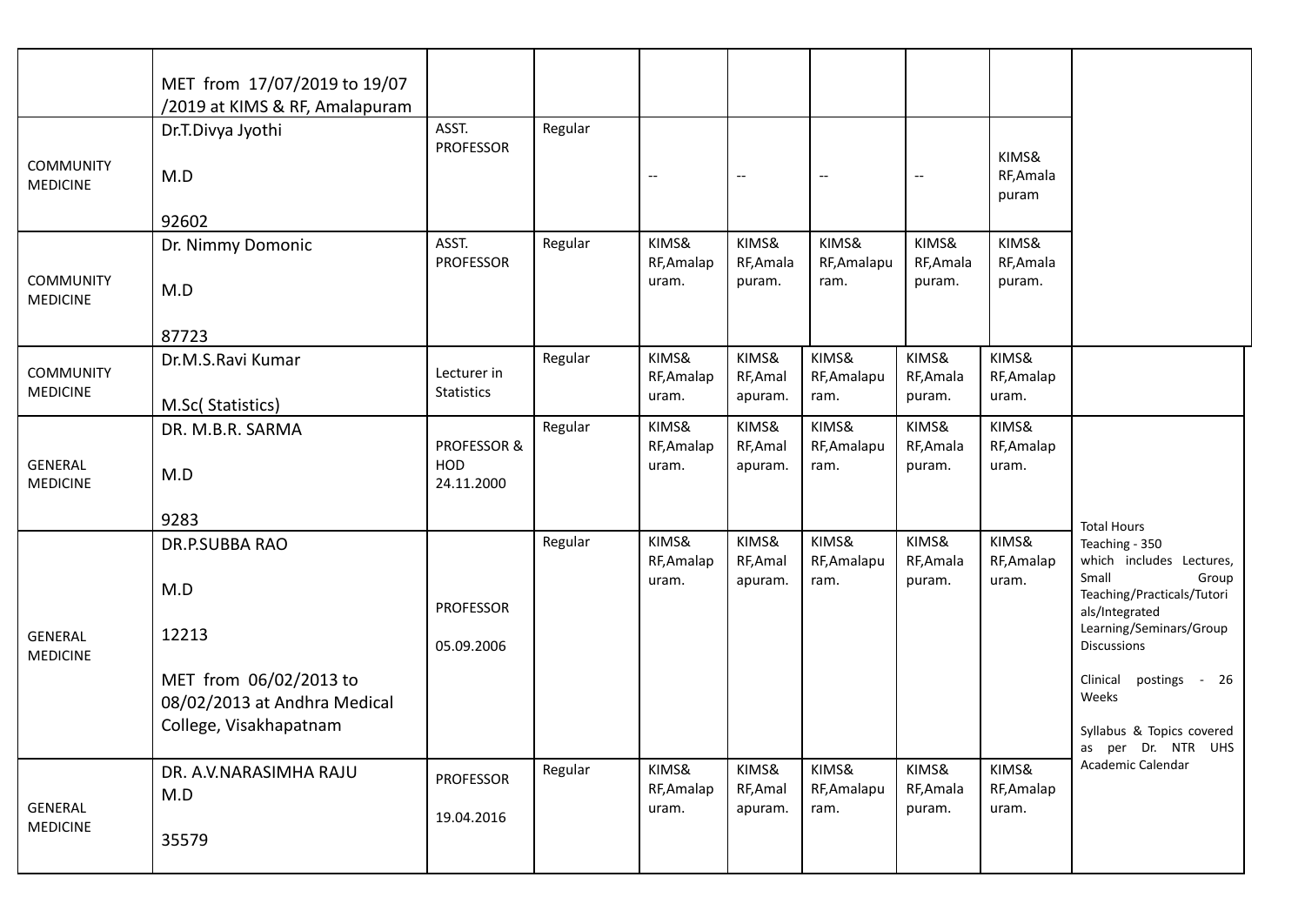|                                   | MET from 27/05/2014 to    |                  |         |                     |                     |                      |                     |                     |
|-----------------------------------|---------------------------|------------------|---------|---------------------|---------------------|----------------------|---------------------|---------------------|
|                                   | 29/05/2014 at KIMS & RF,  |                  |         |                     |                     |                      |                     |                     |
|                                   | Amalapuram                |                  |         |                     |                     |                      |                     |                     |
|                                   | DR KSR SWAMI              |                  | Regular | KIMS&               | KIMS&               | KIMS&                | KIMS&               | KIMS&               |
|                                   |                           | <b>PROFESSOR</b> |         | RF, Amalap          | RF, Amal            | RF, Amalapu          | RF, Amala           | RF, Amalap          |
| <b>GENERAL</b><br><b>MEDICINE</b> | M.D                       | 22.08.2006       |         | uram.               | apuram.             | ram.                 | puram.              | uram.               |
|                                   | 15230                     |                  |         |                     |                     |                      |                     |                     |
|                                   | Dr.R.Rajendra Prasad Babu | <b>PROFESSOR</b> | Regular | KIMS&<br>RF, Amalap | KIMS&<br>RF, Amal   | KIMS&<br>RF, Amalapu | KIMS&<br>RF, Amala  | KIMS&<br>RF, Amalap |
| <b>GENERAL</b><br><b>MEDICINE</b> | M.D                       | 01.02.2021       |         | uram.               | apuram.             | ram.                 | puram.              | uram.               |
|                                   | 13180                     |                  |         |                     |                     |                      |                     |                     |
|                                   | Dr.V.Soma Sekhar          | <b>PROFESSOR</b> | Regular | KIMS&<br>RF, Amalap | KIMS&<br>RF, Amal   | KIMS&<br>RF, Amalapu | KIMS&<br>RF, Amala  | KIMS&<br>RF, Amalap |
| <b>GENERAL</b><br><b>MEDICINE</b> | M.D                       | 01.02.2021       |         | uram.               | apuram.             | ram.                 | puram.              | uram.               |
|                                   | 16999                     |                  |         |                     |                     |                      |                     |                     |
|                                   | DR. CH S K APPAJI         | <b>PROFESSOR</b> | Regular | KIMS&               | KIMS&               | KIMS&                | KIMS&               | KIMS&               |
| <b>GENERAL</b><br><b>MEDICINE</b> | M.D                       | 23.01.2021       |         | RF, Amalap<br>uram. | RF, Amal<br>apuram. | RF, Amalapu<br>ram.  | RF, Amala<br>puram. | RF, Amalap<br>uram. |
|                                   | 34872                     |                  |         |                     |                     |                      |                     |                     |
|                                   | DR.PRAVIN GULABRAO MASKE  | <b>PROFESSOR</b> | Regular | KIMS&<br>RF, Amalap | KIMS&<br>RF, Amal   | KIMS&<br>RF, Amalapu | KIMS&<br>RF, Amala  | KIMS&<br>RF, Amalap |
| <b>GENERAL</b><br><b>MEDICINE</b> | M.D                       | 01.06.2021       |         | uram.               | apuram.             | ram.                 | puram.              | uram.               |
|                                   | 89325                     |                  |         |                     |                     |                      |                     |                     |
|                                   | DR. PVV SATYA NARAYANA    | <b>PROFESSOR</b> | Regular | KIMS&               | KIMS&               | KIMS&                | KIMS&               | KIMS&               |
| GENERAL<br><b>MEDICINE</b>        | M.D                       | 04.06.2021       |         | RF, Amalap<br>uram. | RF, Amal<br>apuram. | RF, Amalapu<br>ram.  | RF, Amala<br>puram. | RF, Amalap<br>uram. |
|                                   | 17570                     |                  |         |                     |                     |                      |                     |                     |
|                                   | DR. K RAMSWARUP JAWAHAR   |                  | Regular | KIMS&               | KIMS&               | KIMS&                | KIMS&               | KIMS&               |
| GENERAL                           | M.D                       | <b>PROFESSOR</b> |         | RF, Amalap          | RF, Amal            | RF, Amalapu          | RF, Amala           | RF, Amalap          |
| <b>MEDICINE</b>                   |                           | 22.06.2021       |         | uram.               | apuram.             | ram.                 | puram.              | uram.               |
|                                   | 18477                     |                  |         |                     |                     |                      |                     |                     |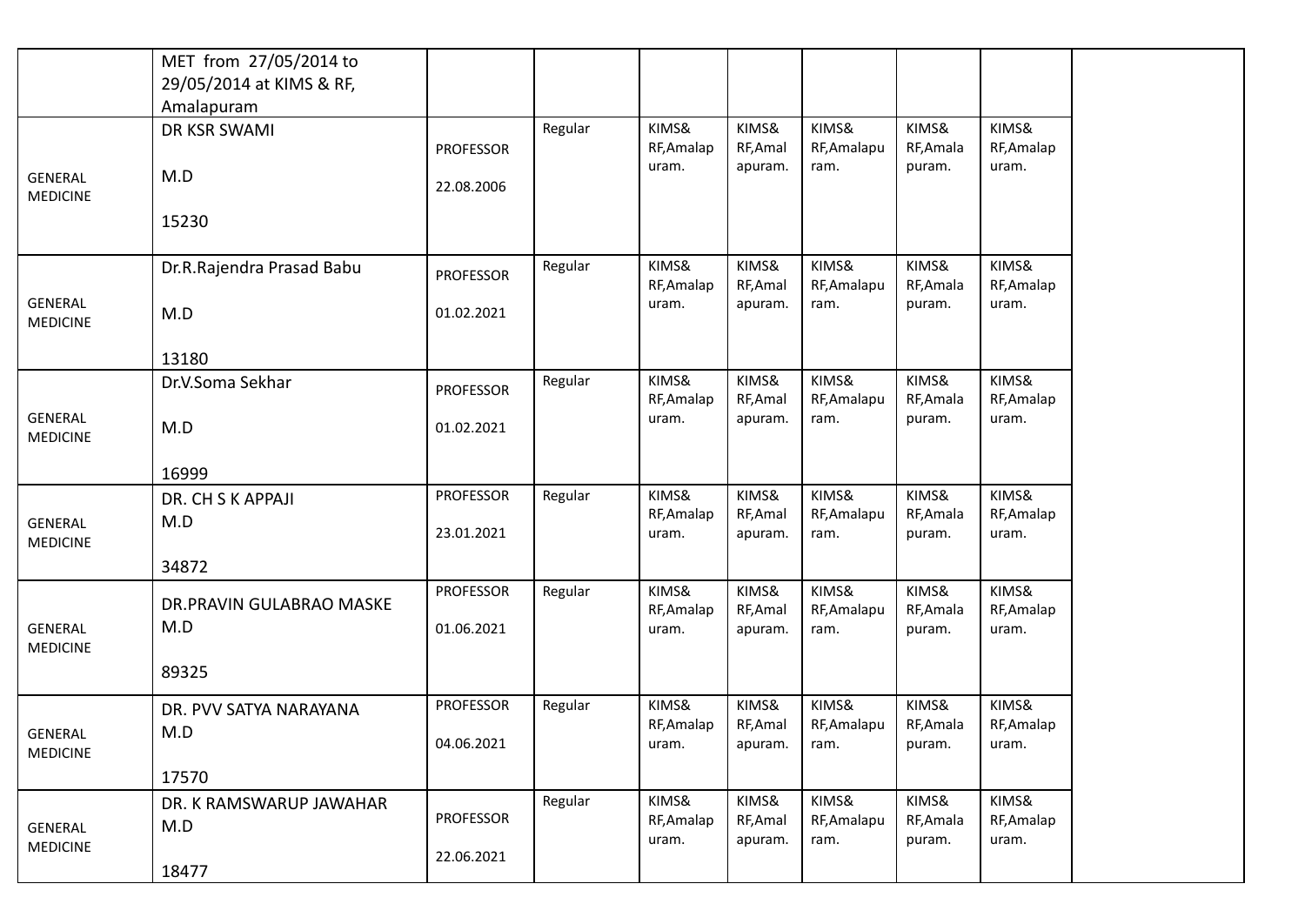|                                   | DR. P SUBRAHMANYA PRASAD | <b>ASSOCIATE</b><br><b>PROF</b> | Regular | KIMS&<br>RF, Amalap               | KIMS&<br>RF, Amal            | KIMS&<br>RF, Amalapu         | KIMS&<br>RF, Amala           | KIMS&<br>RF, Amalap          |
|-----------------------------------|--------------------------|---------------------------------|---------|-----------------------------------|------------------------------|------------------------------|------------------------------|------------------------------|
| <b>GENERAL</b><br><b>MEDICINE</b> | M.D                      | 01.10.2019                      |         | uram.                             | apuram.                      | ram.                         | puram.                       | uram.                        |
|                                   | 12260                    |                                 |         |                                   |                              |                              |                              |                              |
| <b>GENERAL</b>                    | DR.M.DEEPAK PHANINDRA    | <b>ASSOCIATE</b><br>PROF.       | Regular | KIMS&<br>RF, Amalap<br>uram.      | KIMS&<br>RF, Amal<br>apuram. | KIMS&<br>RF, Amalapu<br>ram. | KIMS&<br>RF, Amala<br>puram. | KIMS&<br>RF, Amalap<br>uram. |
| <b>MEDICINE</b>                   | M.D                      | 01.04.2020                      |         |                                   |                              |                              |                              |                              |
|                                   | 61932                    |                                 |         |                                   |                              |                              |                              |                              |
| <b>GENERAL</b>                    | DR.PALLAPATU RAVINDER    | <b>ASSOCIATE</b><br>PROF.       | Regular | KIMS&<br>RF, Amalap<br>uram.      | KIMS&<br>RF, Amal<br>apuram. | KIMS&<br>RF, Amalapu<br>ram. | KIMS&<br>RF, Amala<br>puram. | KIMS&<br>RF, Amalap<br>uram. |
| <b>MEDICINE</b>                   | M.D                      | 10.12.2020                      |         |                                   |                              |                              |                              |                              |
|                                   | 49595                    |                                 |         |                                   |                              |                              |                              |                              |
|                                   | DR M VAMSI KRISHNA       | <b>ASSOCIATE</b><br>PROF.       | Regular | KIMS&<br>RF, Amalap               | KIMS&<br>RF, Amal            | KIMS&<br>RF, Amalapu         | KIMS&<br>RF, Amala           | KIMS&<br>RF, Amalap          |
| <b>GENERAL</b><br><b>MEDICINE</b> | M.D                      | 08.12.2021                      |         | uram.                             | apuram.                      | ram.                         | puram.                       | uram.                        |
|                                   | 68706                    |                                 |         |                                   |                              |                              |                              |                              |
|                                   | DR SAMBA MURTHY          | ASST.<br><b>PROFESSOR</b>       | Regular | KIMS&<br>RF, Amalap               | KIMS&<br>RF, Amal            | KIMS&<br>RF, Amalapu         | KIMS&<br>RF, Amala           | KIMS&<br>RF, Amalap          |
| <b>GENERAL</b><br><b>MEDICINE</b> | M.D                      | 05.03.2016                      |         | uram.                             | apuram.                      | ram.                         | puram.                       | uram.                        |
|                                   | 16490                    |                                 |         |                                   |                              |                              |                              |                              |
|                                   | DR.K.SRAVANI             | ASST.<br><b>PROFESSOR</b>       | Regular |                                   |                              | KIMS&<br>RF, Amalapu         | KIMS&<br>RF, Amala           | KIMS&<br>RF, Amalap          |
| <b>GENERAL</b><br><b>MEDICINE</b> | M.D                      | 31.01.2019                      |         | ---                               | $---$                        | ram.                         | puram.                       | uram.                        |
|                                   | 68463                    |                                 |         |                                   |                              |                              |                              |                              |
|                                   | Dr.RAMA RAO PAMARTHI     | ASST.<br><b>PROFESSOR</b>       | Regular | Apollo<br>Institute of            |                              |                              | KIMS&<br>RF, Amala           | KIMS&<br>RF, Amalap          |
| GENERAL<br><b>MEDICINE</b>        | M.D                      | 26.09.2020                      |         | Medical<br>Sciences &<br>Research |                              | $---$                        | puram.                       | uram.                        |
|                                   | 68752                    |                                 |         |                                   |                              |                              |                              |                              |
| <b>GENERAL</b><br><b>MEDICINE</b> | DR.N.O A.SASI KIRAN      | ASST.<br>PROFESSOR              | Regular | KIMS&<br>RF, Amalap               | KIMS&<br>RF, Amal            | KIMS&<br>RF, Amalapu         | KIMS&<br>RF, Amala           | KIMS&<br>RF, Amalap          |
|                                   |                          |                                 |         | uram.                             | apuram.                      | ram.                         | puram.                       | uram.                        |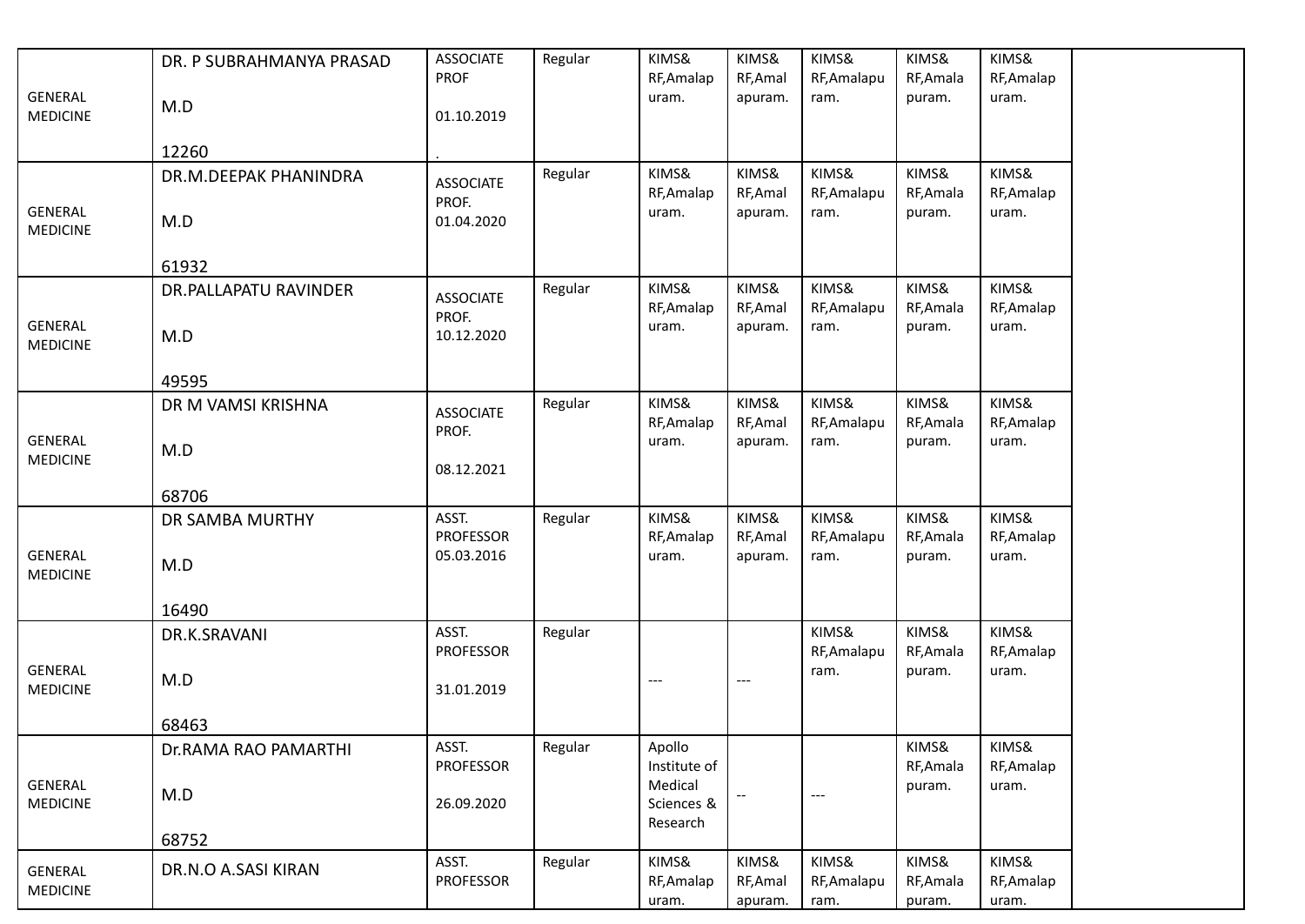|                                   | M.D                      |                                |         |                          |                                          |                             |                                        |                             |
|-----------------------------------|--------------------------|--------------------------------|---------|--------------------------|------------------------------------------|-----------------------------|----------------------------------------|-----------------------------|
|                                   | 710144                   |                                |         |                          |                                          |                             |                                        |                             |
|                                   | DR.KAREM RAVI TEJA       | ASST.<br>PROFESSOR             | Regular |                          | KIMS&<br>RF, Amal                        | KIMS&<br>RF, Amalapu        | KIMS&<br>RF, Amala                     | KIMS&<br>RF, Amalap         |
| <b>GENERAL</b>                    | M.D                      | 09.07.2019                     |         | $---$                    | apuram.                                  | ram.                        | puram.                                 | uram.                       |
| <b>MEDICINE</b>                   | 16148                    |                                |         |                          |                                          |                             |                                        |                             |
|                                   | DR.SNEHA KAKARA          | ASST.<br><b>PROFESSOR</b>      | Regular |                          |                                          | KIMS&<br>RF, Amalapu        | KIMS&<br>RF, Amala                     | KIMS&<br>RF, Amalap         |
| <b>GENERAL</b><br><b>MEDICINE</b> | M.D                      | 01.08.2020                     |         | ---                      | $\hspace{0.05cm} \ldots \hspace{0.05cm}$ | ram.                        | puram.                                 | uram.                       |
|                                   | 94690                    |                                |         |                          |                                          |                             |                                        |                             |
|                                   | DR.VADDI VIDYA DEEPAK    | ASST.                          | Regular |                          |                                          | KIMS&<br>RF, Amalapu        | KIMS&<br>RF, Amala                     | KIMS&<br>RF, Amalap         |
| <b>GENERAL</b><br><b>MEDICINE</b> | M.D                      | <b>PROFESSOR</b><br>01.09.2020 |         | $---$                    | $\hspace{0.05cm} \ldots \hspace{0.05cm}$ | ram.                        | puram.                                 | uram.                       |
|                                   | 75050                    |                                |         |                          |                                          |                             |                                        |                             |
|                                   | DR.SATYA SANDEEEP SALADI | ASST.                          | Regular |                          |                                          |                             | KIMS&<br>RF, Amala                     | KIMS&<br>RF, Amalap         |
| <b>GENERAL</b><br><b>MEDICINE</b> | M.D                      | PROFESSOR<br>11.01.2021        |         | $---$                    | $---$                                    | $---$                       | puram.                                 | uram.                       |
|                                   | 105049                   |                                |         |                          |                                          |                             |                                        |                             |
|                                   | DR.B.MAMATHA BHARATHI    | ASST.<br><b>PROFESSOR</b>      | Regular |                          |                                          | KIMS&<br>RF, Amalapu<br>ram | Great<br>Eastern<br>Medical<br>School& | KIMS&<br>RF, Amalap<br>uram |
| <b>GENERAL</b><br><b>MEDICINE</b> | M.D                      | 04.09.2020                     |         | $\cdots$                 | $\hspace{0.05cm} \ldots \hspace{0.05cm}$ |                             | Hospital<br>KIMS&                      |                             |
|                                   | 91735                    |                                |         |                          |                                          |                             | RF, Amala<br>puram                     |                             |
| <b>GENERAL</b>                    |                          | ASST.                          | Regular |                          |                                          |                             |                                        | Melmaruva                   |
| MEDICINE                          | DR.Y.N. KRISHNA REDDY    | PROFESSOR                      |         | $\hspace{0.05cm} \ldots$ | $-\, -\, -$                              | $\qquad \qquad - -$         | $\hspace{0.05cm} \dashrightarrow$      | thur                        |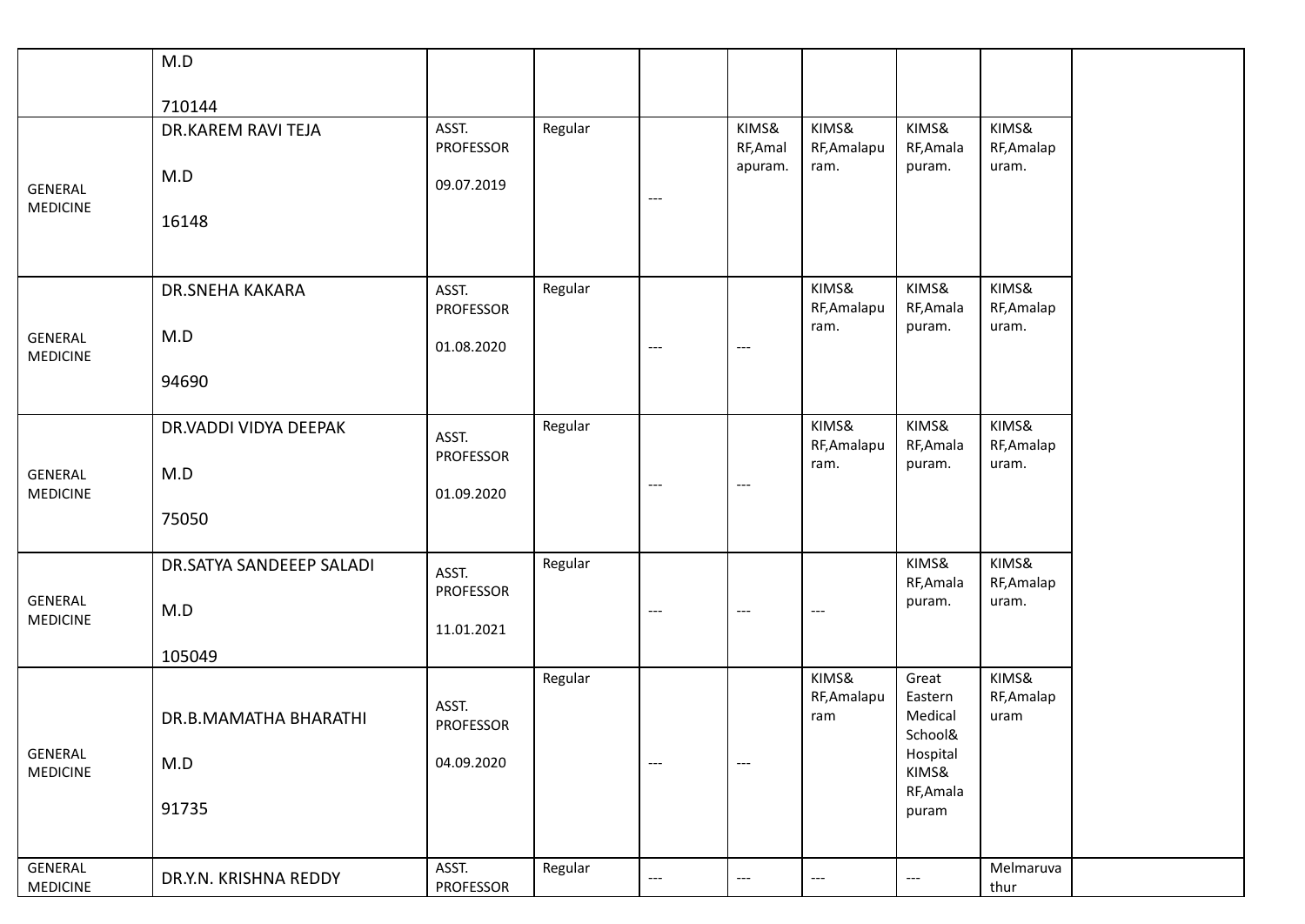|                                       |                                                    | 10.02.2022                                     |         |                              |                              |                              |                              | Adhiparash<br>akthi<br>of<br>Insttt.<br>Medical<br>sciences<br>and<br>Research,<br>Melmaruva<br>thur<br>KIMS& RF |                                                                                                                       |
|---------------------------------------|----------------------------------------------------|------------------------------------------------|---------|------------------------------|------------------------------|------------------------------|------------------------------|------------------------------------------------------------------------------------------------------------------|-----------------------------------------------------------------------------------------------------------------------|
| GENERAL<br><b>MEDICINE</b>            | DR.PRASANTHI PONNAMALLA<br>M.D<br>91735            | ASST.<br><b>PROFESSOR</b><br>27.10.2021        | Regular | $---$                        | $---$                        | $---$                        | $---$                        | KIMS&<br>RF, Amalap<br>uram                                                                                      |                                                                                                                       |
| <b>RESPIRATORY</b><br><b>MEDICINE</b> | <b>DR P SUBBARAO</b><br>M.D<br>14887               | PROFESSOR &<br>HOD<br>28.11.2000               | Regular | KIMS&<br>RF, Amalap<br>uram. | KIMS&<br>RF, Amal<br>apuram. | KIMS&<br>RF, Amalapu<br>ram. | KIMS&<br>RF, Amala<br>puram. | KIMS&<br>RF, Amalap<br>uram.                                                                                     | <b>Total Hours</b><br>Teaching - 45<br>which includes Lectures,<br>Small<br>Group                                     |
| <b>RESPIRATORY</b><br><b>MEDICINE</b> | DR.D.S.V.S.R.S.R.N.B.SHANKAR<br><b>MD</b><br>62931 | <b>ASSOCIATE</b><br>PROF.                      | Regular | KIMS&<br>RF, Amalap<br>uram. | KIMS&<br>RF, Amal<br>apuram. | KIMS&<br>RF, Amalapu<br>ram. | KIMS&<br>RF, Amala<br>puram. | KIMS&<br>RF, Amalap<br>uram.                                                                                     | Teaching/Practicals/Tutori<br>als/Integrated<br>Learning/Seminars/Group<br><b>Discussions</b>                         |
| <b>RESPIRATORY</b><br><b>MEDICINE</b> | DR.VIJENDER MUDAVATH<br>M.D<br>84214               | ASST.<br><b>PROFESSOR</b><br>02.04.2020        | Regular | $\cdots$                     | $---$                        | KIMS&<br>RF, Amalapu<br>ram. | KIMS&<br>RF, Amala<br>puram. | KIMS&<br>RF, Amalap<br>uram.                                                                                     | Clinical postings - 4 Weeks<br>Syllabus & Topics covered<br>as per Dr. NTR UHS<br>Academic Calendar                   |
| <b>DVL</b>                            | DR.M.SURYANARAYANA MURTHY<br>M.D<br>15197          | PROFESSOR &<br>HOD<br>01.07.2018               | Regular | KIMS&<br>RF, Amalap<br>uram. | KIMS&<br>RF, Amal<br>apuram. | KIMS&<br>RF, Amalapu<br>ram. | KIMS&<br>RF, Amala<br>puram. | KIMS&<br>RF, Amalap<br>uram.                                                                                     | <b>Total Hours</b><br>Teaching - 65<br>which includes Lectures,<br>Small<br>Group                                     |
| <b>DVL</b>                            | DR.K RAMESH<br>M.D<br>53819                        | <b>ASSOCIATE</b><br><b>PROF</b><br>10.07.2018. | Regular | KIMS&<br>RF, Amalap<br>uram. | KIMS&<br>RF, Amal<br>apuram. | KIMS&<br>RF, Amalapu<br>ram. | KIMS&<br>RF, Amala<br>puram. | KIMS&<br>RF, Amalap<br>uram.                                                                                     | Teaching/Practicals/Tutori<br>als/Integrated<br>Learning/Seminars/Group<br>Discussions<br>Clinical postings - 6 Weeks |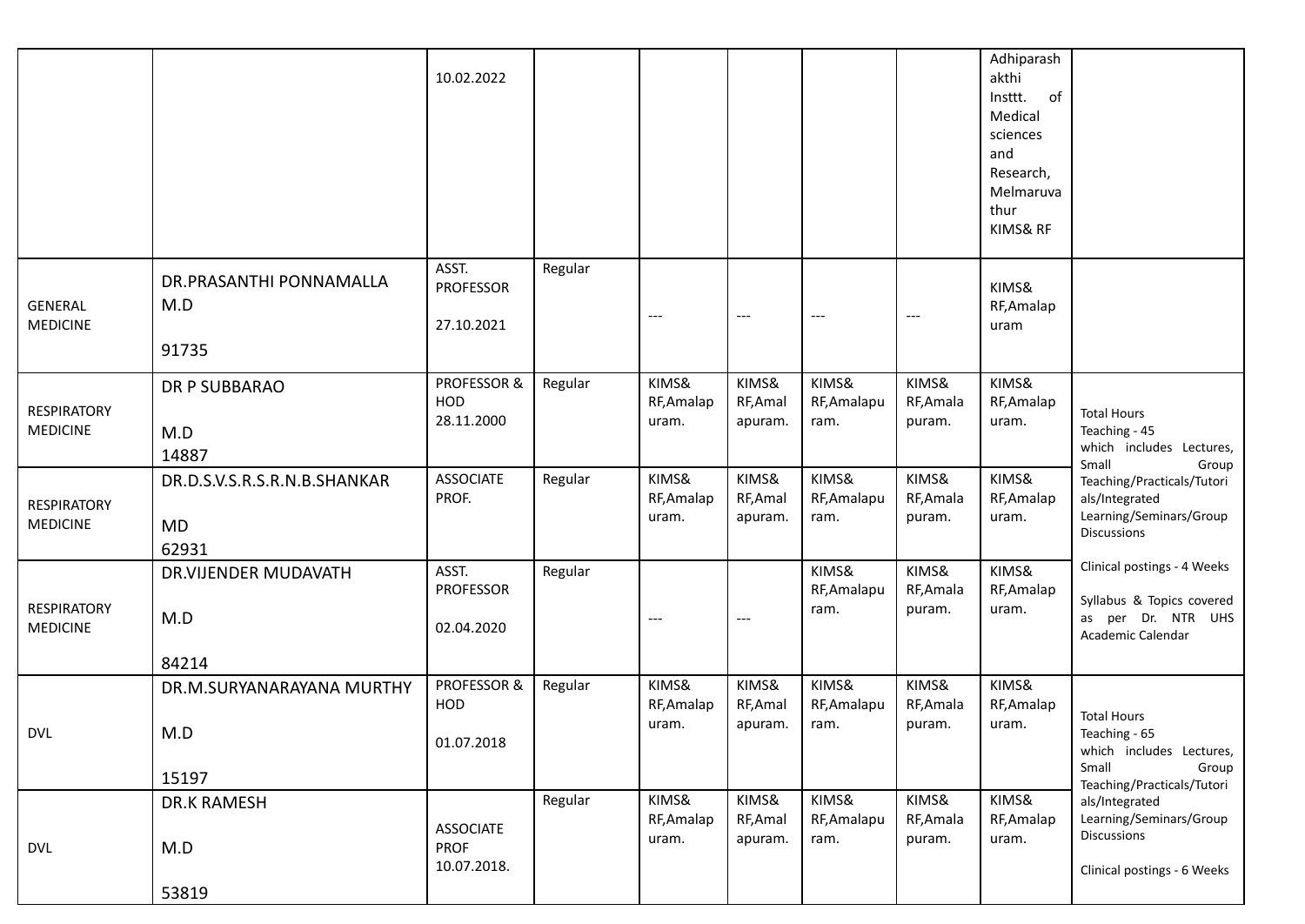|                   | DR S.RAMTULASI                                                            |                               | Regular | KIMS&<br>RF, Amalap | KIMS&<br>RF, Amal | KIMS&<br>RF, Amalapu | KIMS&<br>RF, Amala | KIMS&<br>RF, Amalap | Syllabus & Topics covered<br>as per Dr. NTR UHS                                   |
|-------------------|---------------------------------------------------------------------------|-------------------------------|---------|---------------------|-------------------|----------------------|--------------------|---------------------|-----------------------------------------------------------------------------------|
|                   | M.D                                                                       | <b>ASSOCIATE</b><br>PROF.     |         | uram.               | apuram.           | ram.                 | puram.             | uram.               | Academic Calendar                                                                 |
| <b>DVL</b>        | 61535                                                                     | 05.08.2019                    |         |                     |                   |                      |                    |                     |                                                                                   |
|                   | MET from 17/07/2019 to<br>19/07/2019 at KIMS & RF,<br>Amalapuram          |                               |         |                     |                   |                      |                    |                     |                                                                                   |
|                   | DR. TRISANDHYA PALLA                                                      | ASST.<br><b>PROFESSOR</b>     | Regular |                     | KIMS&<br>RF, Amal | KIMS&<br>RF, Amalapu | KIMS&<br>RF, Amala | KIMS&<br>RF, Amalap |                                                                                   |
| <b>DVL</b>        | M.D                                                                       | 01.07.2019                    |         | ----                | apuram.           | ram.                 | puram.             | uram.               |                                                                                   |
|                   | 90613                                                                     |                               |         |                     |                   |                      |                    |                     |                                                                                   |
|                   | DR RAVISHANKAR                                                            |                               | Regular | KIMS&<br>RF, Amalap | KIMS&<br>RF, Amal | KIMS&<br>RF, Amalapu | KIMS&<br>RF, Amala | KIMS&<br>RF, Amalap |                                                                                   |
|                   | D.N.B                                                                     | <b>PROFESSOR &amp;</b><br>HOD |         | uram.               | apuram.           | ram.                 | puram.             | uram.               |                                                                                   |
| <b>PSYCHIATRY</b> | 12567/A                                                                   | 10.10.2013                    |         |                     |                   |                      |                    |                     |                                                                                   |
|                   | MET from 20/05/2019 to<br>22/05/2019 at KIMS & RF,<br>Amalapuram          |                               |         |                     |                   |                      |                    |                     | <b>Total Hours</b><br>Teaching - 40<br>which includes Lectures,<br>Small<br>Group |
|                   | Dr. G.GANGA RAJU                                                          | <b>PROFESSOR</b>              | Regular | KIMS&<br>RF, Amalap | KIMS&<br>RF, Amal | KIMS&<br>RF, Amalapu | KIMS&<br>RF, Amala | KIMS&<br>RF, Amalap | Teaching/Practicals/Tutori<br>als/Integrated                                      |
| <b>PSYCHIATRY</b> | M.D                                                                       | 16.07.2021                    |         | uram.               | apuram.           | ram.                 | puram.             | uram.               | Learning/Seminars/Group<br><b>Discussions</b>                                     |
|                   | 12727                                                                     |                               |         |                     |                   |                      |                    |                     | Clinical postings - 2 Weeks                                                       |
|                   | DR.MOHAMMED ABDUL SALAAM                                                  | <b>ASSOCIATE</b>              | Regular | KIMS&<br>RF, Amalap | KIMS&<br>RF, Amal | KIMS&<br>RF, Amalapu | KIMS&<br>RF, Amala | KIMS&<br>RF, Amalap | Syllabus & Topics covered<br>as per Dr. NTR UHS<br>Academic Calendar              |
|                   | M.D                                                                       | <b>PROFESSOR</b>              |         | uram.               | apuram.           | ram.                 | puram.             | uram.               |                                                                                   |
| <b>PSYCHIATRY</b> | 72480<br>MET from 20/05/2019 to<br>22/05/2019 at KIMS & RF,<br>Amalapuram | 01.09.2021                    |         |                     |                   |                      |                    |                     |                                                                                   |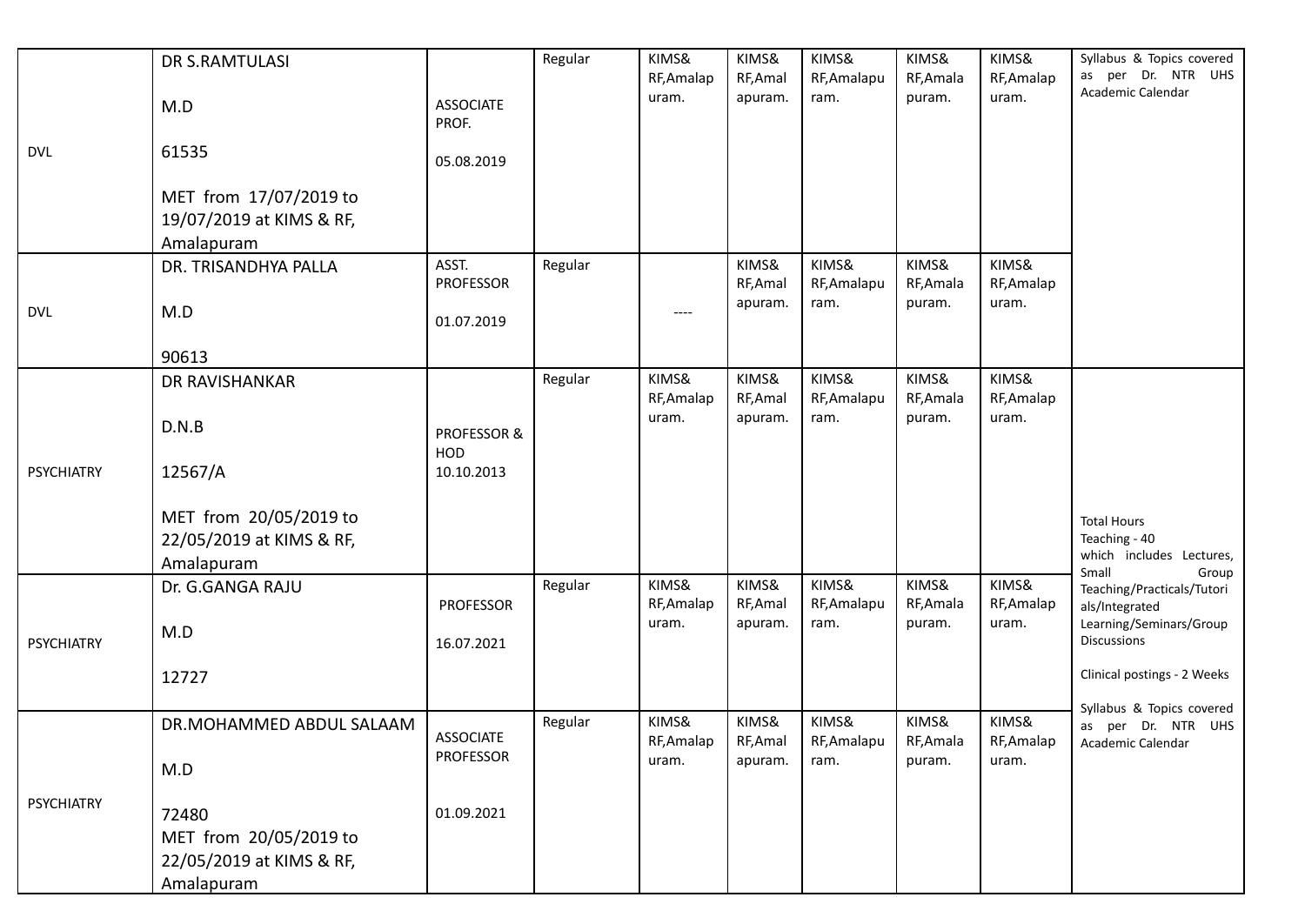| <b>PSYCHIATRY</b>  | DR.D.RAJ KIRAN<br>D.N.B<br>87485                                 | ASST.<br><b>PROFESSOR</b><br>01.01.2019 | Regular | Rangaraya<br>Medical<br>College, Ka<br>kinada<br>KIMS&<br>RF, Amalap<br>uram. | KIMS&<br>RF, Amal<br>apuram. | KIMS&<br>RF, Amalapu<br>ram. | KIMS&<br>RF, Amala<br>puram. | KIMS&<br>RF, Amalap<br>uram. |                                                                                                                           |
|--------------------|------------------------------------------------------------------|-----------------------------------------|---------|-------------------------------------------------------------------------------|------------------------------|------------------------------|------------------------------|------------------------------|---------------------------------------------------------------------------------------------------------------------------|
| <b>PSYCHIATRY</b>  | <b>DR.N.RAVI KUMAR</b><br>M.D<br>52522                           | ASST.<br><b>PROFESSOR</b><br>08.11.2008 | Regular | KIMS&<br>RF, Amalap<br>uram.                                                  | KIMS&<br>RF, Amal<br>apuram. | KIMS&<br>RF, Amalapu<br>ram. | KIMS&<br>RF, Amala<br>puram. | KIMS&<br>RF, Amalap<br>uram. |                                                                                                                           |
| <b>PAEDIATRICS</b> | DR. MARINA AMARENDRA<br>M.D<br>47022                             | <b>PROFESSOR</b><br>15.03.2018          | Regular | KIMS&<br>RF, Amalap<br>uram.                                                  | KIMS&<br>RF, Amal<br>apuram. | KIMS&<br>RF, Amalapu<br>ram. | KIMS&<br>RF, Amala<br>puram. | KIMS&<br>RF, Amalap<br>uram. |                                                                                                                           |
|                    | MET from 19/07/2019 to<br>19/07/2019 at KIMS & RF,<br>Amalapuram |                                         |         |                                                                               |                              |                              |                              |                              | <b>Total Hours</b><br>Teaching - 150<br>which includes Lectures,<br>Small<br>Group                                        |
| <b>PAEDIATRICS</b> | DR G RAMESH<br>M.D<br>12155                                      | <b>PROFESSOR</b><br>01.05.2019          | Regular | KIMS&<br>RF, Amalap<br>uram.                                                  | KIMS&<br>RF, Amal<br>apuram. | KIMS&<br>RF, Amalapu<br>ram. | KIMS&<br>RF, Amala<br>puram. | KIMS&<br>RF, Amalap<br>uram. | Teaching/Practicals/Tutori<br>als/Integrated<br>Learning/Seminars/Group<br>Discussions<br>Clinical postings - 10<br>Weeks |
| <b>PAEDIATRICS</b> | <b>DR P SURESH BABU</b><br>M.D<br>48116                          | PROFESSOR<br>20.03.2021                 | Regular | KIMS&<br>RF, Amalap<br>uram.                                                  | KIMS&<br>RF, Amal<br>apuram. | KIMS&<br>RF, Amalapu<br>ram. | KIMS&<br>RF, Amala<br>puram. | KIMS&<br>RF, Amalap<br>uram. | Syllabus & Topics covered<br>as per Dr. NTR UHS<br>Academic Calendar                                                      |
| <b>PAEDIATRICS</b> | DR K NARAYANA RAO<br>M.D                                         | <b>PROFESSOR</b><br>31.03.2021          | Regular | KIMS&<br>RF, Amalap<br>uram.                                                  | KIMS&<br>RF, Amal<br>apuram. | KIMS&<br>RF, Amalapu<br>ram. | KIMS&<br>RF, Amala<br>puram. | KIMS&<br>RF, Amalap<br>uram. |                                                                                                                           |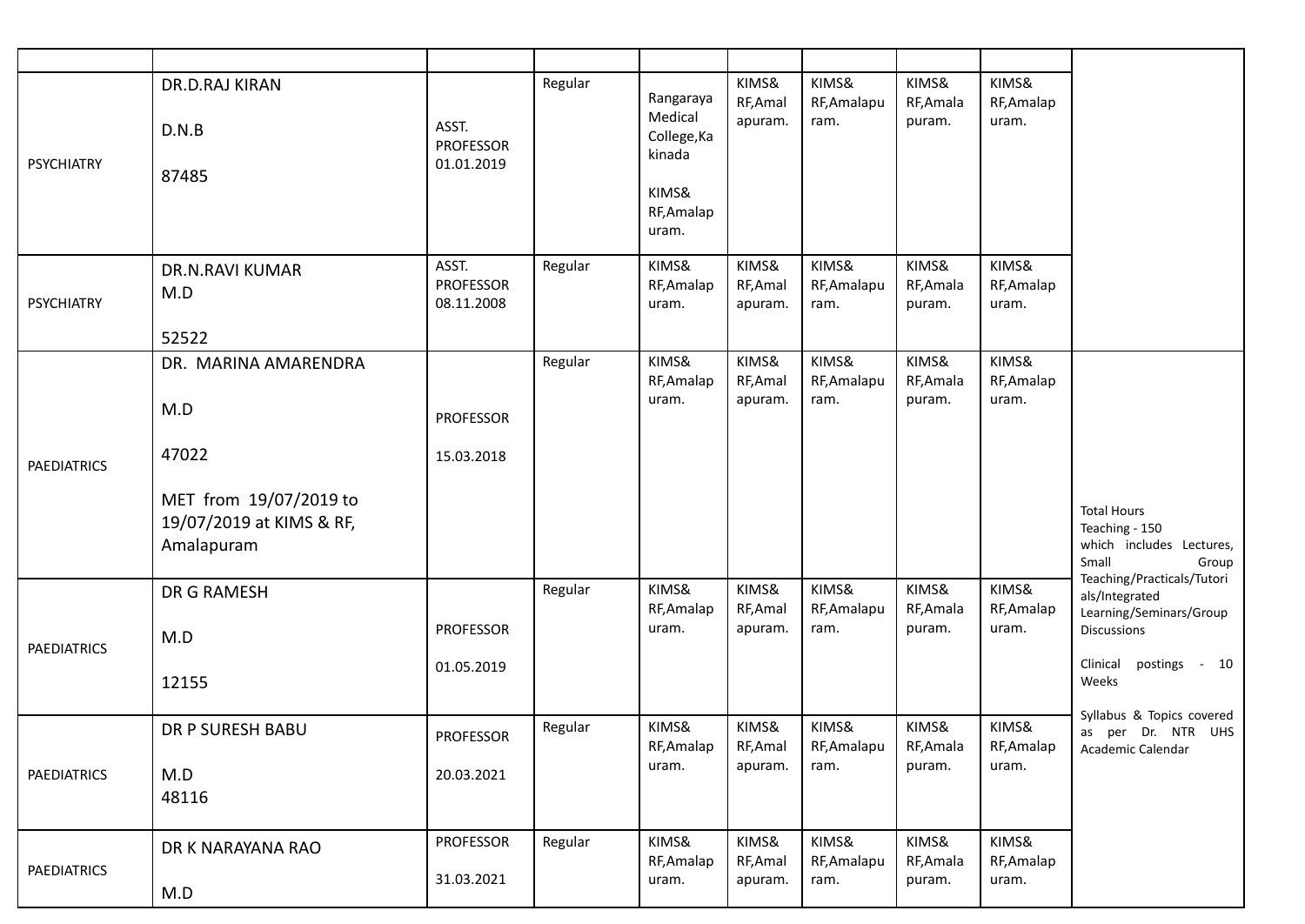|                    | 16766                                                     |                                         |         |                                              |                                                 |                                               |                                               |                                                                                 |
|--------------------|-----------------------------------------------------------|-----------------------------------------|---------|----------------------------------------------|-------------------------------------------------|-----------------------------------------------|-----------------------------------------------|---------------------------------------------------------------------------------|
| <b>PAEDIATRICS</b> | DR.B.RAGHAVA<br>M.D                                       | <b>ASSOCIATE</b><br>PROF.<br>25.07.2020 | Regular | Santhiram<br>Medical<br>College,<br>Nandyal. | Santhira<br>m<br>Medical<br>College,<br>Nandyal | KIMS&<br>RF, Amalapu<br>ram.                  | KIMS&<br>RF, Amala<br>puram.                  | KIMS&<br>RF, Amalap<br>uram.                                                    |
|                    | 67249                                                     |                                         |         |                                              | KIMS&<br>RF, Amal<br>apuram.                    |                                               |                                               |                                                                                 |
|                    | DR. R. PRATYUSHA                                          | <b>ASSOCIATE</b><br>PROF.               | Regular | KIMS&<br>RF, Amalap<br>uram.                 | KIMS&<br>RF, Amal<br>apuram.                    | KIMS&<br>RF, Amalapu<br>ram.                  | KIMS&<br>RF, Amala<br>puram.                  | KIMS&<br>RF, Amalap<br>uram.                                                    |
| <b>PAEDIATRICS</b> | M.D<br>56581                                              | 11.06.2021                              |         |                                              |                                                 |                                               |                                               |                                                                                 |
|                    | DR.PV.PRUDHVI RAJ                                         | ASST.<br><b>PROFESSOR</b>               | Regular |                                              | KIMS&<br>RF, Amal                               | KIMS&<br>RF, Amalapu                          | KIMS&<br>RF, Amala                            | KIMS&<br>RF, Amalap                                                             |
| <b>PAEDIATRICS</b> | M.D                                                       | 18.06.2019                              |         | $---$                                        | apuram.                                         | ram.                                          | puram.                                        | uram.                                                                           |
|                    | 71540                                                     |                                         |         |                                              |                                                 |                                               |                                               |                                                                                 |
| <b>PAEDIATRICS</b> | DR.P.PADMAJA SRIDEVI<br>M.D<br>88858                      | ASST.<br><b>PROFESSOR</b><br>08.07.2020 | Regular | $---$                                        | ---                                             | KIMS&<br>RF, Amalapu<br>ram.                  | KIMS&<br>RF, Amala<br>puram.                  | KIMS&<br>RF, Amalap<br>uram.                                                    |
| <b>PAEDIATRICS</b> | DR.KASINA USHASREE<br>M.D<br>83680                        | ASST.<br><b>PROFESSOR</b><br>26.08.2021 | Regular | $---$                                        | $---$                                           | $---$                                         | $---$                                         | Govt.<br>Medical<br>College,<br>Ananthapu<br>ram<br>KIMS&<br>RF, Amalap<br>uram |
| <b>PAEDIATRICS</b> | DR.SHAIK K JOHN MOHAMMED<br><b>ALISHA</b><br>M.D<br>80918 | ASST.<br><b>PROFESSOR</b><br>06.08.2021 | Regular | $---$                                        | ---                                             | GSL<br>Medical<br>College,<br>Rajahmund<br>ry | GSL<br>Medical<br>College,<br>Rajahmun<br>dry | KIMS&<br>RF, Amalap<br>uram                                                     |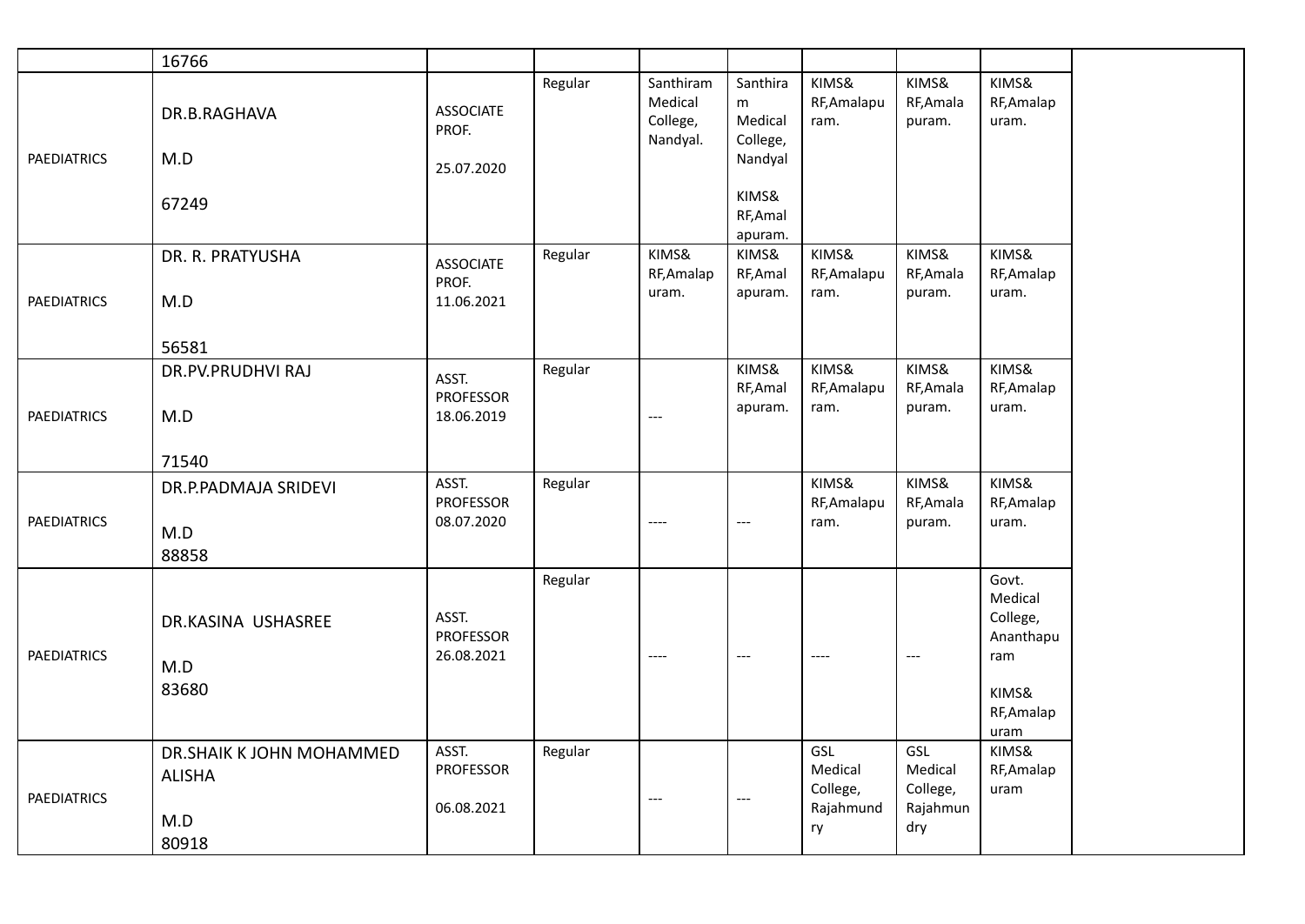| <b>PAEDIATRICS</b>        | DR VEERA SOWJANYA BHANU<br>M.D<br>91494                                                                   | ASST.<br><b>PROFESSOR</b>        | Regular | $---$                                         | $---$                                         | Alluri<br>Sitarama<br>Raju<br>Academy of<br>Medical<br>Sciences, Elu<br>ru. | Alluri<br>Sitarama<br>Raju<br>Academy<br>of<br>Medical<br>Sciences,E<br>luru.<br>KIMS&<br>RF, Amala<br>puram | KIMS&<br>RF, Amalap<br>uram  |                                                                                                                                         |
|---------------------------|-----------------------------------------------------------------------------------------------------------|----------------------------------|---------|-----------------------------------------------|-----------------------------------------------|-----------------------------------------------------------------------------|--------------------------------------------------------------------------------------------------------------|------------------------------|-----------------------------------------------------------------------------------------------------------------------------------------|
| <b>GENERAL</b><br>SURGERY | Dr.Y.ANANTHA LAKSHMI<br>M.S.<br>16609<br>MET from 27/05/2014 to<br>29/05/2014 at KIMS & RF,<br>Amalapuram | PROFESSOR &<br>HOD<br>10.12.2020 | Regular | KIMS&<br>RF, Amalap<br>uram.                  | KIMS&<br>RF, Amal<br>apuram.                  | KIMS&<br>RF, Amalapu<br>ram.                                                | KIMS&<br>RF, Amala<br>puram.                                                                                 | KIMS&<br>RF, Amalap<br>uram. | <b>Total Hours</b>                                                                                                                      |
| <b>GENERAL</b><br>SURGERY | Dr.L.Hari Prasada Rao<br>M.S<br>15972                                                                     | <b>PROFESSOR</b><br>26.01.2013   | Regular | KIMS&<br>RF, Amalap<br>uram.                  | KIMS&<br>RF, Amal<br>apuram.                  | KIMS&<br>RF, Amalapu<br>ram.                                                | KIMS&<br>RF, Amala<br>puram.                                                                                 | KIMS&<br>RF, Amalap<br>uram. | Teaching - 310<br>which includes Lectures,<br>Small<br>Group<br>Teaching/Practicals/Tutori<br>als/Integrated<br>Learning/Seminars/Group |
| <b>GENERAL</b><br>SURGERY | Dr.T.UmaMaheswara Rao<br>M.S<br>13587<br>MET from 20/05/2019 to<br>22/05/2019 at KIMS & RF,<br>Amalapuram | <b>PROFESSOR</b><br>01.01.2017   | Regular | KIMS&<br>RF, Amalap<br>uram.                  | KIMS&<br>RF, Amal<br>apuram.                  | KIMS&<br>RF, Amalapu<br>ram.                                                | KIMS&<br>RF, Amala<br>puram.                                                                                 | KIMS&<br>RF, Amalap<br>uram. | <b>Discussions</b><br>Clinical<br>postings<br>- 26<br>Weeks<br>Syllabus & Topics covered<br>as per Dr. NTR UHS<br>Academic Calendar     |
| <b>GENERAL</b><br>SURGERY | Dr.Karnasula Vishnu Murty<br>M.S<br>11084                                                                 | <b>PROFESSOR</b><br>15.06.2013   | Regular | GSL<br>Medical<br>College,<br>Rajahmun<br>dry | GSL<br>Medical<br>College,<br>Rajahmu<br>ndry | GSL<br>Medical<br>College,<br>Rajahmund<br>ry                               | GSL<br>Medical<br>College,<br>Rajahmun<br>dry                                                                | KIMS&<br>RF, Amalap<br>uram  |                                                                                                                                         |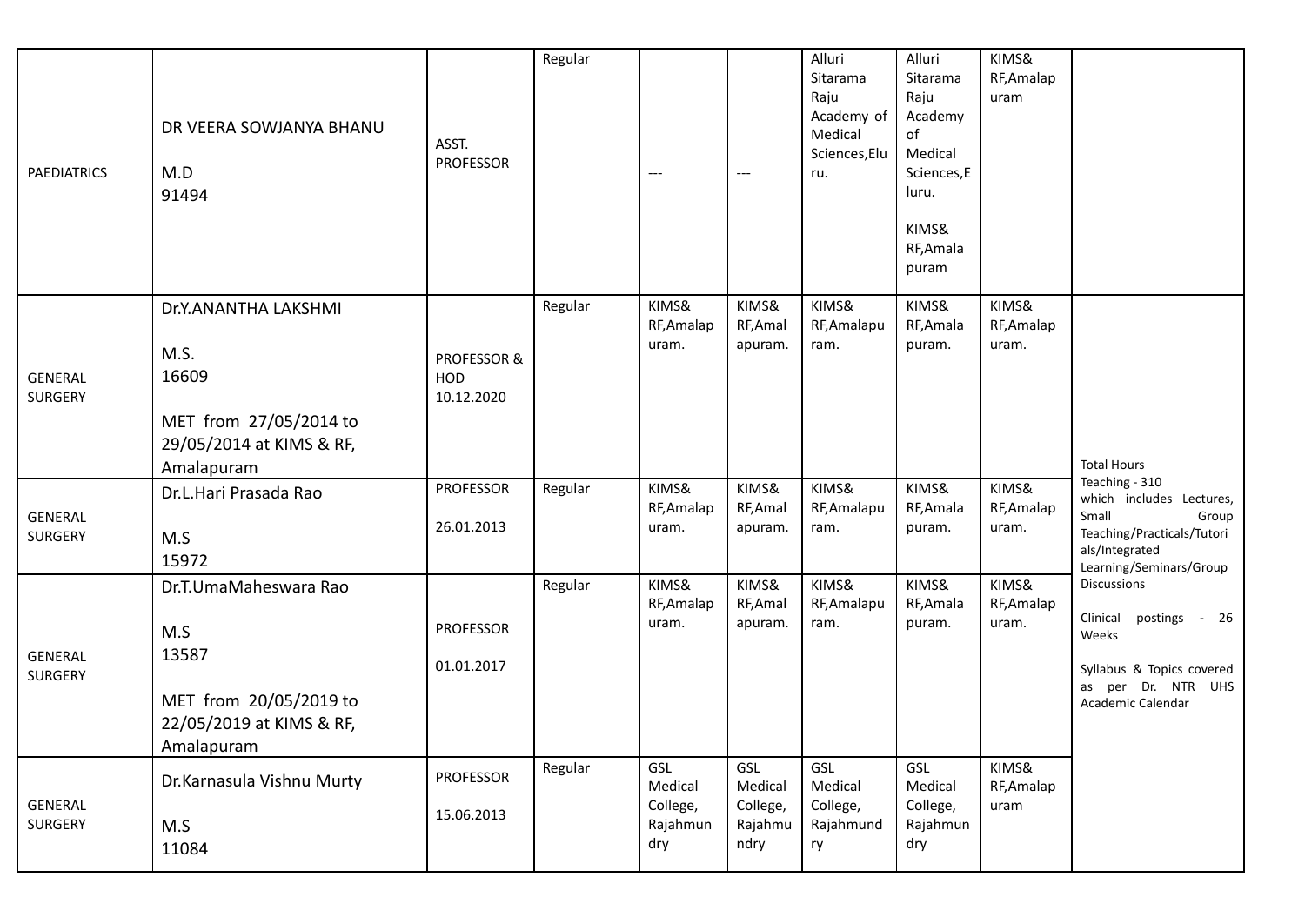|                                  |                                                                                                                                 |                           |         |                                                  |                              |                                                  | KIMS&<br>RF, Amala<br>puram            |                                                  |
|----------------------------------|---------------------------------------------------------------------------------------------------------------------------------|---------------------------|---------|--------------------------------------------------|------------------------------|--------------------------------------------------|----------------------------------------|--------------------------------------------------|
|                                  | Dr.G.G. Bhushan Kumar<br>M.S                                                                                                    |                           | Regular | KIMS&<br>RF, Amalap<br>uram.                     | KIMS&<br>RF, Amal<br>apuram. | KIMS&<br>RF, Amalapu<br>ram.                     | KIMS&<br>RF, Amala<br>puram.           | KIMS&<br>RF, Amalap<br>uram.                     |
| <b>GENERAL</b>                   | 10218                                                                                                                           | <b>PROFESSOR</b>          |         |                                                  |                              |                                                  |                                        |                                                  |
| <b>SURGERY</b>                   | MET from 27/05/2014 to<br>29/05/2014 at KIMS & RF,<br>Amalapuram                                                                | 01.10.2020                |         |                                                  |                              |                                                  |                                        |                                                  |
|                                  | Dr.M.Sanjeev Rao<br>M.S                                                                                                         | <b>PROFESSOR</b>          | Regular | KIMS&<br>RF, Amalap<br>uram.                     | KIMS&<br>RF, Amal<br>apuram. | KIMS&<br>RF, Amalapu<br>ram.                     | KIMS&<br>RF, Amala<br>puram.           | KIMS&<br>RF, Amalap<br>uram.                     |
| <b>GENERAL</b><br><b>SURGERY</b> | 61069                                                                                                                           | 01.10.2020                |         |                                                  |                              |                                                  |                                        |                                                  |
|                                  | MET from 27/05/2014 to<br>29/05/2014 at KIMS & RF,<br>Amalapuram                                                                |                           |         |                                                  |                              |                                                  |                                        |                                                  |
|                                  | DR VARSHA GITKUMAR HAJGUDE<br>M.S                                                                                               | <b>PROFESSOR</b>          | Regular | Maheswar<br>a Medical<br>College, &<br>Hospital. | Kanachu<br>Institute<br>of   | Kanachur<br>Institute of<br>Medical<br>Sciences, | Heritase<br>Institute<br>of<br>Medical | Heritase<br>Institute of<br>Medical<br>Sciences, |
| <b>GENERAL</b><br><b>SURGERY</b> | <b>TSMC/FMR/00124</b>                                                                                                           | 15.12.2015                |         | Patancher<br>uvu                                 | Medical<br>Sciences          | Natekal,<br>Mangaluru                            | Sciences,<br>Varanasi.                 | Varanasi.<br>KIMS&                               |
|                                  | "Health Sciences Educational<br>Technology" from 21/06/2010<br>to 23/06/2010 at Maharashtra<br>Univ. of Health Sciencs, Nashik. |                           |         |                                                  | Natekal,<br>Mangalu<br>ru    |                                                  |                                        | RF, Amalap<br>uram.                              |
| GENERAL<br><b>SURGERY</b>        | Dr.K.V.NARASIMHA REDDY<br>M.S                                                                                                   | <b>ASSOCIATE</b><br>PROF. | Regular | KIMS&<br>RF, Amalap<br>uram.                     | KIMS&<br>RF, Amal<br>apuram. | KIMS&<br>RF, Amalapu<br>ram.                     | KIMS&<br>RF, Amala<br>puram.           | KIMS&<br>RF, Amalap<br>uram.                     |
|                                  | 45597                                                                                                                           |                           |         |                                                  |                              |                                                  |                                        |                                                  |
| <b>GENERAL</b><br><b>SURGERY</b> | Dr.B.Rakesh<br>M.S                                                                                                              | <b>ASSOCIATE</b><br>PROF. | Regular | KIMS&<br>RF, Amalap<br>uram.                     | KIMS&<br>RF, Amal<br>apuram. | KIMS&<br>RF, Amalapu<br>ram.                     | KIMS&<br>RF, Amala<br>puram.           | KIMS&<br>RF, Amalap<br>uram.                     |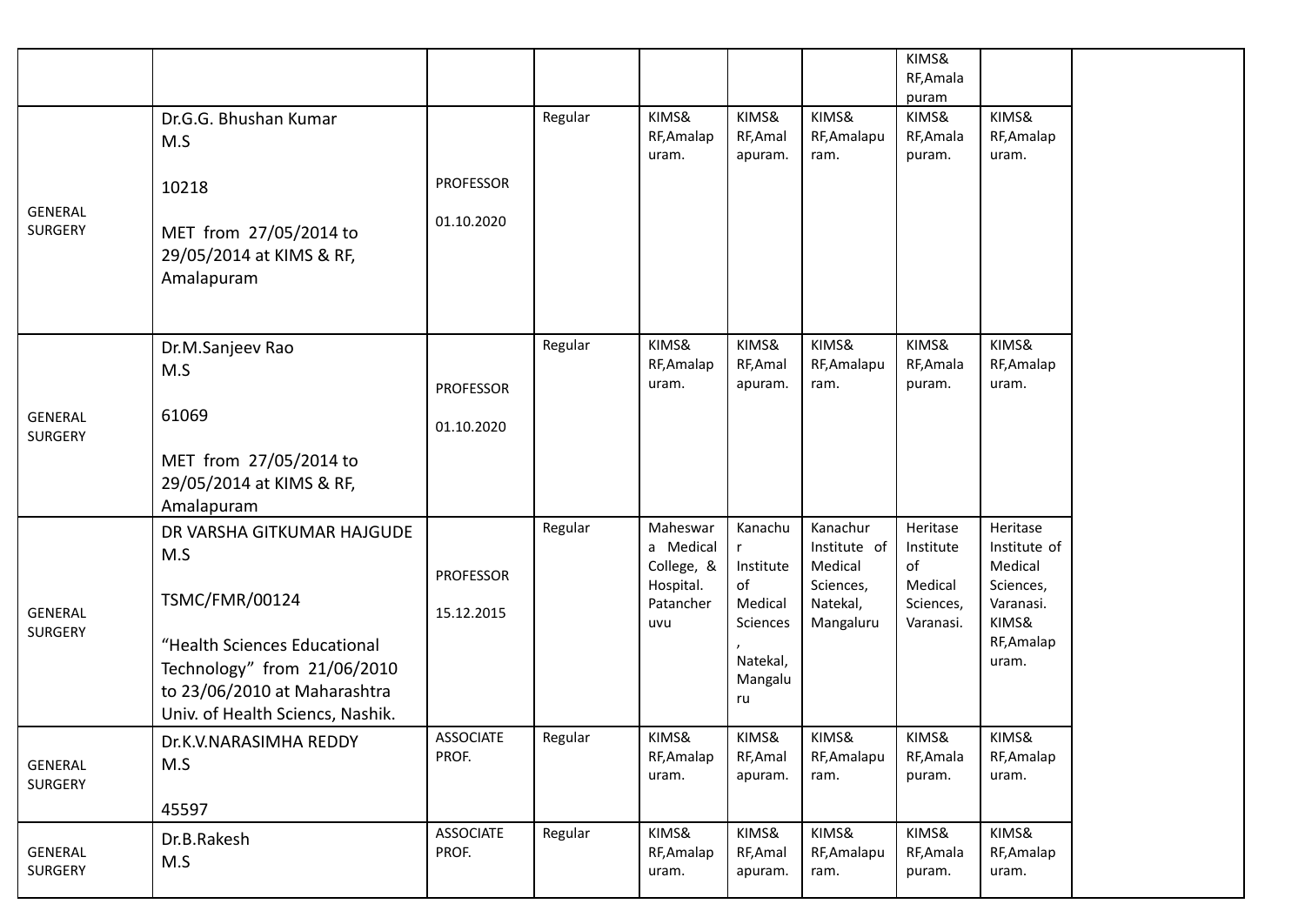|                           | 61246                                       |                                         |         |                                                                                                      |                                                                                                          |                                                                                                      |                              |                              |  |
|---------------------------|---------------------------------------------|-----------------------------------------|---------|------------------------------------------------------------------------------------------------------|----------------------------------------------------------------------------------------------------------|------------------------------------------------------------------------------------------------------|------------------------------|------------------------------|--|
| <b>GENERAL</b><br>SURGERY | Dr.Vamsikrishna Gorle<br>M.S<br>96130       | <b>ASSOCIATE</b><br>PROF.<br>10.01.2022 | Regular | Mamatha<br>Medical<br>Colllege, Kh<br>ammam                                                          | Mamath<br>a<br>Medical<br>Colllege,<br>Khamma<br>m                                                       | Mamatha<br>Medical<br>Colllege, Kh<br>ammam                                                          | 1YR                          | 1YR                          |  |
| <b>GENERAL</b><br>SURGERY | Dr.K.Balaji<br>M.S<br>78881                 | <b>ASSOCIATE</b><br>PROF.<br>25.09.2017 | Regular | Rangaraya<br>Medical<br>College<br>,Kakinada<br>KIMS& RF,                                            | KIMS&<br>RF, Amal<br>apuram.                                                                             | KIMS&<br>RF, Amalapu<br>ram.                                                                         | KIMS&<br>RF, Amala<br>puram. | KIMS&<br>RF, Amalap<br>uram. |  |
| <b>GENERAL</b><br>SURGERY | Dr.N.Taraka Krishna<br>M.S<br>70151         | ASST.<br><b>PROFESSOR</b><br>09.02.2019 | Regular | ----                                                                                                 | KIMS&<br>RF, Amal<br>apuram.                                                                             | KIMS&<br>RF, Amalapu<br>ram.                                                                         | KIMS&<br>RF, Amala<br>puram. | KIMS&<br>RF, Amalap<br>uram. |  |
| <b>GENERAL</b><br>SURGERY | Dr. Aditya Raghava Golakoti<br>M.S<br>71064 | ASST.<br><b>PROFESSOR</b><br>26.04.2019 | Regular | ----                                                                                                 | Rangara<br>ya<br>Medical<br>College<br>,Kakinad<br>a                                                     | Rangaraya<br>Medical<br>College<br>,Kakinada<br>KIMS&<br>RF, Amalapu<br>ram                          | KIMS&<br>RF, Amala<br>puram. | KIMS&<br>RF, Amalap<br>uram. |  |
| <b>GENERAL</b><br>SURGERY | Dr.B.Venkataramana Pindi<br>M.S<br>78333    | ASST.<br><b>PROFESSOR</b><br>03.10.2018 | Regular | Nirma<br>Institute of<br>Medical<br>Sciences<br>(NIMS)<br>Teaching<br>Hospital<br>Research<br>Centre | Nirma<br>Institute<br>of<br>Medical<br>Sciences<br>(NIMS)<br>Teaching<br>Hospital<br>Researc<br>h Centre | Nirma<br>Institute of<br>Medical<br>Sciences<br>(NIMS)<br>Teaching<br>Hospital<br>Research<br>Centre | KIMS&<br>RF, Amala<br>puram. | KIMS&<br>RF, Amalap<br>uram. |  |
| <b>GENERAL</b><br>SURGERY | <b>DR.G.NAGA KARTHIK</b><br>M.S<br>32263    | ASST.<br>PROFESSOR                      | Regular | ----                                                                                                 | KIMS&<br>RF, Amal<br>apuram.                                                                             | KIMS&<br>RF, Amalapu<br>ram.                                                                         | KIMS&<br>RF, Amala<br>puram. | KIMS&<br>RF, Amalap<br>uram. |  |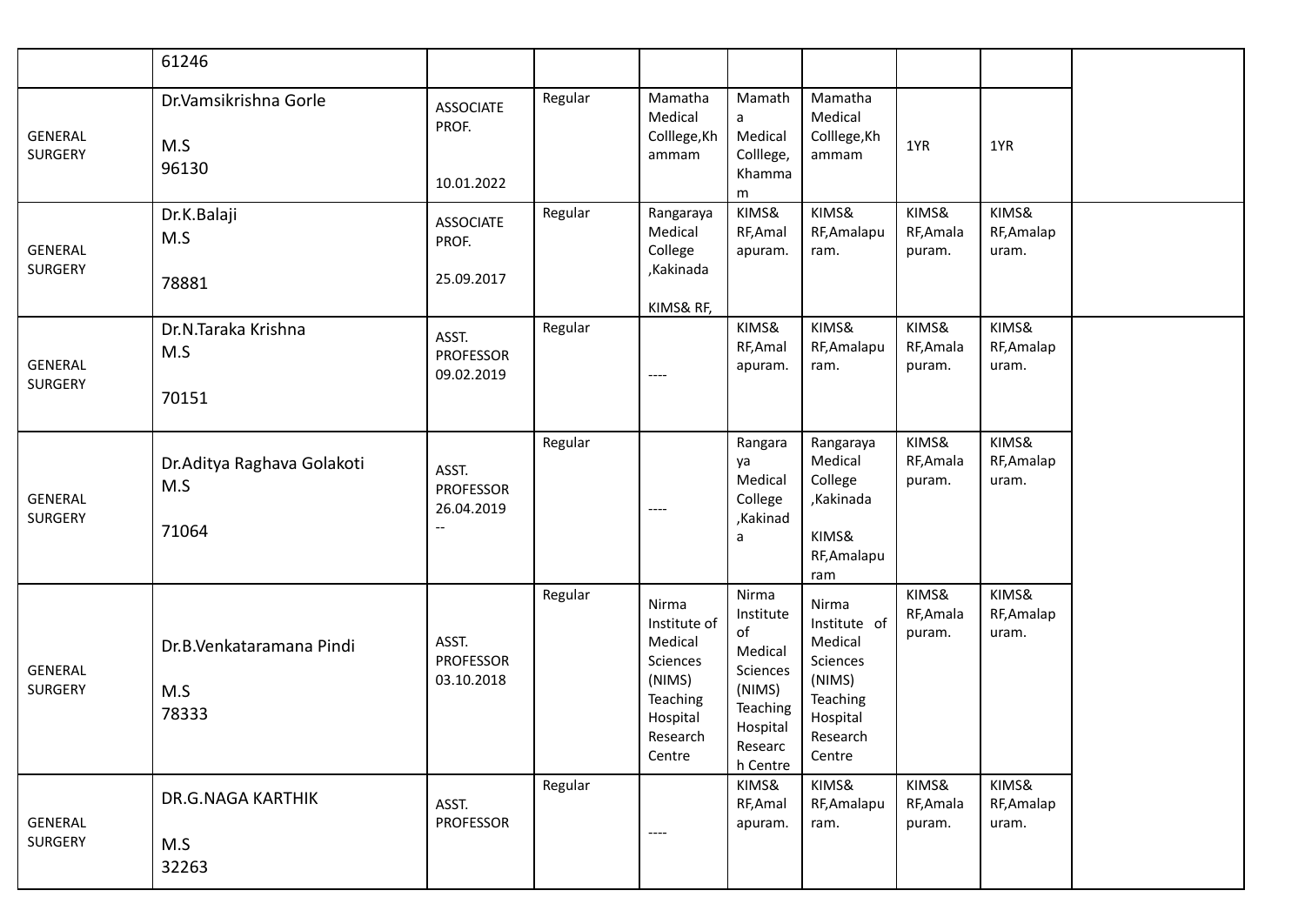| <b>GENERAL</b><br><b>SURGERY</b><br><b>GENERAL</b><br><b>SURGERY</b> | Dr.Raghuram Kedasi<br>M.S<br>87788<br>Dr.Jaya Venkata Ramya<br>Sathineedi<br>M.S<br>85819               | ASST.<br><b>PROFESSOR</b><br>30.07.2019<br>ASST.<br>PROFESSOR<br>17.08.2020 | Regular<br>Regular | $---$<br>$---$               | KIMS&<br>RF, Amal<br>apuram.<br>$---$ | KIMS&<br>RF, Amalapu<br>ram.<br>Rangaraya<br>Medical<br>College<br>,Kakinada | KIMS&<br>RF, Amala<br>puram.<br>Rangaraya<br>Medical<br>College<br>,Kakinada<br>KIMS&<br>RF, Amala<br>puram | KIMS&<br>RF, Amalap<br>uram.<br>KIMS&<br>RF, Amalap<br>uram |                                                                                                                                                                                                                                                               |
|----------------------------------------------------------------------|---------------------------------------------------------------------------------------------------------|-----------------------------------------------------------------------------|--------------------|------------------------------|---------------------------------------|------------------------------------------------------------------------------|-------------------------------------------------------------------------------------------------------------|-------------------------------------------------------------|---------------------------------------------------------------------------------------------------------------------------------------------------------------------------------------------------------------------------------------------------------------|
| <b>GENERAL</b><br><b>SURGERY</b>                                     | Dr.Divya Sravanthi Chakkapalli<br>M.S<br>96130                                                          | Asst.<br>Professor<br>01.10.2021                                            | Regular            | $---$                        | $---$                                 | $---$                                                                        | KIMS&<br>RF, Amala<br>puram.                                                                                | KIMS&<br>RF, Amalap<br>uram.                                |                                                                                                                                                                                                                                                               |
| <b>ORTHOPAEDICS</b>                                                  | DR M.V.RAMANA RAO<br>M.S<br>12725                                                                       | PROFESSOR &<br>HOD<br>07.06.2004                                            | Regular            | KIMS&<br>RF, Amalap<br>uram. | KIMS&<br>RF, Amal<br>apuram.          | KIMS&<br>RF, Amalapu<br>ram.                                                 | KIMS&<br>RF, Amala<br>puram.                                                                                | KIMS&<br>RF, Amalap<br>uram.                                | <b>Total Hours</b>                                                                                                                                                                                                                                            |
| <b>ORTHOPAEDICS</b>                                                  | DR.K.V.RAMANA KUMAR<br>M.S<br>13444<br>MET from 27/05/2014 to<br>29/05/2014 at KIMS & RF,<br>Amalapuram | <b>PROFESSOR</b><br>15.02.2021                                              | Regular            | KIMS&<br>RF, Amalap<br>uram. | KIMS&<br>RF, Amal<br>apuram.          | KIMS&<br>RF, Amalapu<br>ram.                                                 | KIMS&<br>RF, Amala<br>puram.                                                                                | KIMS&<br>RF, Amalap<br>uram.                                | Teaching - 135<br>which includes Lectures,<br>Small<br>Group<br>Teaching/Practicals/Tutori<br>als/Integrated<br>Learning/Seminars/Group<br>Discussions<br>Clinical postings - 8 Weeks<br>Syllabus & Topics covered<br>as per Dr. NTR UHS<br>Academic Calendar |
| <b>ORTHOPAEDICS</b>                                                  | DR. P. SUNIL KUMAR<br>M.S                                                                               | PROFESSOR<br>15.02.2021                                                     | Regular            | KIMS&<br>RF, Amalap<br>uram. | KIMS&<br>RF, Amal<br>apuram.          | KIMS&<br>RF, Amalapu<br>ram.                                                 | KIMS&<br>RF, Amala<br>puram.                                                                                | KIMS&<br>RF, Amalap<br>uram.                                |                                                                                                                                                                                                                                                               |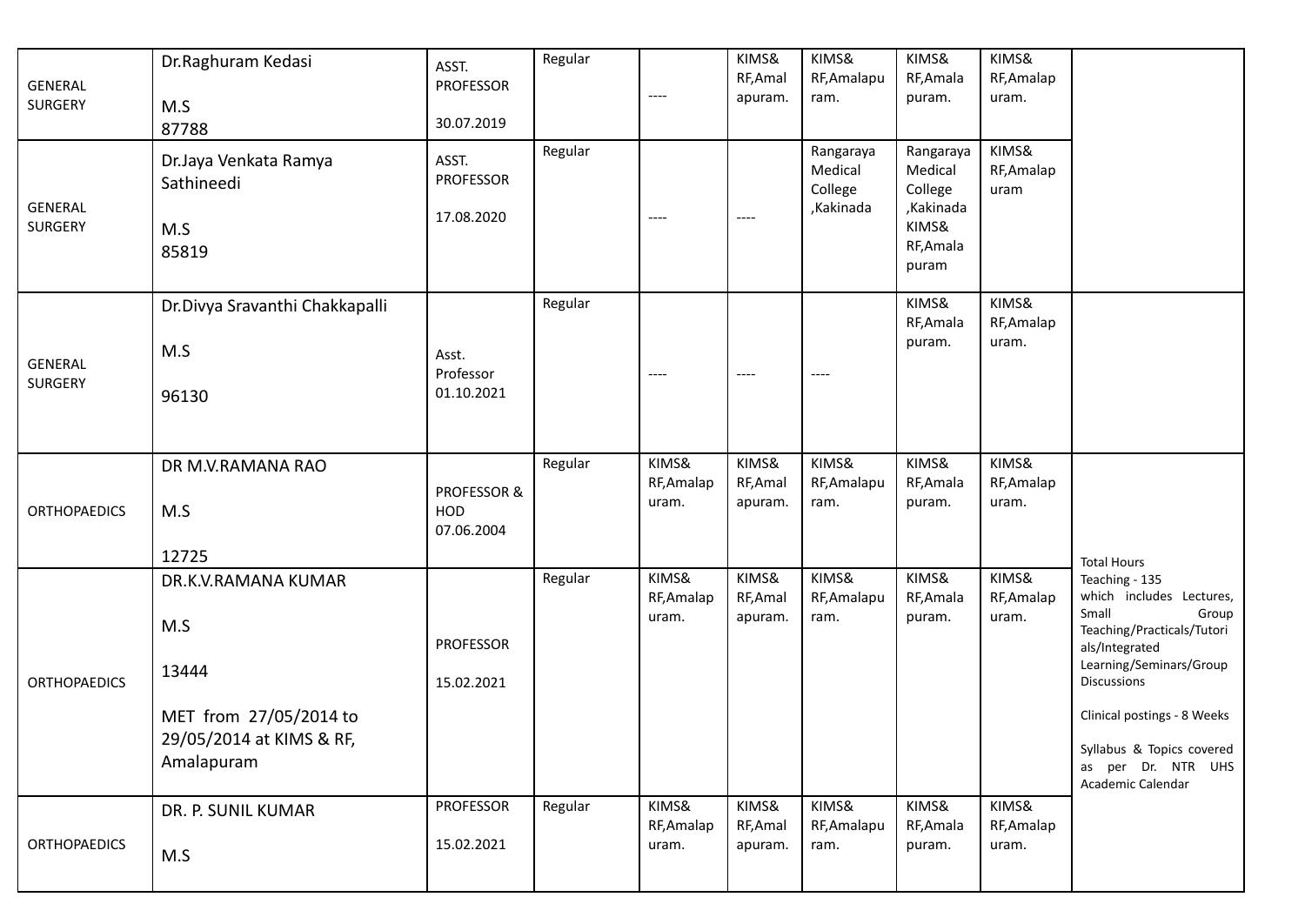|                     | 51202                                                            |                                         |         |                              |                                       |                              |                              |                              |
|---------------------|------------------------------------------------------------------|-----------------------------------------|---------|------------------------------|---------------------------------------|------------------------------|------------------------------|------------------------------|
|                     | MET from 27/05/2014 to<br>29/05/2014 at KIMS & RF,<br>Amalapuram |                                         |         |                              |                                       |                              |                              |                              |
| <b>ORTHOPAEDICS</b> | DR DUNE APPARO<br>M.S                                            | <b>ASSOCIATE</b><br>PROF.<br>01.06.2020 | Regular | KIMS&<br>RF, Amalap<br>uram. | KIMS&<br>RF, Amal<br>apuram.          | KIMS&<br>RF, Amalapu<br>ram. | KIMS&<br>RF, Amala<br>puram. | KIMS&<br>RF, Amalap<br>uram. |
|                     | 78566                                                            |                                         |         |                              |                                       |                              |                              |                              |
| <b>ORTHOPAEDICS</b> | Dr M ADITYA KRISHNA<br>M.S<br>69817                              | <b>ASSOCIATE</b><br>PROF.<br>15.02.2021 | Regular | KIMS&<br>RF, Amalap<br>uram. | KIMS&<br>RF, Amal<br>apuram.          | KIMS&<br>RF, Amalapu<br>ram. | KIMS&<br>RF, Amala<br>puram. | KIMS&<br>RF, Amalap<br>uram. |
|                     |                                                                  |                                         |         |                              |                                       |                              |                              |                              |
| <b>ORTHOPAEDICS</b> | DR RAMBHUPAL VARMA<br>M.S                                        | <b>ASSOCIATE</b><br>PROF.<br>15.07.2021 | Regular | KIMS&<br>RF, Amalap<br>uram. | KIMS&<br>RF, Amal<br>apuram.          | KIMS&<br>RF, Amalapu<br>ram. | KIMS&<br>RF, Amala<br>puram. | KIMS&<br>RF, Amalap<br>uram. |
|                     | 70982                                                            |                                         |         |                              |                                       |                              |                              |                              |
| <b>ORTHOPAEDICS</b> | Dr.Ch.Anil Kumar<br>M.S                                          | <b>ASSOCIATE</b><br>PROF.<br>08.12.2021 | Regular | KIMS&<br>RF, Amalap<br>uram. | KIMS&<br>RF, Amal<br>apuram.          | KIMS&<br>RF, Amalapu<br>ram. | KIMS&<br>RF, Amala<br>puram. | KIMS&<br>RF, Amalap<br>uram. |
|                     | 70941                                                            |                                         |         |                              |                                       |                              |                              |                              |
|                     | Dr.GVS Naga Raja                                                 | <b>ASSOCIATE</b><br>PROF.               | Regular | KIMS&<br>RF, Amalap<br>uram. | KIMS&<br>RF, Amal<br>apuram. $ $ ram. | KIMS&<br>RF, Amalapu         | KIMS&<br>RF, Amala<br>puram. | KIMS&<br>RF, Amalap<br>uram. |
| <b>ORTHOPAEDICS</b> | M.S<br>31936.                                                    | 29.11.2021                              |         |                              |                                       |                              |                              |                              |
| <b>ORTHOPAEDICS</b> | DR A SRIMANNARAYANA                                              | <b>ASSOCIATE</b><br>PROF.               | Regular | KIMS&<br>RF, Amalap<br>uram. | KIMS&<br>RF, Amal<br>apuram.          | KIMS&<br>RF, Amalapu<br>ram. | KIMS&<br>RF, Amala<br>puram. | KIMS&<br>RF, Amalap<br>uram. |
|                     | M.S<br>48003                                                     | 01.02.2017                              |         |                              |                                       |                              |                              |                              |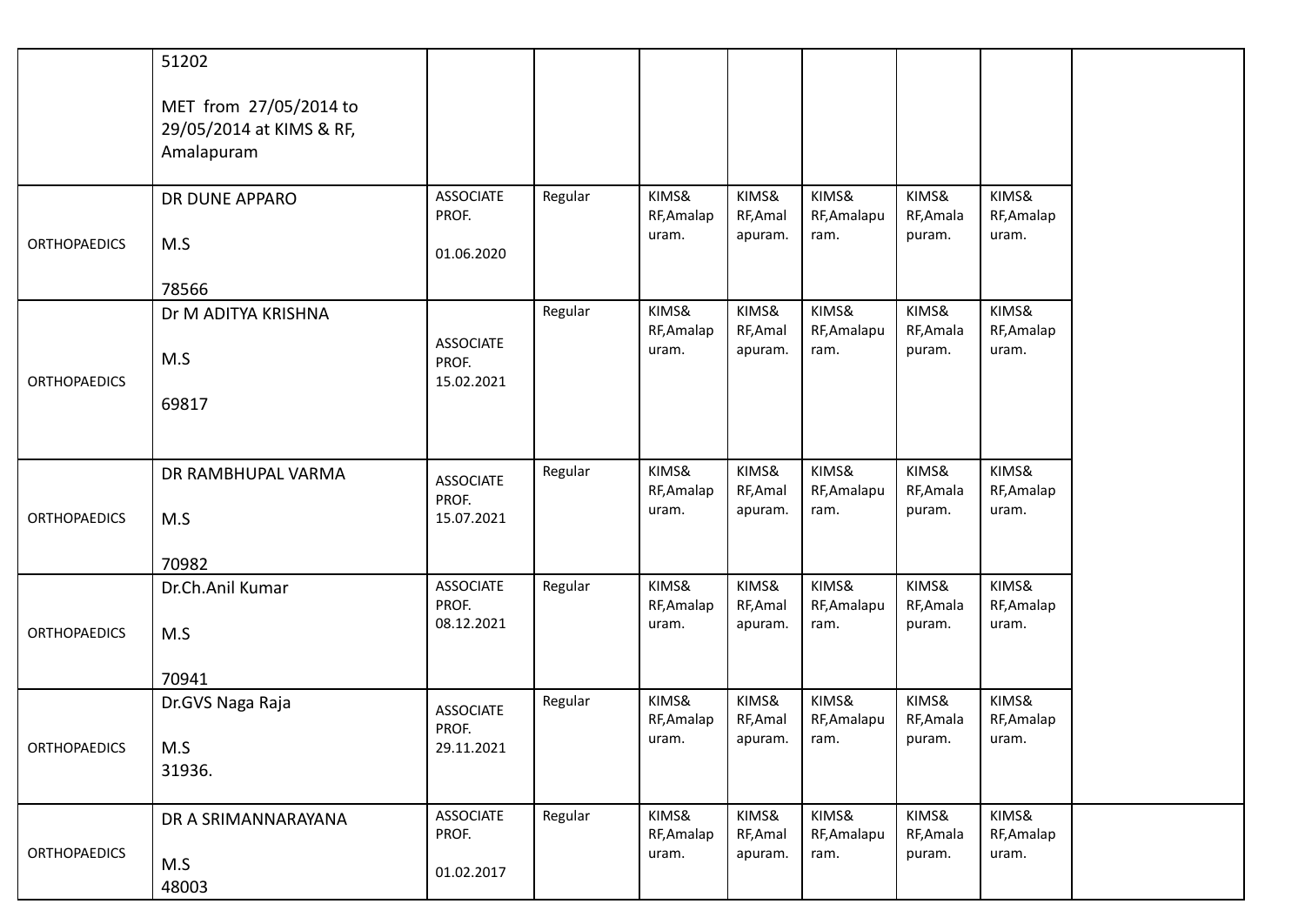| <b>ORTHOPAEDICS</b> | DR.KAMMELA HAREESH<br>M.S<br>85129         | ASST.<br><b>PROFESSOR</b><br>20.05.18   | Regular | $---$                        | ---                                                                                | KIMS&<br>RF, Amalapu<br>ram.                                           | KIMS&<br>RF, Amala<br>puram.                                              | KIMS&<br>RF, Amalap<br>uram. |                                                                                                                                    |
|---------------------|--------------------------------------------|-----------------------------------------|---------|------------------------------|------------------------------------------------------------------------------------|------------------------------------------------------------------------|---------------------------------------------------------------------------|------------------------------|------------------------------------------------------------------------------------------------------------------------------------|
| <b>ORTHOPAEDICS</b> | DR.RONGALA SATYA SRITEJA<br>M.S<br>83985   | ASST.<br><b>PROFESSOR</b><br>07.02.2020 | Regular | $\cdots$                     | Rangara<br>ya<br>Medical<br>College,<br>Kakinad<br>a.                              | Rangaraya<br>Medical<br>College,<br>Kakinada.                          | KIMS&<br>RF, Amala<br>puram.                                              | KIMS&<br>RF, Amalap<br>uram. |                                                                                                                                    |
| <b>ORTHOPAEDICS</b> | DR.NISHANT NARAYANA GHOLAP<br>M.S<br>87631 | ASST.<br><b>PROFESSOR</b><br>01.04.2009 | Regular | ---                          | $---$                                                                              | $---$                                                                  | $---$                                                                     | $---$                        |                                                                                                                                    |
| <b>ORTHOPAEDICS</b> | <b>DR.VEMULA KISHORE</b><br>M.S<br>81380   | ASST.<br><b>PROFESSOR</b><br>26.02.2022 | Regular | $\overline{\phantom{a}}$     | Apollo<br>Institute<br>of<br>Medical<br>Sciences<br>&<br>Researc<br>h.<br>Chittoor | Apollo<br>Institute of<br>Medical<br>Sciences&<br>Research<br>Chittoor | Apollo<br>Institute<br>of<br>Medical<br>Sciences&<br>Research<br>Chittoor |                              |                                                                                                                                    |
| <b>ORTHOPAEDICS</b> | DR.KVN.GOWTHAM VARMA<br>M.S<br>83688       | ASST.<br><b>PROFESSOR</b><br>20.06.2019 | Regular | $\overline{\phantom{a}}$     | KIMS&<br>RF, Amal<br>apuram.                                                       | KIMS&<br>RF, Amalapu<br>ram.                                           | KIMS&<br>RF, Amala<br>puram.                                              | KIMS&<br>RF, Amalap<br>uram. |                                                                                                                                    |
| <b>ORTHOPAEDICS</b> | DR HEMA DURGA GUBBALA<br>M.S<br>76899      | ASST.<br><b>PROFESSOR</b><br>21.07.2021 | Regular | ---                          | $-\, -\, -$                                                                        | <b>MNRMCH</b><br>Medical<br>College,<br>Sangareddy                     | <b>MNRMCH</b><br>Medical<br>College,<br>Sangared<br>dy                    | KIMS&<br>RF, Amalap<br>uram  |                                                                                                                                    |
| ENT                 | DR.M.RAVI KUMAR RAJU<br>M.S<br>40490       | <b>PROFESSOR</b><br>11.02.2015          | Regular | KIMS&<br>RF, Amalap<br>uram. | KIMS&<br>RF, Amal<br>apuram.                                                       | KIMS&<br>RF, Amalapu<br>ram.                                           | KIMS&<br>RF, Amala<br>puram.                                              | KIMS&<br>RF, Amalap<br>uram. | <b>Total Hours</b><br>Teaching - 125<br>which includes Lectures,<br>Small<br>Group<br>Teaching/Practicals/Tutori<br>als/Integrated |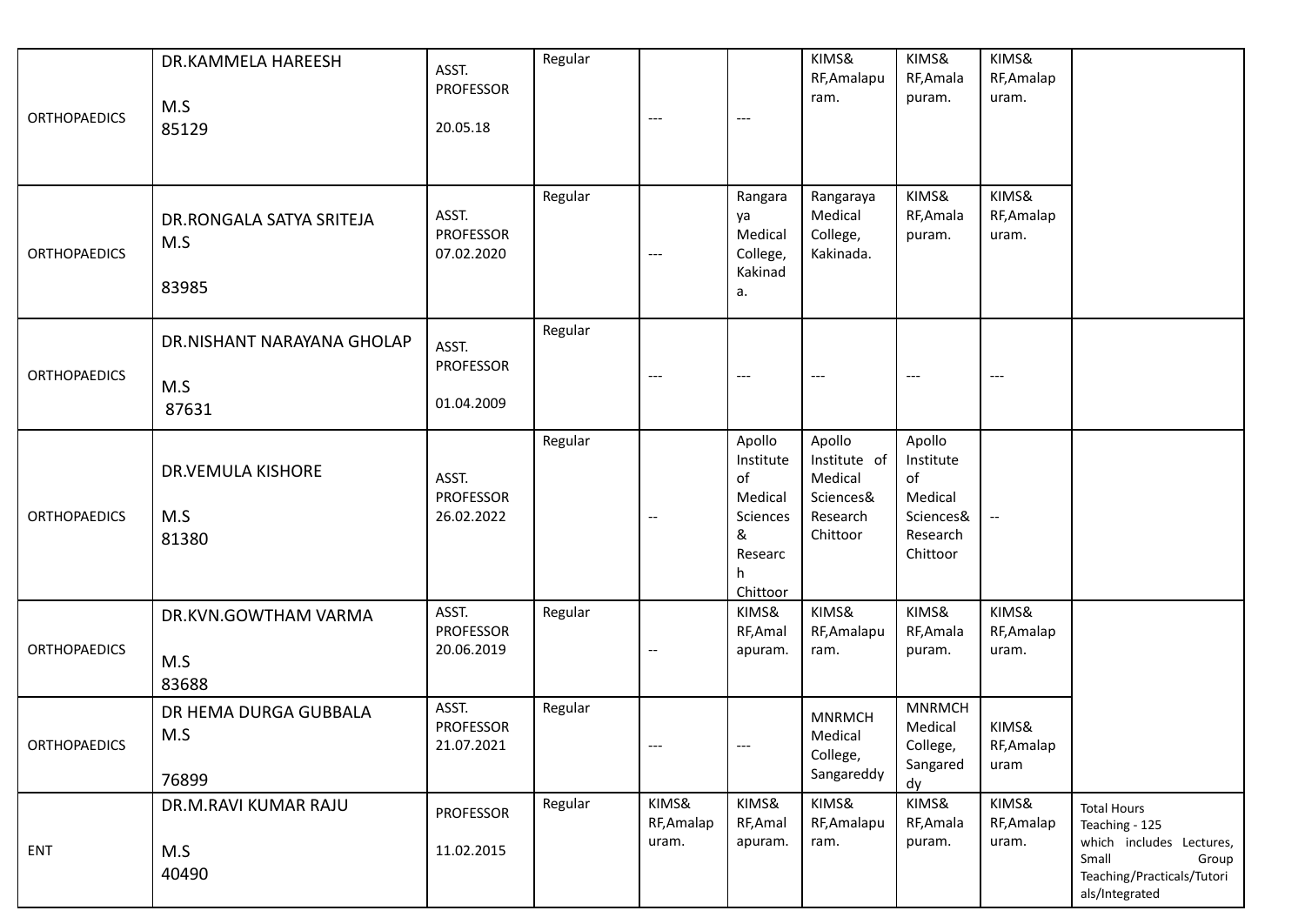|                     | MET from 20/05/2019 to<br>22/05/2019 at KIMS & RF,<br>Amalapuram |                                         | Regular | GSL                                                                     | GSL                                                                            | GSL                                                                           | GSL                                            | GSL                                                                           | Learning/Seminars/Group<br><b>Discussions</b><br>Clinical postings - 8 Weeks<br>Syllabus & Topics covered<br>per Dr. NTR UHS<br>as                                                  |
|---------------------|------------------------------------------------------------------|-----------------------------------------|---------|-------------------------------------------------------------------------|--------------------------------------------------------------------------------|-------------------------------------------------------------------------------|------------------------------------------------|-------------------------------------------------------------------------------|-------------------------------------------------------------------------------------------------------------------------------------------------------------------------------------|
| ENT                 | DR.B.KRISHNA SANTOSH<br>M.S<br>57290                             | <b>PROFESSOR</b><br>01.12.2021          |         | Medical<br>College,<br>Rajahmun<br>dry,                                 | Medical<br>College,<br>Rajahmu<br>ndry,                                        | Medical<br>College,<br>Rajahmund<br>ry,                                       | Medical<br>College,<br>Rajahmun<br>dry,        | Medical<br>College,<br>Rajahmund<br>ry,<br>KIMS&<br>RF, Amalap<br>uram.       | Academic Calendar                                                                                                                                                                   |
| <b>ENT</b>          | Dr.VASV.RAMANA RAO<br>M.S<br>35290                               | ASST.<br><b>PROFESSOR</b><br>19.04.2008 | Regular | KIMS&<br>RF, Amalap<br>uram.                                            | KIMS&<br>RF, Amal<br>apuram.                                                   | KIMS&<br>RF, Amalapu<br>ram.                                                  | KIMS&<br>RF, Amala<br>puram.                   | KIMS&<br>RF, Amalap<br>uram.                                                  |                                                                                                                                                                                     |
| ENT                 | DR. K.KRISHNA SUMANTH<br>M.S<br>74020                            | ASST.<br>PROFESSOR<br>04.10.2018        | Regular | KIMS&<br>RF, Amalap<br>uram.                                            | KIMS&<br>RF, Amal<br>apuram.<br>GSL<br>Medical<br>College,<br>Rajahmu<br>ndry, | GSL<br>Medical<br>College,<br>Rajahmund<br>ry,                                | GSL<br>Medical<br>College,<br>Rajahmun<br>dry, | GSL<br>Medical<br>College,<br>Rajahmund<br>ry<br>KIMS&<br>RF, Amalap<br>uram. |                                                                                                                                                                                     |
| <b>OPTHALMOLOGY</b> | Dr.A.VENKATA SATHISH<br>M.S<br>18728                             | PROFESSOR<br>02.09.2021                 | Regular | GSL<br>Medical<br>College,<br>Rajahmun<br>dry.                          | GSL<br>Medical<br>College,<br>Rajahmu<br>ndry.                                 | GSL<br>Medical<br>College,<br>Rajahmund<br>ry.<br>KIMS&<br>RF, Amalapu<br>ram | KIMS&<br>RF, Amala<br>puram.                   | KIMS&<br>RF, Amalap<br>uram.                                                  | <b>Total Hours</b><br>Teaching - 126<br>which includes Lectures,<br>Small<br>Group<br>Teaching/Practicals/Tutori<br>als/Integrated<br>Learning/Seminars/Group<br><b>Discussions</b> |
| <b>OPTHALMOLOGY</b> | DR.N.SUHASINI<br>M.S<br>51680                                    | <b>ASSOCIATE</b><br>PROF.<br>02.06.2021 | Regular | Gitam<br>Institute of<br>Medical<br><b>Sciences</b><br>and<br>Research, | GIMSR,<br>Visakha<br>patnam                                                    | KIMS&<br>RF, Amalapu<br>ram.                                                  | KIMS&<br>RF, Amala<br>puram.                   | KIMS&<br>RF, Amalap<br>uram.                                                  | Clinical postings - 8 Weeks<br>Syllabus & Topics covered<br>as per Dr. NTR UHS<br>Academic Calendar                                                                                 |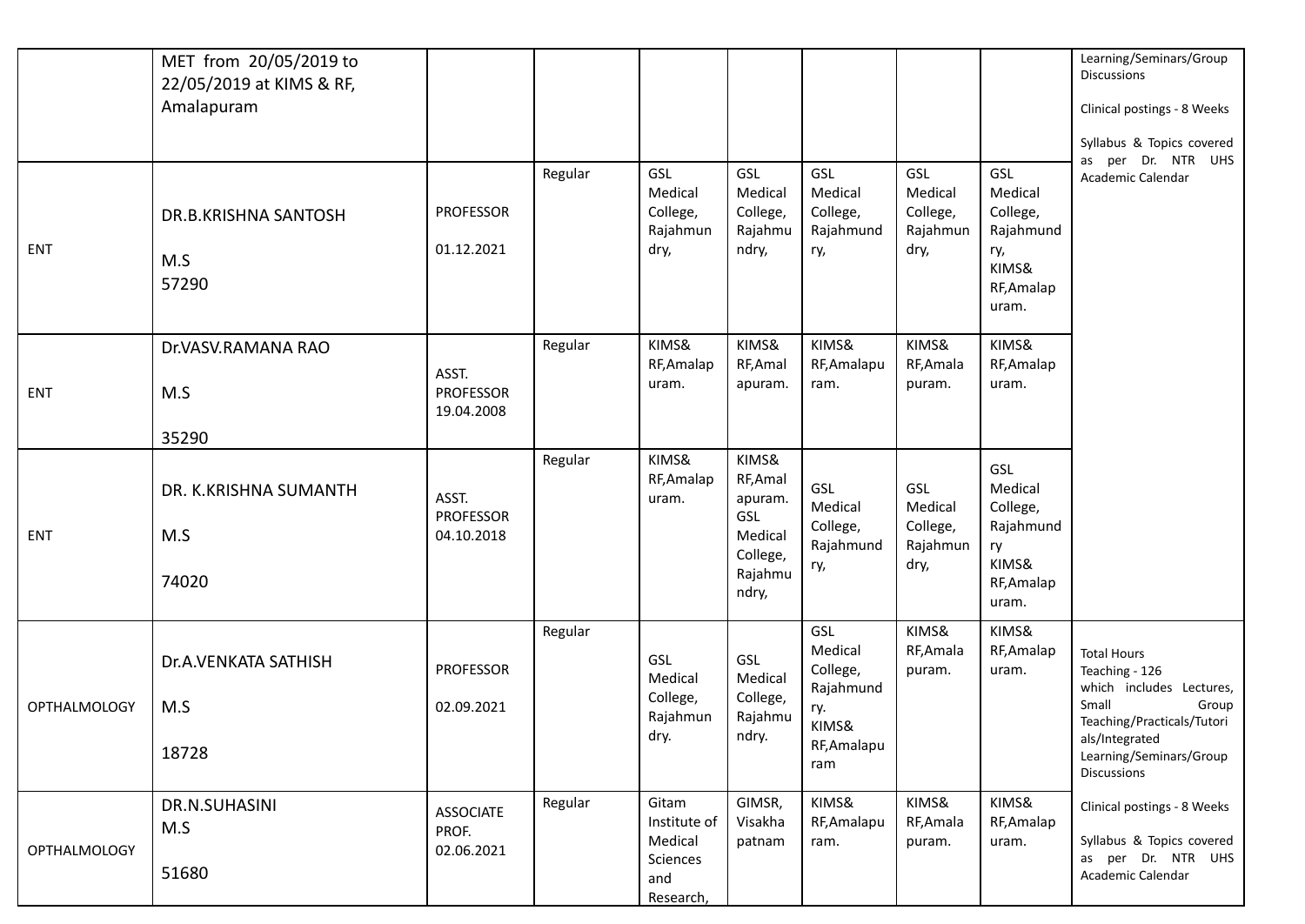|                            | MET from 10/08/2021 to<br>12/08/2021 at KIMS & RF,<br>Amalapuram                                          |                                             |         | Visakhapat<br>nam                              | KIMS&<br>RF, Amal<br>apuram                                                   |                                                    |                              |                              |                                                                                                                         |
|----------------------------|-----------------------------------------------------------------------------------------------------------|---------------------------------------------|---------|------------------------------------------------|-------------------------------------------------------------------------------|----------------------------------------------------|------------------------------|------------------------------|-------------------------------------------------------------------------------------------------------------------------|
| <b>OPTHALMOLOGY</b>        | Dr.Mohammed AzharChisti<br>M.S<br>73115                                                                   | ASST.<br><b>PROFESSOR</b><br>01.06.2020     | Regular | Rangaraya<br>Medical<br>College, Ka<br>kinada  | Rangara<br>ya<br>Medical<br>College,<br>Kakinad<br>a                          |                                                    | KIMS&<br>RF, Amala<br>puram. | KIMS&<br>RF, Amalap<br>uram. |                                                                                                                         |
| <b>OPTHALMOLOGY</b>        | Dr.Azeemunisa Mohammed<br>M.S<br>29680                                                                    | ASST.<br><b>PROFESSOR</b><br>01.06.2020     | Regular | $\hspace{0.05cm}---$                           | ----                                                                          | $---$                                              | KIMS&<br>RF, Amala<br>puram. | KIMS&<br>RF, Amalap<br>uram. |                                                                                                                         |
| <b>OPTHALMOLOGY</b>        | Dr.Kasireddy Kavya Lahari<br>M.S<br>38020                                                                 | ASST.<br><b>PROFESSOR</b><br>18.10.2021     | Regular | $- - - - -$                                    | Andhra<br>Medical<br>College,<br>Visakha<br>patnam                            | Andhra<br>Medical<br>College,<br>Visakhapat<br>nam | $---$                        | KIMS&<br>RF, Amalap<br>uram  |                                                                                                                         |
| OBG&<br><b>GYNAECOLOGY</b> | DR.J.VENKATESWARA RAO<br>M.D<br>10456<br>MET from 17/07/2019 to<br>19/07/2019 at KIMS & RF,<br>Amalapuram | <b>PROFESSOR &amp;</b><br>HOD<br>01.07.2008 | Regular | GSL<br>Medical<br>College,<br>Rajahmun<br>dry. | GSL<br>Medical<br>College,<br>Rajahmu<br>ndry.<br>KIMS&<br>RF, Amal<br>apuram | KIMS&<br>RF, Amalapu<br>ram.                       | KIMS&<br>RF, Amala<br>puram. | KIMS&<br>RF, Amalap<br>uram. | <b>Total Hours</b><br>Teaching - 275<br>which includes Lectures,<br>Small<br>Group                                      |
| OBG&<br>GYNAECOLOGY        | DR.M.SYAM MOHAN RAO<br>M.D<br>9412                                                                        | <b>PROFESSOR</b><br>18.09.2003              | Regular | KIMS&<br>RF, Amalap<br>uram.                   | KIMS&<br>RF, Amal<br>apuram.                                                  | KIMS&<br>RF, Amalapu<br>ram.                       | KIMS&<br>RF, Amala<br>puram. | KIMS&<br>RF, Amalap<br>uram. | Teaching/Practicals/Tutori<br>als/Integrated<br>Learning/Seminars/Group<br>Discussions<br>Clinical<br>postings<br>$-24$ |
| OBG &<br>GYNAECOLOGY       | DR.P.SATYANARAYANA RAJU<br>M.D<br>10794                                                                   | <b>PROFESSOR</b><br>25.08.2006              | Regular | KIMS&<br>RF, Amalap<br>uram.                   | KIMS&<br>RF, Amal<br>apuram.                                                  | KIMS&<br>RF, Amalapu<br>ram.                       | KIMS&<br>RF, Amala<br>puram. | KIMS&<br>RF, Amalap<br>uram. | Weeks<br>Syllabus & Topics covered<br>as per Dr. NTR UHS<br>Academic Calendar                                           |
| OBG &<br>GYNAECOLOGY       | DR.K.SUBBA RAO<br>M.S<br>13965                                                                            | <b>PROFESSOR</b><br>01.09.2017              | Regular | KIMS&<br>RF, Amalap<br>uram.                   | KIMS&<br>RF, Amal<br>apuram.                                                  | KIMS&<br>RF, Amalapu<br>ram.                       | KIMS&<br>RF, Amala<br>puram. | KIMS&<br>RF, Amalap<br>uram. |                                                                                                                         |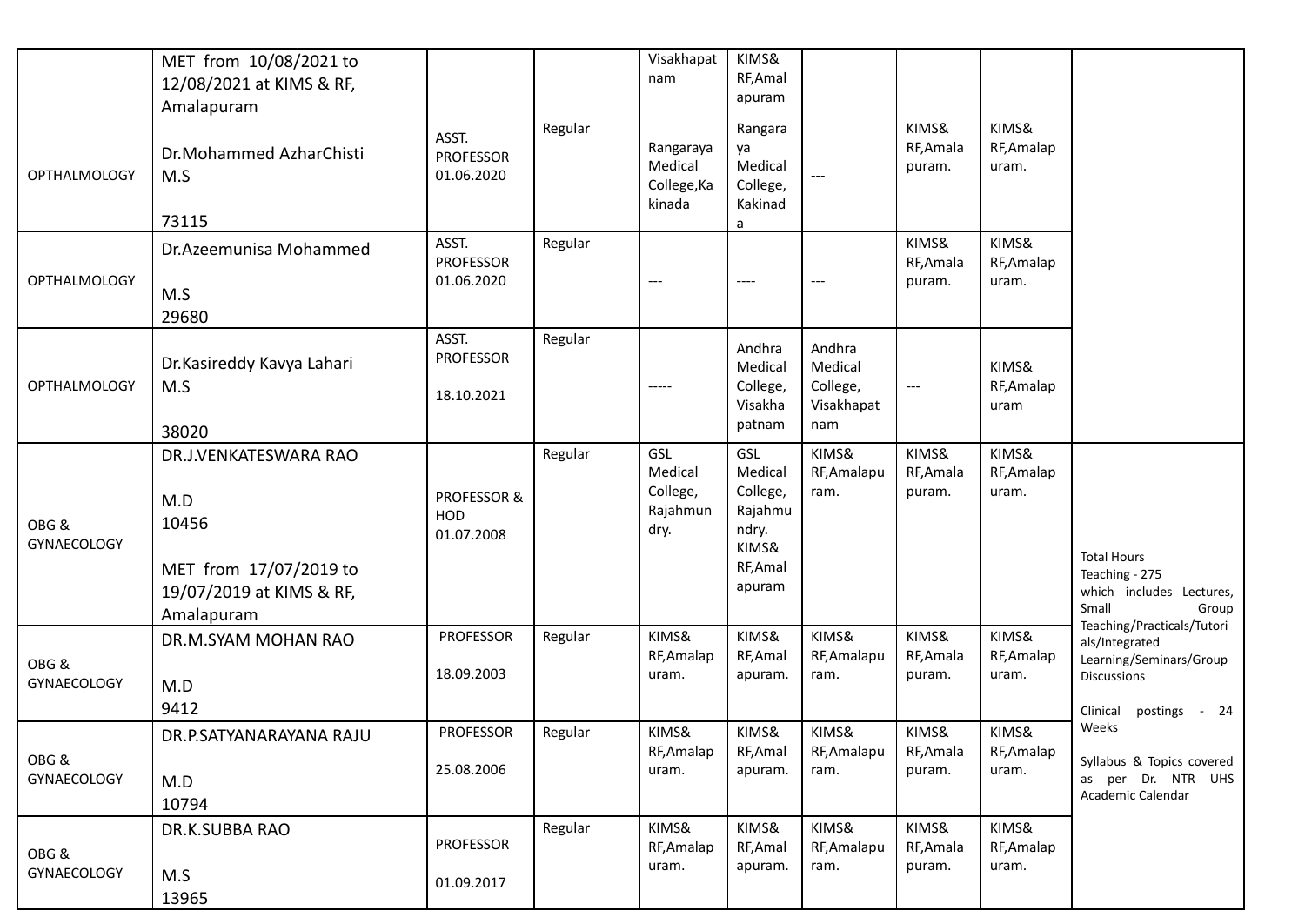|                     | MET from 27/05/2014 to   |                  |         |                        |                   |                       |                        |                       |
|---------------------|--------------------------|------------------|---------|------------------------|-------------------|-----------------------|------------------------|-----------------------|
|                     | 29/05/2014 at KIMS & RF, |                  |         |                        |                   |                       |                        |                       |
|                     | Amalapuram               |                  |         |                        |                   |                       |                        |                       |
|                     |                          |                  |         |                        |                   |                       |                        |                       |
|                     |                          |                  | Regular | Dr.D.Y.Patil           | Dr.D.Y.Pa         | Dr.D.Y.Patil          | Dr.D.Y.Pati            | Dr.D.Y.Patil          |
|                     |                          |                  |         | Medical                | til<br>Medical    | Medical<br>College, & | Medical                | Medical<br>College, & |
|                     | <b>DR.ALKA DANI</b>      |                  |         | College, &<br>Hospital | College,          | Hospital              | College, &<br>Hospital | Hospital              |
|                     |                          | <b>PROFESSOR</b> |         | Reaearch               | &                 | Reaearch              | Reaearch               | Reaearch              |
| OBG&                | M.S                      | 15.02.2020       |         | Centre,                | Hospital          | Centre,               | Centre,                | Centre,               |
| <b>GYNAECOLOGY</b>  |                          |                  |         | Navi                   | Reaearc           | Navi                  | Navi                   | Navi                  |
|                     | 92205                    |                  |         | Mumbai                 | h.<br>Centre,     | Mumbai                | Mumbai                 | Mumbai                |
|                     |                          |                  |         |                        | Navi              |                       |                        | KIMS&                 |
|                     |                          |                  |         |                        | Mumbai            |                       |                        | RF, Amalap            |
|                     |                          |                  |         |                        |                   |                       |                        | uram                  |
|                     | DR G SRAVANI             | <b>PROFESSOR</b> | Regular | KIMS&<br>RF, Amalap    | KIMS&<br>RF, Amal | KIMS&<br>RF, Amalapu  | KIMS&<br>RF, Amala     | KIMS&<br>RF, Amalap   |
|                     |                          | 07.01.2021       |         | uram.                  | apuram.           | ram.                  | puram.                 | uram.                 |
|                     | M.S                      |                  |         |                        |                   |                       |                        |                       |
| OBG&<br>GYNAECOLOGY | 56839                    |                  |         |                        |                   |                       |                        |                       |
|                     | MET from 27/05/2014 to   |                  |         |                        |                   |                       |                        |                       |
|                     | 29/05/2014 at KIMS & RF, |                  |         |                        |                   |                       |                        |                       |
|                     | Amalapuram               |                  |         |                        |                   |                       |                        |                       |
|                     | DR.KOTHAPALLI DURGAVATHI | <b>PROFESSOR</b> | Regular |                        |                   |                       |                        |                       |
| OBG&                |                          |                  |         |                        |                   |                       | 6                      |                       |
| <b>GYNAECOLOGY</b>  | M.S                      | 24.06.2021       |         | 8 MONTHS               | $-\, -\, -$       | ----                  | <b>MONTHS</b>          | 1 YR                  |
|                     | 54534                    |                  |         |                        |                   |                       |                        |                       |
|                     | DR M SMITHA              | <b>ASSOCIATE</b> | Regular | KIMS&                  | KIMS&             | KIMS&                 | KIMS&                  | KIMS&                 |
| OBG&                |                          | PROF.            |         | RF, Amalap             | RF, Amal          | RF, Amalapu           | RF, Amala              | RF, Amalap            |
| <b>GYNAECOLOGY</b>  | M.S                      | 20.09.2018       |         | uram.                  | apuram.           | ram.                  | puram.                 | uram.                 |
|                     | 54916                    |                  |         |                        |                   |                       |                        |                       |
|                     | DR KAL SATYAVATHI DEVI   |                  | Regular | KIMS&                  | KIMS&             | KIMS&                 | KIMS&                  | KIMS&                 |
|                     |                          | <b>ASSOCIATE</b> |         | RF, Amalap             | RF, Amal          | RF, Amalapu           | RF, Amala              | RF, Amalap            |
| OBG &               | M.D                      | PROF.            |         | uram.                  | apuram.           | ram.                  | puram.                 | uram.                 |
| <b>GYNAECOLOGY</b>  | 14003                    | 19.04.2013       |         |                        |                   |                       |                        |                       |
|                     | MET from 20/05/2019 to   |                  |         |                        |                   |                       |                        |                       |
|                     | 22/05/2019               |                  |         |                        |                   |                       |                        |                       |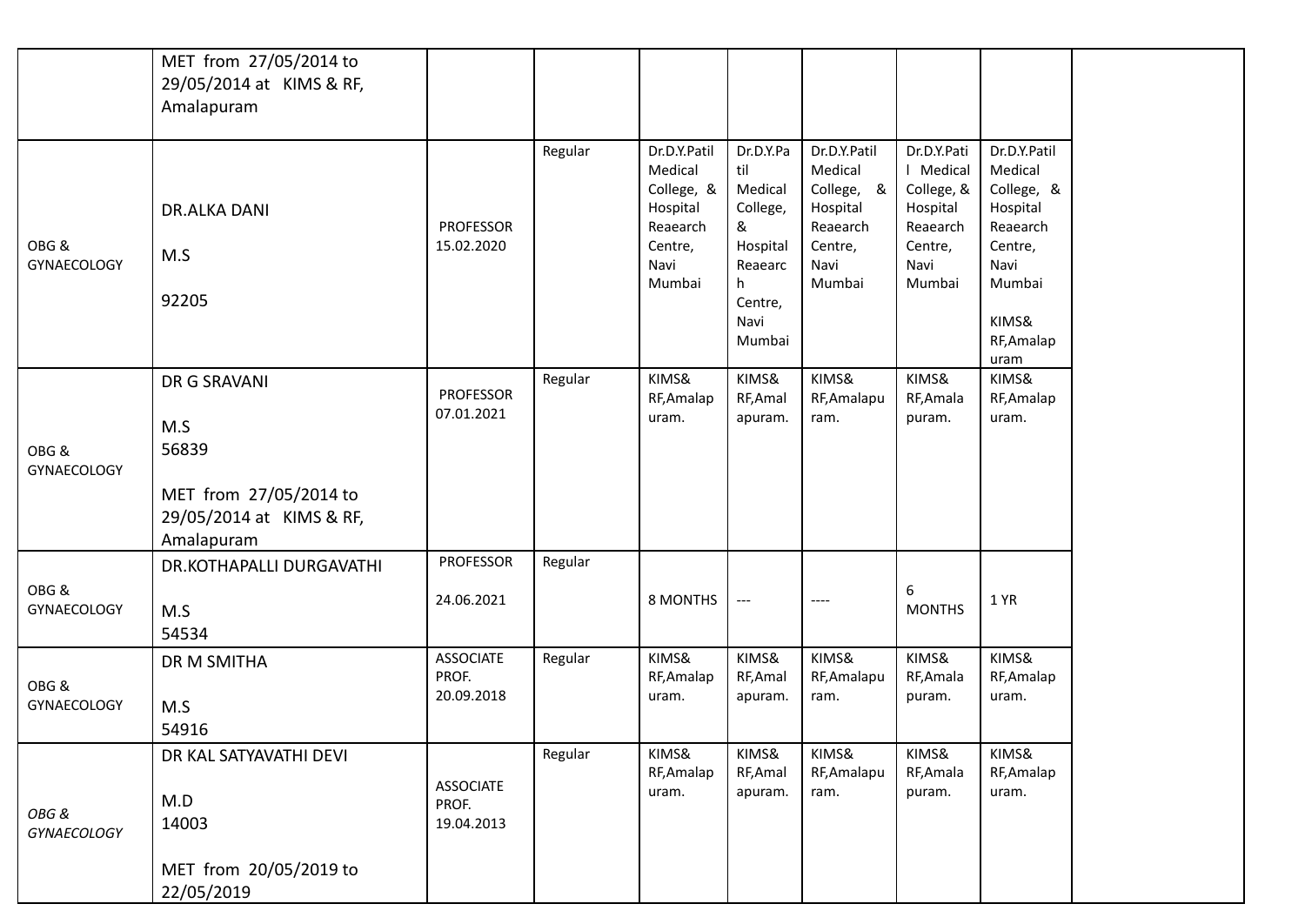|                            | At KIMS & RF, Amalapuram         |                                         |         |                              |                              |                              |                              |                              |                                                                                   |
|----------------------------|----------------------------------|-----------------------------------------|---------|------------------------------|------------------------------|------------------------------|------------------------------|------------------------------|-----------------------------------------------------------------------------------|
| OBG&<br><b>GYNAECOLOGY</b> | DR.JYOTHI.SINGAMSETTY<br>M.S     | <b>ASSOCIATE</b><br>PROF.<br>07.01.2021 | Regular | KIMS&<br>RF, Amalap<br>uram. | KIMS&<br>RF, Amal<br>apuram. | KIMS&<br>RF, Amalapu<br>ram. | KIMS&<br>RF, Amala<br>puram. | KIMS&<br>RF, Amalap<br>uram. |                                                                                   |
|                            | 70405                            |                                         |         |                              |                              |                              |                              |                              |                                                                                   |
| OBG&<br>GYNAECOLOGY        | DR K KAMESWARI<br>M.S            | <b>ASSOCIATE</b><br>PROF.<br>24.06.2021 | Regular | KIMS&<br>RF, Amalap<br>uram. | KIMS&<br>RF, Amal<br>apuram. | KIMS&<br>RF, Amalapu<br>ram. | KIMS&<br>RF, Amala<br>puram. | KIMS&<br>RF, Amalap<br>uram. |                                                                                   |
|                            | 57842                            |                                         |         |                              |                              |                              |                              |                              |                                                                                   |
| OBG&<br><b>GYNAECOLOGY</b> | DR JYOTSHNA<br>M.S               | ASST.<br><b>PROFESSOR</b><br>06.01.2017 | Regular | KIMS&<br>RF, Amalap<br>uram. | KIMS&<br>RF, Amal<br>apuram. | KIMS&<br>RF, Amalapu<br>ram. | KIMS&<br>RF, Amala<br>puram. | KIMS&<br>RF, Amalap<br>uram. |                                                                                   |
|                            | 62926                            |                                         |         |                              |                              |                              |                              |                              |                                                                                   |
| OBG&<br>GYNAECOLOGY        | <b>DR.T.SAI SRAVANTHI</b><br>M.S | ASST.<br><b>PROFESSOR</b><br>01.08.2020 | Regular | $---$                        | ----                         | KIMS&<br>RF, Amalapu<br>ram. | KIMS&<br>RF, Amala<br>puram. | KIMS&<br>RF, Amalap<br>uram. |                                                                                   |
|                            | 91700                            |                                         |         |                              |                              |                              |                              |                              |                                                                                   |
| OBG&<br><b>GYNAECOLOGY</b> | DR.KOGANTI RAMYA<br>M.S          | ASST.<br><b>PROFESSOR</b><br>01.06.2020 | Regular | $---$                        | $---$                        | KIMS&<br>RF, Amalapu<br>ram. | KIMS&<br>RF, Amala<br>puram. | KIMS&<br>RF, Amalap<br>uram. |                                                                                   |
|                            | 81231                            |                                         |         |                              |                              |                              |                              |                              |                                                                                   |
| RADIODIGNOSIS              | DR.J.N.TOPPO<br>M.D              | PROFESSOR &<br>HOD<br>09.03.1999        | Regular | KIMS&<br>RF, Amalap<br>uram. | KIMS&<br>RF, Amal<br>apuram. | KIMS&<br>RF, Amalapu<br>ram. | KIMS&<br>RF, Amala<br>puram. | KIMS&<br>RF, Amalap<br>uram. | <b>Total Hours</b><br>Teaching - 35<br>which includes Lectures,<br>Small<br>Group |
|                            | 36596                            |                                         |         |                              |                              |                              |                              |                              | Teaching/Practicals/Tutori<br>als/Integrated                                      |
| <b>RADIODIGNOSIS</b>       | DR.K.VENKATA RAMANA<br>D.N.B     | PROFESSOR<br>01.10.2019                 | Regular | KIMS&<br>RF, Amalap<br>uram. | KIMS&<br>RF, Amal<br>apuram. | KIMS&<br>RF, Amalapu<br>ram. | KIMS&<br>RF, Amala<br>puram. | KIMS&<br>RF, Amalap<br>uram. | Learning/Seminars/Group<br>Discussions<br>Clinical postings - 2 Weeks             |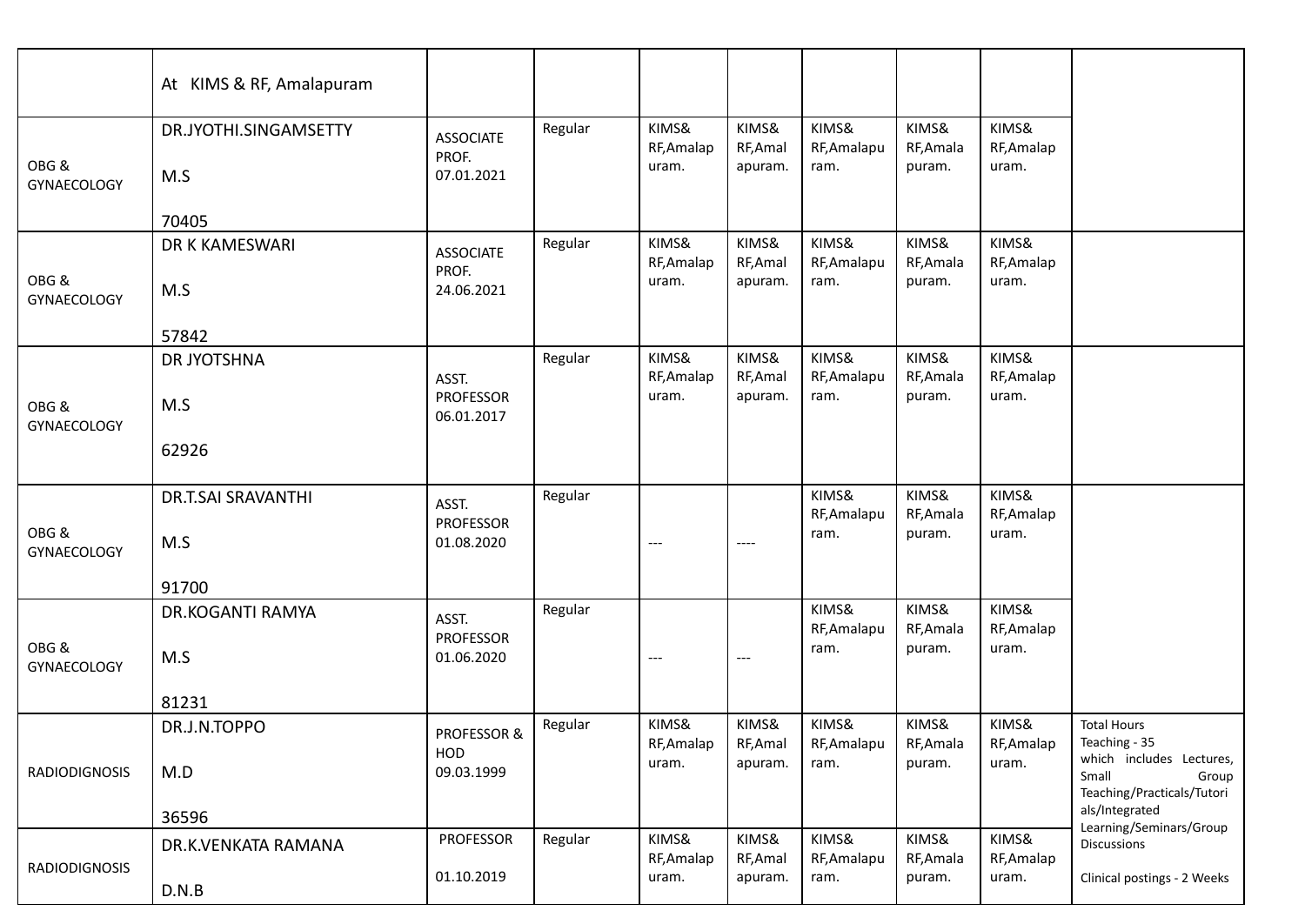|                      | 20219                     |                           |         |                     |                     |                      |                     |                     | Syllabus & Topics covered<br>as per Dr. NTR UHS<br>Academic Calendar |
|----------------------|---------------------------|---------------------------|---------|---------------------|---------------------|----------------------|---------------------|---------------------|----------------------------------------------------------------------|
|                      | DR. T.RAJESH KUMAR        | <b>ASSOCIATE</b><br>PROF. | Regular | KIMS&<br>RF, Amalap | KIMS&<br>RF, Amal   | KIMS&<br>RF, Amalapu | KIMS&<br>RF, Amala  | KIMS&<br>RF, Amalap |                                                                      |
| <b>RADIODIGNOSIS</b> | M.D                       | 01.10.2019                |         | uram.               | apuram.             | ram.                 | puram.              | uram.               |                                                                      |
|                      | 54568                     |                           |         |                     |                     |                      |                     |                     |                                                                      |
|                      | DR.D.NAGESWARA RAO        |                           | Regular | KIMS&               | KIMS&               | KIMS&                | KIMS&               | KIMS&               |                                                                      |
|                      |                           | <b>ASSOCIATE</b>          |         | RF, Amalap<br>uram. | RF, Amal<br>apuram. | RF, Amalapu<br>ram.  | RF, Amala<br>puram. | RF, Amalap<br>uram. |                                                                      |
|                      | M.D                       | PROF.                     |         |                     |                     |                      |                     |                     |                                                                      |
| <b>RADIODIGNOSIS</b> |                           | 01.10.2020                |         |                     |                     |                      |                     |                     |                                                                      |
|                      | 47428                     |                           |         |                     |                     |                      |                     |                     |                                                                      |
|                      | <b>DR.AKSHAY BHANUDAS</b> | <b>ASSOCIATE</b>          | Regular |                     |                     |                      | KIMS&               | KIMS&               |                                                                      |
|                      |                           | PROF.                     |         |                     |                     |                      | RF, Amala<br>puram. | RF, Amalap<br>uram. |                                                                      |
| <b>RADIODIGNOSIS</b> | M.D                       | 01.12.2020                |         | ---                 | $---$               | $---$                |                     |                     |                                                                      |
|                      | 84769                     |                           |         |                     |                     |                      |                     |                     |                                                                      |
|                      | Dr. Y. TATAYYA NAIDU      | <b>ASSOCIATE</b>          | Regular | KIMS&               | KIMS&               | KIMS&                | KIMS&               | KIMS&               |                                                                      |
|                      |                           | PROF.                     |         | RF, Amalap<br>uram. | RF, Amal<br>apuram. | RF, Amalapu<br>ram.  | RF, Amala<br>puram. | RF, Amalap<br>uram. |                                                                      |
| <b>RADIODIGNOSIS</b> | M.D                       | 01.06.2021                |         |                     |                     |                      |                     |                     |                                                                      |
|                      | 63287                     |                           |         |                     |                     |                      |                     |                     |                                                                      |
|                      |                           |                           | Regular |                     |                     | Viswa<br>Bharathi    | Viswa<br>Bharathi   | Viswa<br>Bharathi   |                                                                      |
|                      | DR. BODAPATI NVVD PRASAD  |                           |         |                     |                     | Medical              | Medical             | Medical             |                                                                      |
|                      |                           | ASST.<br><b>PROFESSOR</b> |         |                     |                     | College,             | College,            | College,            |                                                                      |
| <b>RADIODIGNOSIS</b> | M.D                       | 01.02.2021                |         | ----                | $---$               | Kurnool,             | Kurnool,            | Kurnool,            |                                                                      |
|                      |                           |                           |         |                     |                     |                      |                     | KIMS&               |                                                                      |
|                      | 79548                     |                           |         |                     |                     |                      |                     | RF, Amalap<br>uram  |                                                                      |
|                      | DR.V.S.S.N.MURTHY         | <b>PROFESSOR</b>          | Regular | KIMS&               | KIMS&               | KIMS&                | KIMS&               | KIMS&               |                                                                      |
|                      |                           |                           |         | RF, Amalap          | RF, Amal            | RF, Amalapu          | RF, Amala           | RF, Amalap          |                                                                      |
| ANAESTHESIA          | M.D                       | 01.10.2018                |         | uram.               | apuram.             | ram.                 | puram.              | uram.               |                                                                      |
|                      | 19227                     |                           |         |                     |                     |                      |                     |                     |                                                                      |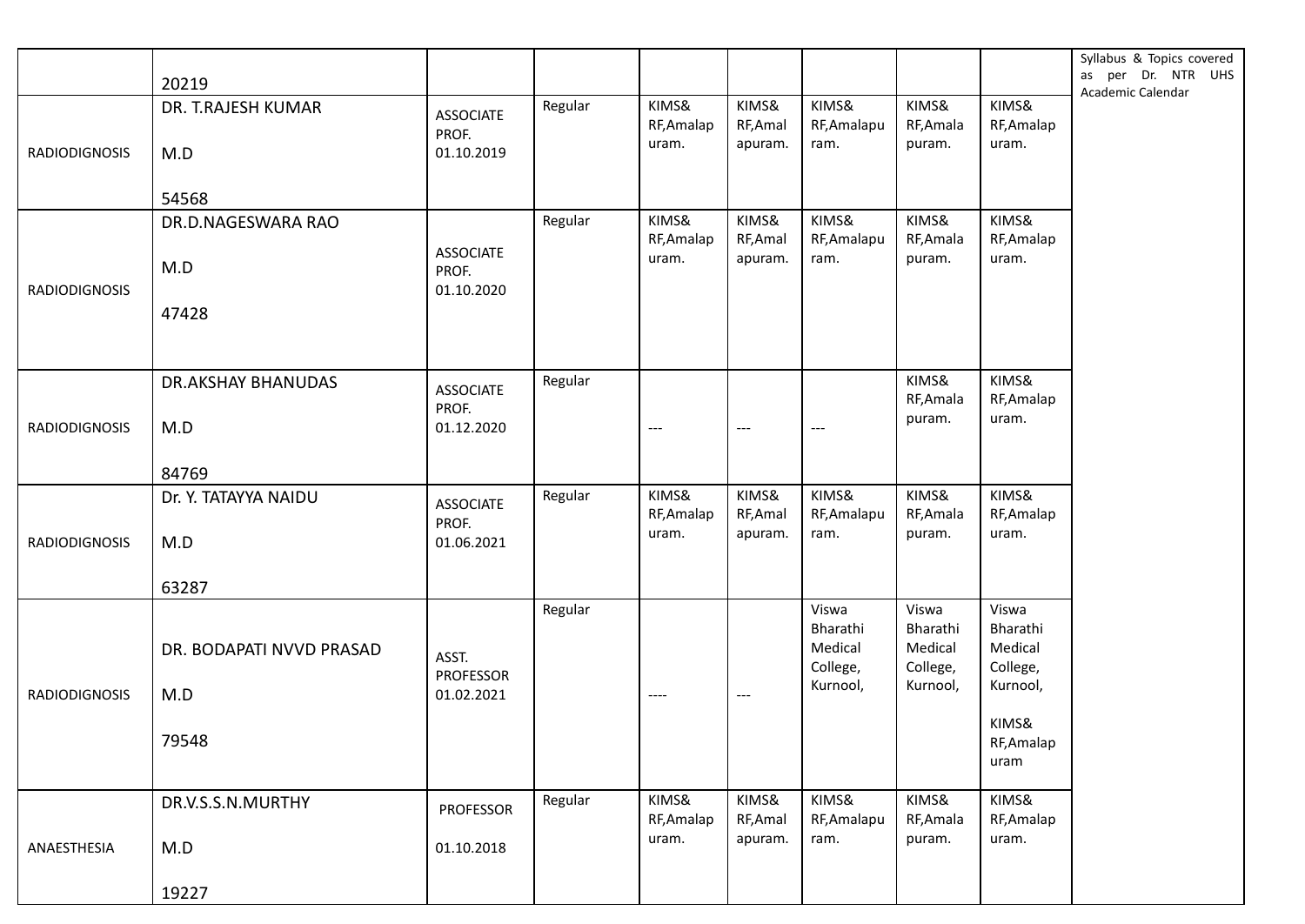|             | DR.Y.KALYANA CHAKRAVARTHY    | <b>PROFESSOR</b>                        | Regular | KIMS&<br>RF, Amalap          | KIMS&<br>RF, Amal   | KIMS&<br>RF, Amalapu | KIMS&<br>RF, Amala  | KIMS&<br>RF, Amalap |
|-------------|------------------------------|-----------------------------------------|---------|------------------------------|---------------------|----------------------|---------------------|---------------------|
| ANAESTHESIA | M.D                          | 21.05.2018                              |         | uram.                        | apuram.             | ram.                 | puram.              | uram.               |
|             | 37623                        |                                         |         |                              |                     |                      |                     |                     |
|             | DR S V RAVI KANTH            | <b>PROFESSOR</b>                        | Regular | KIMS&<br>RF, Amalap          | KIMS&<br>RF, Amal   | KIMS&<br>RF, Amalapu | KIMS&<br>RF, Amala  | KIMS&<br>RF, Amalap |
| ANAESTHESIA | M.D                          | 01.07.2020                              |         | uram.                        | apuram.             | ram.                 | puram.              | uram.               |
|             | 99782                        |                                         |         |                              |                     |                      |                     |                     |
|             | DR.S.C.H.RAMA KRISHNA        | <b>PROFESSOR</b>                        | Regular | KIMS&<br>RF, Amalap          | KIMS&<br>RF, Amal   | KIMS&<br>RF, Amalapu | KIMS&<br>RF, Amala  | KIMS&<br>RF, Amalap |
| ANAESTHESIA | M.D                          | 22.06.2021                              |         | uram.                        | apuram.             | ram.                 | puram.              | uram.               |
|             | 50027                        |                                         |         |                              |                     |                      |                     |                     |
|             | DR.CHHAVI AGRAWAL            | <b>ASSOCIATE</b>                        | Regular | KIMS&                        | KIMS&               | KIMS&                | KIMS&               | KIMS&               |
| ANAESTHESIA | M.D                          | PROF.<br>01.06.2021                     |         | RF, Amalap<br>uram.          | RF, Amal<br>apuram. | RF, Amalapu<br>ram.  | RF, Amala<br>puram. | RF, Amalap<br>uram. |
|             | 69812                        |                                         |         |                              |                     |                      |                     |                     |
|             | DR. L.R.N.N.RAO.PAIDIKONDALA | <b>ASSOCIATE</b><br>PROF.               | Regular | KIMS&<br>RF, Amalap          | KIMS&<br>RF, Amal   | KIMS&<br>RF, Amalapu | KIMS&<br>RF, Amala  | KIMS&<br>RF, Amalap |
| ANAESTHESIA | M.D                          | 01.06.2021                              |         | uram.                        | apuram.             | ram.                 | puram.              | uram.               |
|             | 55855                        |                                         |         |                              |                     |                      |                     |                     |
|             | DR BH RAVI VARMA             |                                         | Regular | KIMS&                        | KIMS&<br>RF, Amal   | KIMS&                | KIMS&<br>RF, Amala  | KIMS&               |
|             | M.D                          | ASST.<br><b>PROFESSOR</b>               |         | RF, Amalap<br>uram.          | apuram.             | RF, Amalapu<br>ram.  | puram.              | RF, Amalap<br>uram. |
| ANAESTHESIA | 57069                        | 10.02.2016                              |         |                              |                     |                      |                     |                     |
|             |                              |                                         |         |                              |                     |                      |                     |                     |
|             | Dr.Yarramsetti.V.Rao         |                                         | Regular | KIMS&                        | Rangara             | KIMS&                | KIMS&               | KIMS&               |
|             | M.D                          |                                         |         | RF, Amalap                   | ya<br>medical       | RF, Amalapu          | RF, Amala           | RF, Amalap          |
| ANAESTHESIA | 98749                        | ASST.<br><b>PROFESSOR</b><br>01.09.2018 |         | uram.<br>Rangaraya<br>Medica | College,<br>Kakinad | ram.                 | puram.              | uram.               |
|             | MET from 17/07/2019 to       |                                         |         | college, Ka<br>kinada        | a                   |                      |                     |                     |
|             | 19/07/2019 at KIMS & RF,     |                                         |         |                              |                     |                      |                     |                     |
|             | Amalapuram                   |                                         |         |                              |                     |                      |                     |                     |